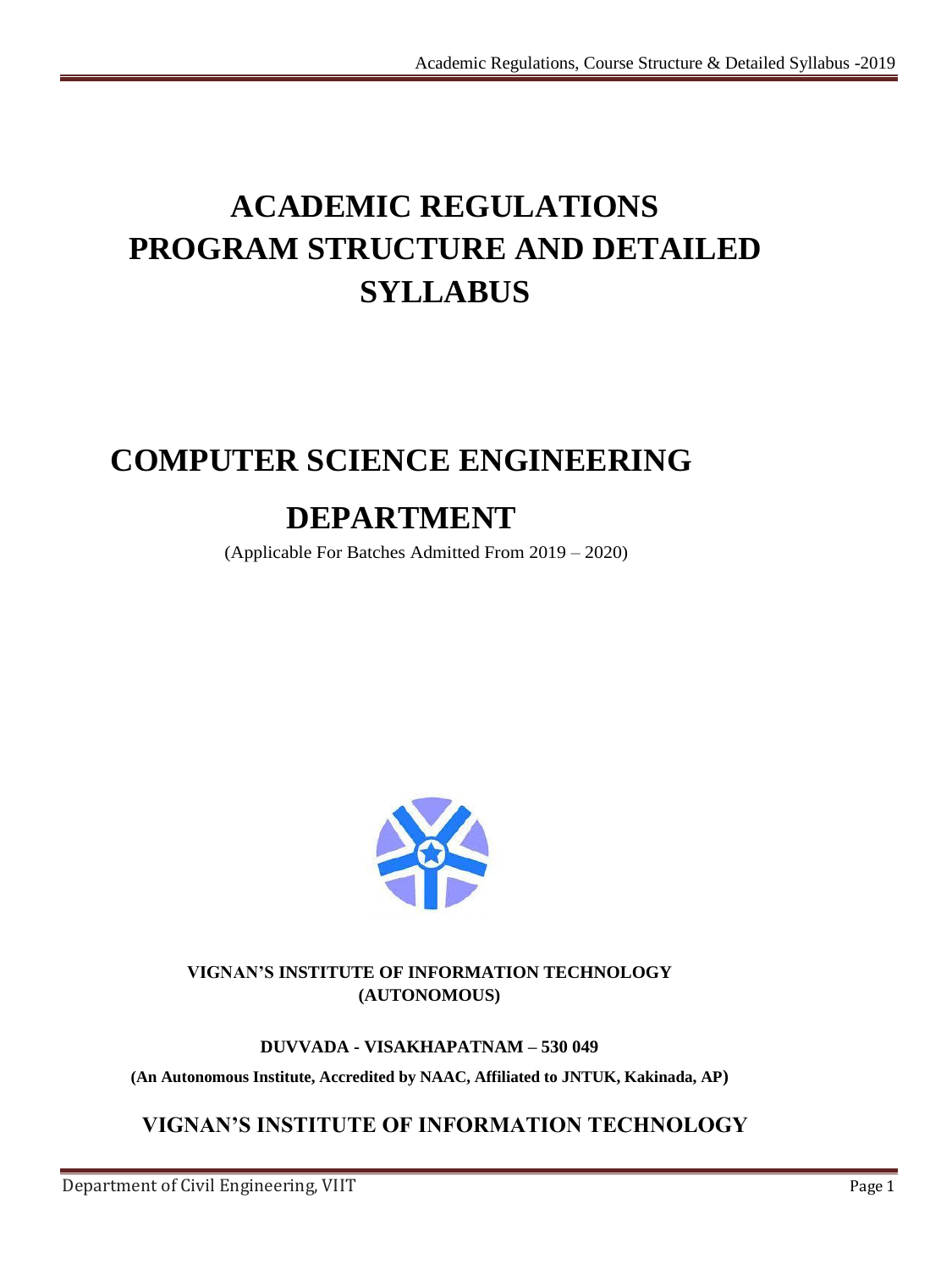# **(AUTONOMOUS)**

# **INDEX**

| S.NO. | <b>LIST OF ITEMS</b>        | <b>PAGE</b><br>NO. |
|-------|-----------------------------|--------------------|
| 1     | <b>Academic Regulations</b> | $4 - 15$           |
| 2     | <b>Program Structure</b>    | 16-17              |
|       | <b>Detailed Syllabus</b>    |                    |
| 3     | I Year I Semester           | 19-43              |
|       | I Year II Semester          | 45-68              |
|       | II year Syllabus            | 70-74              |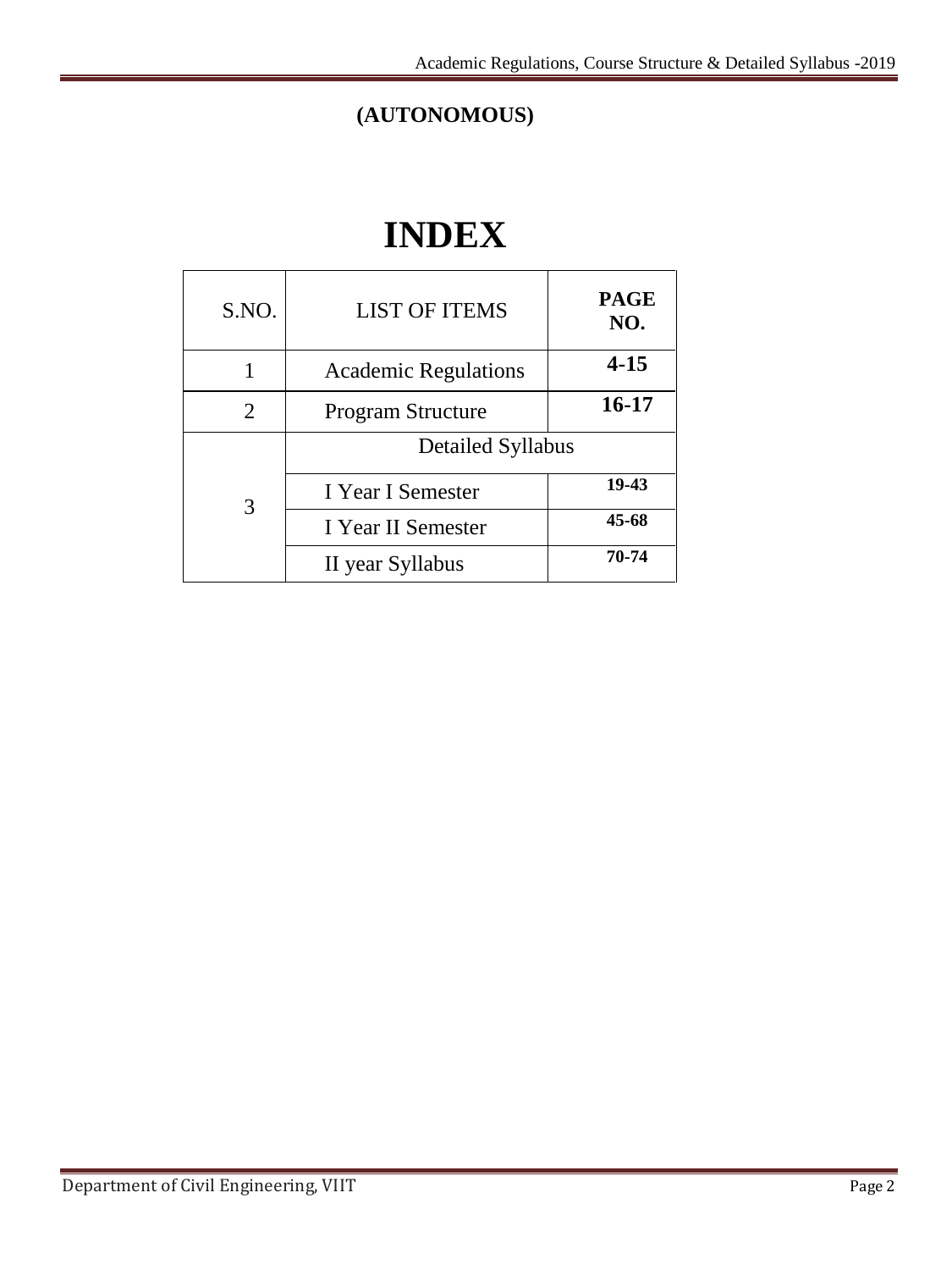# **ACADEMIC REGULATIONS (VR 19)**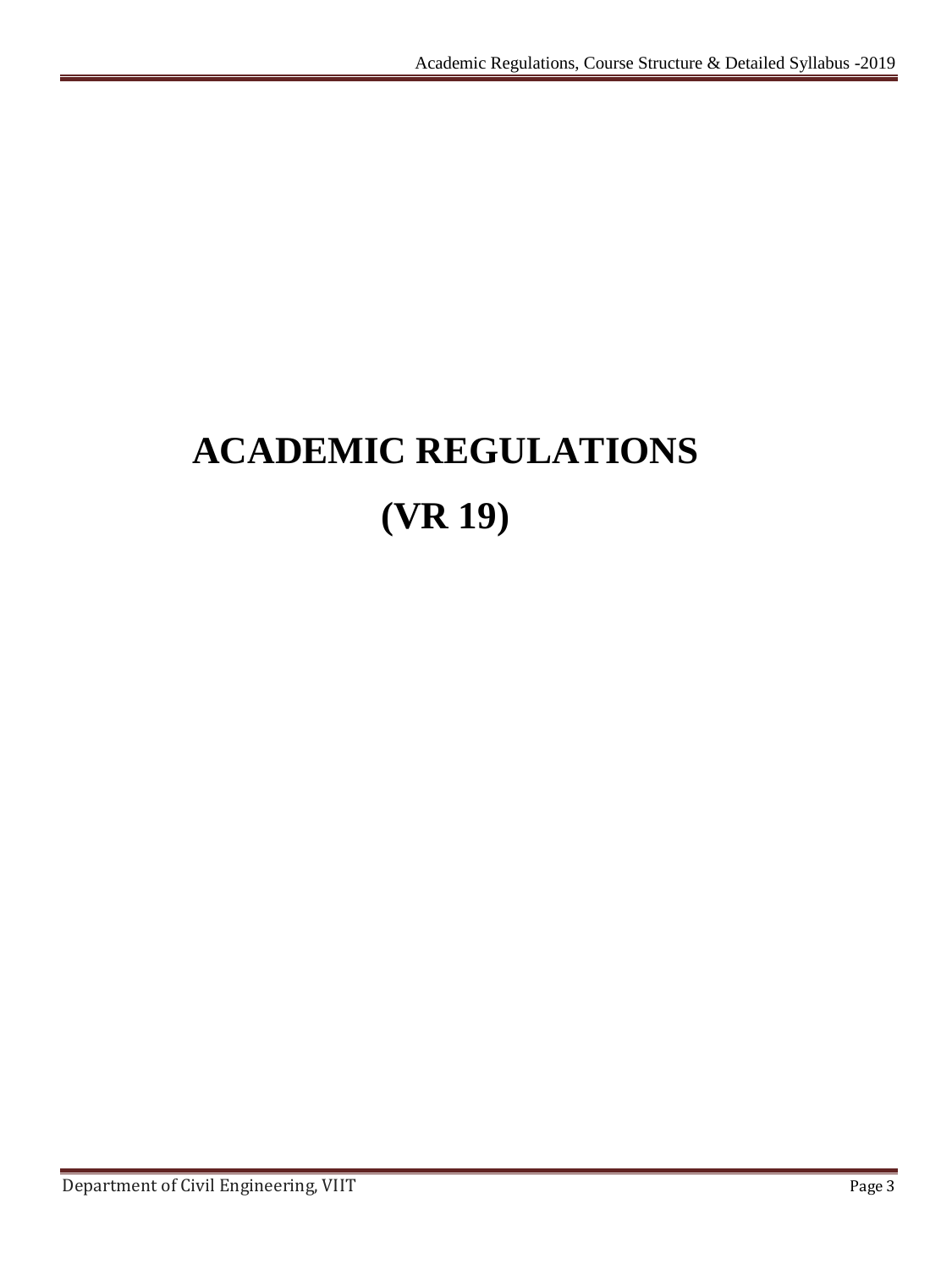# **VIGNAN'S INSTITUTE OF INFORMATION TECHNOLOGY (AUTONOMOUS) VISAKHAPATNAM**

#### ACADEMIC REGULATIONS for M. Tech. (Regular)

(Applicable for the batches admitted from 2019 onwards)

------------------------------------------------------------------------------------------------------------

The selection for category A and B seats shall be as per Govt. of Andhra Pradesh rules.

#### **1. Award of M. Tech. Degree**

A student will be declared eligible for the award of the M. Tech. Degree if he/she fulfills the following academic regulations.

Pursued a course of study for not less than two academic years and not more than four academic years.

Candidate has to register for 68 credits and shall secure 68 credits with all courses.

Students who fail to register for their two years course of study within four years or fail to acquire the 68 credits for the award of the degree within four academic years from the year of their admission shall forfeit their seat in M. Tech course and their admission shall stand cancelled.

#### **2. Programs of Study**

The following programs of study are offered at present for specialization in the M. Tech. Course.

| Specialization<br>Code                       | Specialization                                        | <b>Department</b>                                |
|----------------------------------------------|-------------------------------------------------------|--------------------------------------------------|
| 15                                           | Machine Design (MD)                                   | Mechanical Engineering (ME)                      |
| 22                                           | Transportation Engineering (TE)                       | Civil Transportation (CE)                        |
| 25                                           | Software Engineering (SE)                             | Computer Science &<br>Engineering (CSE)          |
| 38                                           | Digital Electronics & Communication<br>Systems (DECS) | Electronics & Communication<br>Engineering (ECE) |
| 40                                           | Information Technology (IT)                           | Information Technology (IT)                      |
| 42                                           | Power & Industrial Drives ( $P \& ID$ )               | Electrical & Electronics<br>Engineering (EEE)    |
| 58                                           | Computer Science & Engineering<br>(CSE)               | Computer Science &<br>Engineering (CSE)          |
| 70                                           | Electronics & Communication<br>Engineering (ECE)      | Electronics & Communication<br>Engineering (ECE) |
| *Code has to be<br>released by<br>University | Artificial Intelligence and Machine<br>learning       | Computer Science &<br>Engineering (CSE)          |

And any other courses as approved by the Board of studies and Academic council from time to time.

#### **3. Registration**

A student shall register for courses in each semester as per the courses offered by the concerned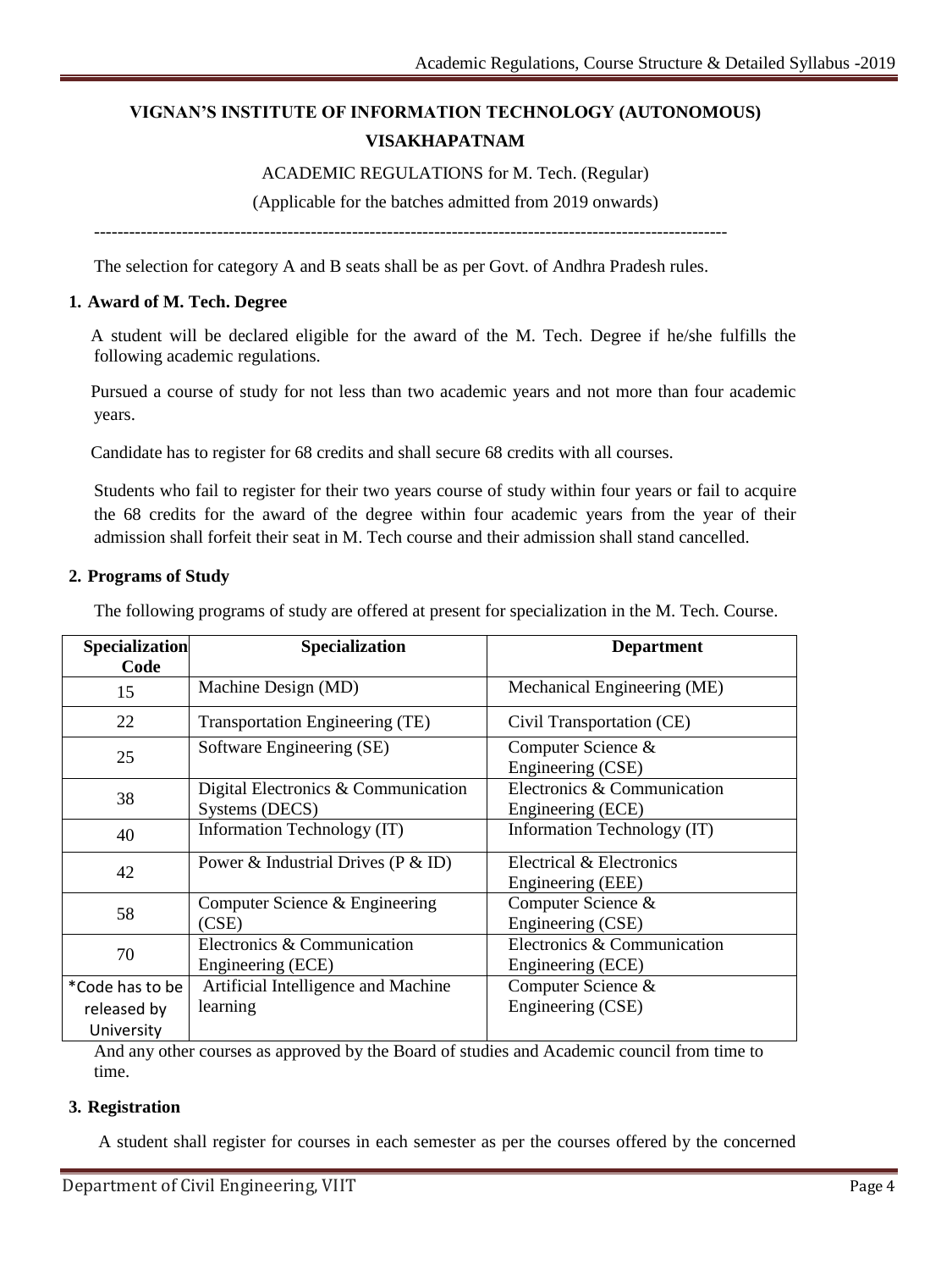department.

# **4. Curricular Program**

The Curriculum of the two year M. Tech Course has been designed to achieve a healthy balance between theory & lab hours, industry experience and to develop technical skills required for a career in the industry or a career in research.

# **5. Distribution and Weightage of Marks**

**Theory Courses including electives (100Marks)**

**For the theory subjects 70 marks shall be awarded based on the performance in the End Semester Examination and 30 marks shall be awarded based on the Internal Evaluation. The internal evaluation shall be made based on the average of the marks secured in the two Mid Term-Examinations conducted-one in the middle of the Semester and the other immediately after the completion of instruction.** 

**The semester end examinations will be conducted for 70 marks consist of five questions carrying 14 marks each. Each of these questions is from one unit and may contain subquestions. For each question there will be an "either" "or" choice, which means that there will be two questions from each unit and the student should answer either of the two questions.**

**Laboratory Course (100Marks)**

**For practical subjects, 70 marks shall be awarded based on the performance in the End Semester Examinations and 30 marks shall be awarded based on the day-to-day performance as Internal Marks.** 

- a) Internal 30 marks shall be awarded as follows:
- i)Day to day assessment including record 10 marks
- ii) Internal examination 20 marks
- b) External examination shall be conducted for 70 marks.
- i) Aim, theory and procedure  $-15$  marks, ii) Execution  $-25$  marks
- iii) Results/Program output  $-15$  marks, iv) Viva-voce  $-15$  marks

External Laboratory examinations for M. Tech courses must be conducted with two Examiners. Laboratory class teacher acts as internal examiner and external examiner shall be appointed by the Chief Superintendent of Examinations from the panel of experts recommended by the HOD.

# **Mini project with seminar (100 Marks)**

For Mini Project with Seminar, a student under the supervision of a faculty member, shall collect the literature on a topic and critically review the literature and submit it to the department in a report form and shall make an oral presentation before the Project Review Committee (PRC) consisting of Head of the Department, supervisor/mentor and two other senior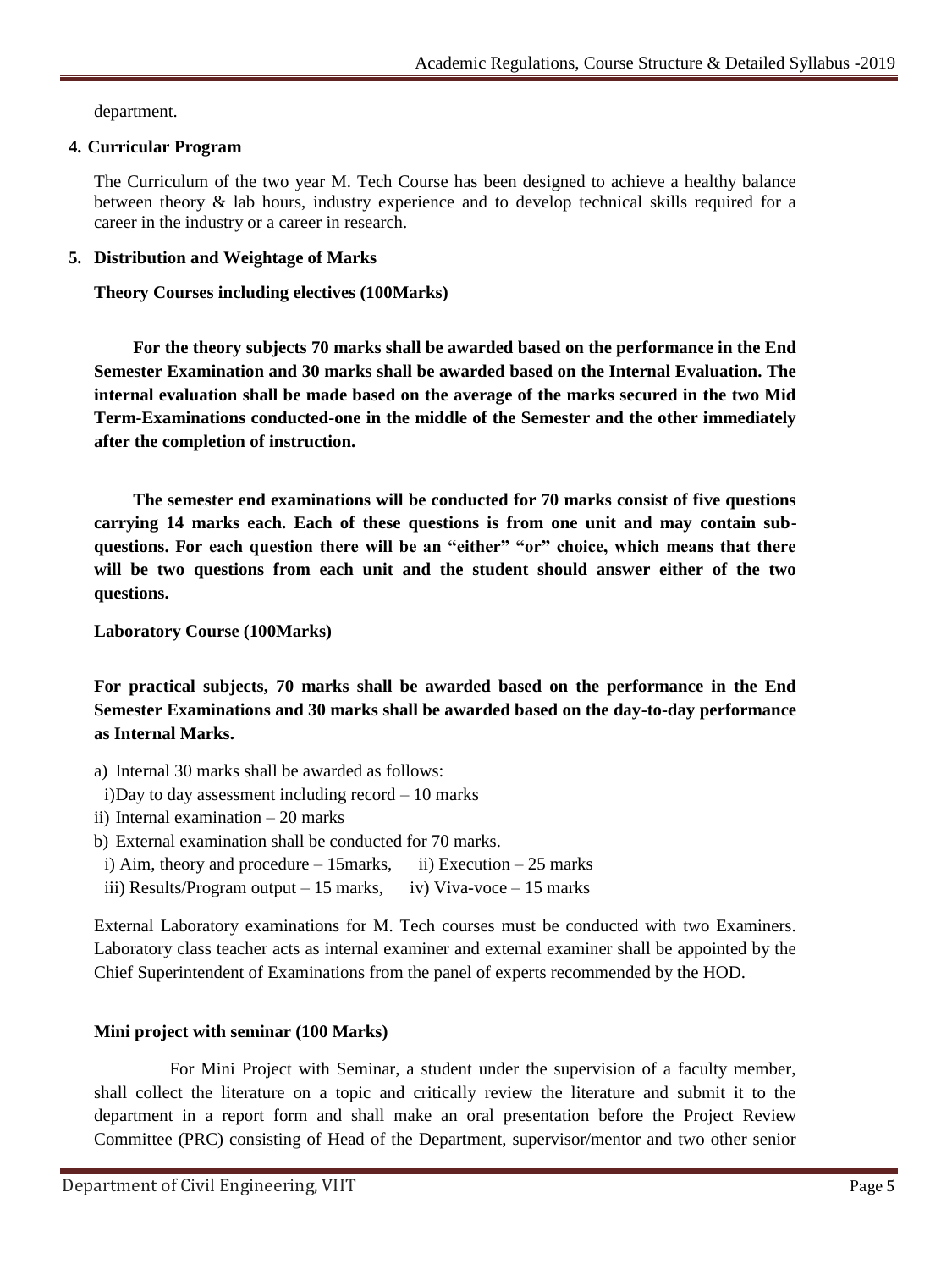faculty members of the department. For Mini Project with Seminar, there **will be only internal evaluation** of 100 marks. A candidate has to secure a minimum of 50% of marks to be declared successful.

Mini project report is evaluated for 100 marks.

- a) Assessment by the supervisor /guide for 30 marks
- b) Assessment by PRC for 40 marks (20 marks x 2 reviews)
- c) Seminar presentations for 30 marks (department level committee assessment)

**Audit courses:** List of the audit courses will be notified from time to time. An indicative list of the courses is as shown below.

All audit courses will be "Pass/Fail" courses with no specific credit point allotted. The result of the student in the audit course will be notified in the marks memo. A student must pass all the audit courses registered to be eligible for the award of M.Tech. degree.

**Note:** Audit course will be totally internal evaluation. Mid and End semester examinations shall be conducted for all Audit courses. It is mandatory to pass all Audit Courses**.**

#### **Project/Dissertation**

Every candidate shall be required to submit a thesis or dissertation on a topic approved by the Project Review Committee (PRC).

i) Continuous assessment of Dissertation-I and Dissertation-II during the semester(s) will be monitored by the PRC.

ii) **Dissertation- I/Industrial project**: In Dissertation- I, literature review, design calculations and a prototype model are to be prepared within 16 weeks.

*iii) In case of Industrial project, students have to complete coursework related to the particular semester through MOOCs* 

iv) The evaluation of Dissertation-I/Industrial project will be purely internal for 100 marks based on the presentation of literature review, design calculations and demonstration of prototype model.

v) In **Dissertation – II**, experimentation, analysis (analytically or using modern software tools), results & discussion and conclusions are to be prepared and submitted.

vi) A candidate shall submit his status report after each review. Minimum three reviews at PRC level shall be conducted in a gap of one month each for both Dissertation  $-I & II$ .

vii) Viva-Voce examination shall be conducted by a board consisting of the Supervisor, Head of the Department and the external examiner who adjudicated the Thesis. The Board shall jointly evaluate the candidate"s work for a maximum of 100 marks.

#### **6. Attendance Requirements**

Aggregate 75% of the attendance is required for promotion to next semester.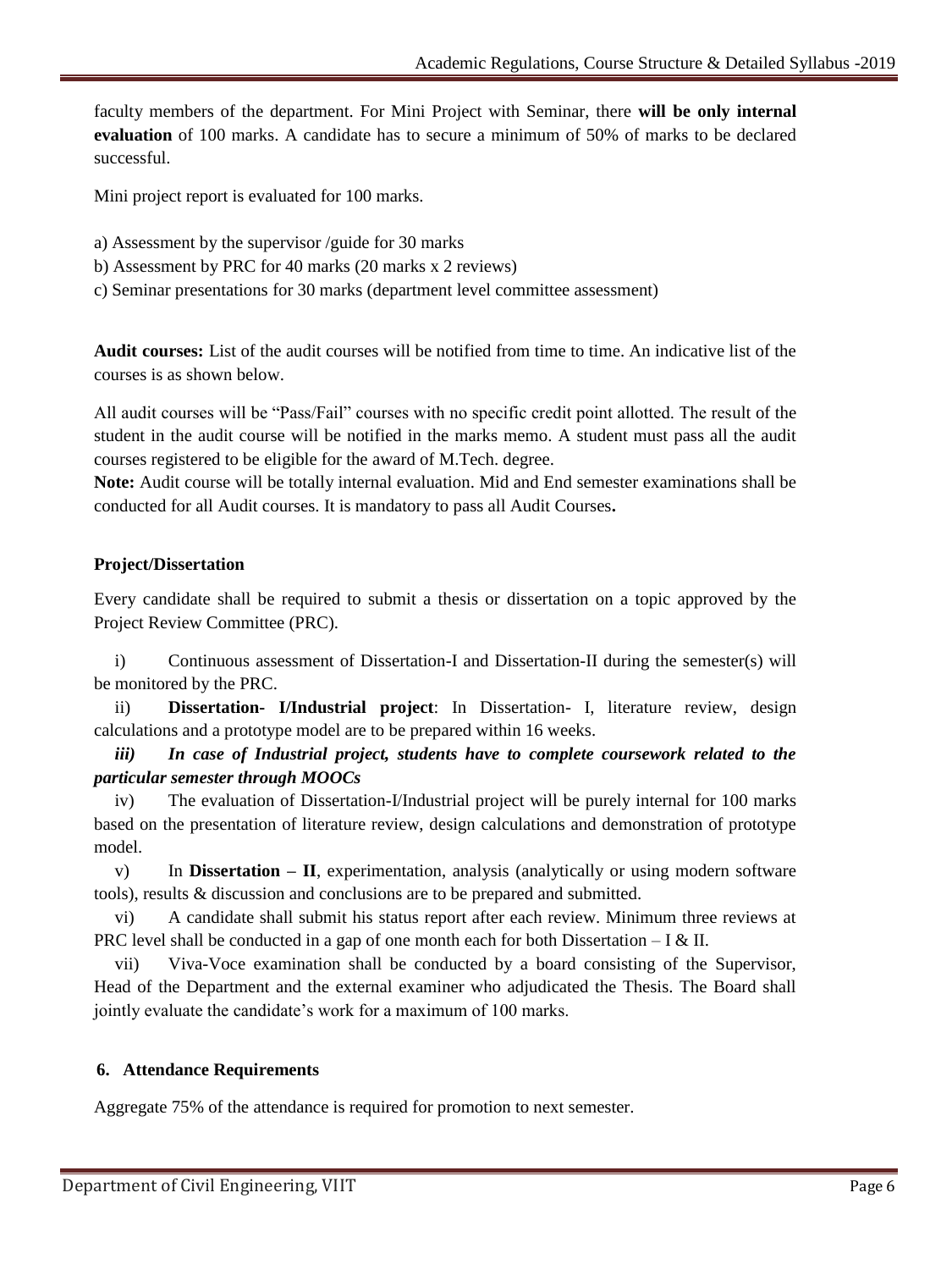Condonation of shortage of attendance in aggregate up to 10% (65% and above and below 75%) in each semester may be granted by the College Academic Committee based on genuine medical grounds. *This privilege is given to any student only once during the entire program of study.*

A stipulated fee shall be payable towards condonation of shortage of attendance.

Shortage of attendance may be considered for the students who participate in prestigious sports, cocurricular and extra-curricular activities if their attendance is in the minimum prescribed limit.

# **Note: Shortage of Attendance below 65% in aggregate shall not be condoned in any case.**

# **7. Academic Requirements**

The following academic requirements have to be satisfied in addition to the attendance requirements.

For all courses**,** student is considered to be passed upon securing minimum 40% marks in the external examination alone and minimum 50% marks from both internal and external examination put together.

**Note:** For courses where there is no internal evaluation pass mark is 50% from external & viceversa.

# **8. Supplementary Examinations**

There is no supplementary examination for PG course.

# **9. Examinations and Evaluation**

# 9.1. General guidelines

i. All the semester end examinations are conducted for duration of three hours under the supervision of the Chief Superintendent of Examinations.

# ii. **Pattern of end examination paper (for theory courses):**

- a. External examination shall be conducted for 70 marks.
- b. The semester end examinations will be conducted for 70 marks consist of five questions carrying 14 marks each. Each of these questions is from one unit and may contain sub-

questions. For each question there will be an "either" "or" choice, which means that there will be two questions from each unit and the student should answer either of the two questions.

iii. Dean of Evaluation, who reports to the Chief Superintendent of Examinations is responsible for planning, conduct of the examinations and declaring results etc.,

iv. The Controller of the examinations ensures that all the four sets of question papers received from the external paper setters comply with the guide lines.

v. Chief Superintendent of Examinations picks up a question paper at random from a set of four papers submitted by the Controller of the Examinations, three hours before the commencement of the examinations.

vi. Moderation: Moderation is carried in order to verify whether all the questions given fall within the framework of prescribed syllabus and Unit wise distribution.

vii. Controller of the Examinations with the support of Additional Controller of Examinations gets the question papers printed course-wise in the required number.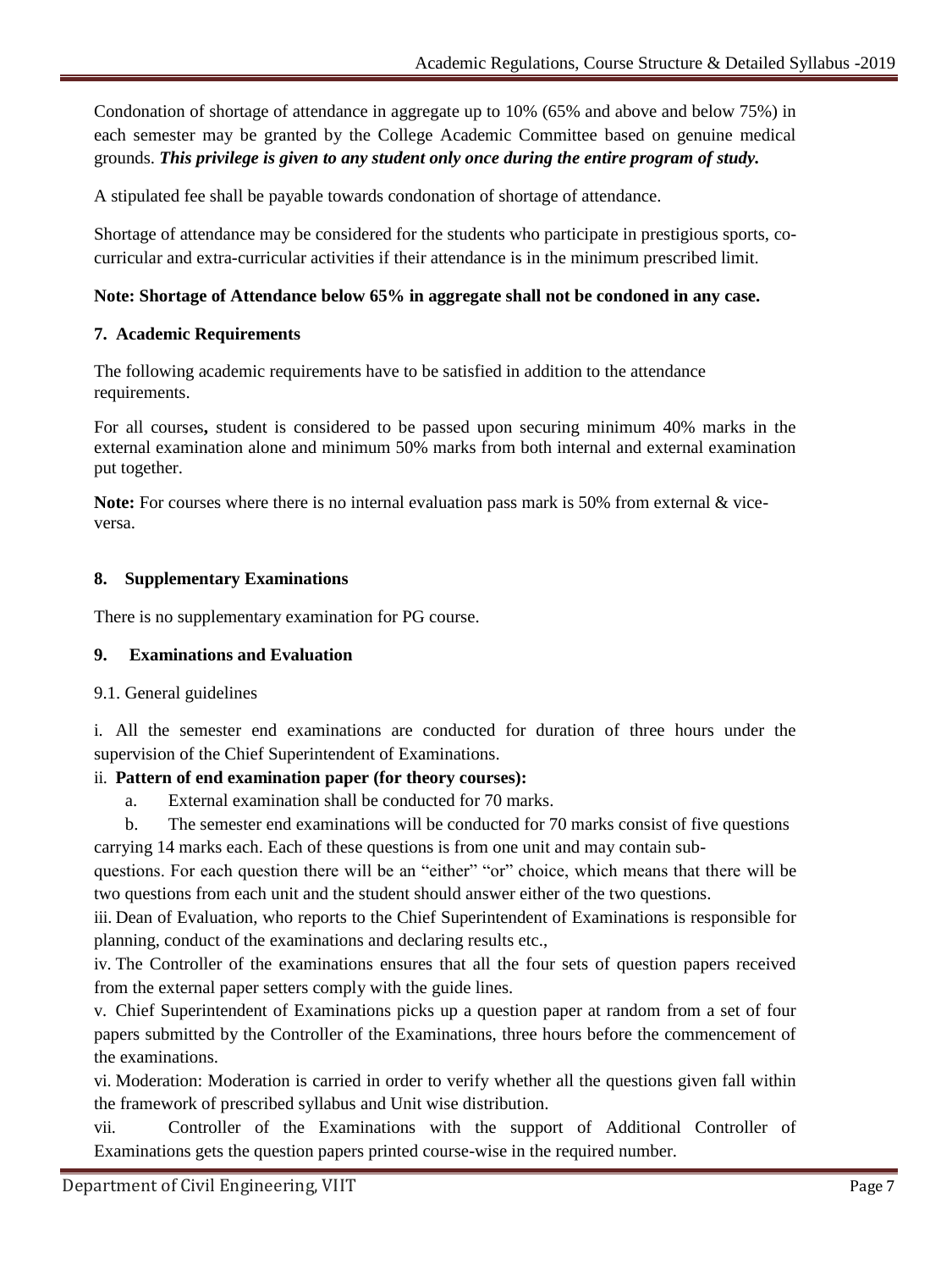viii. With the help of special invigilators, question papers are distributed to the examination halls five minutes prior to the commencement of Examination.

ix. Special Inspection Squad headed/nominated by Chief Superintendent of Examination makes surprise visit to the Examination Halls to ensure the proper conduct of Examination.

x. The spot valuation is completed within 15 days after the conduct of every examination by following the regular process of coding and decoding of the answer scripts.

xi. Chief Examiner / Evaluators for the respective courses are identified and nominated by the Head of the Department. Evaluators will comprise of internal and external course experts.

xii. Two level evaluation methodologies are adopted for the sake of paper evaluations with one internal and one external evaluator. If the difference of the marks from both the evaluations is more than 15%, then such papers are sent for third evaluation. If the difference of the marks awarded by the internal expert and the external expert is less than or equal to 15% then the highest mark among the two is awarded for the student.

xiii. For laboratory examinations, the evaluation is done by internal examiner and one external examiner.

xiv. Results shall be announced within 30 days after the completion of the last examination.

# **9.2. Revaluation**

There is a provision for revaluation of theory courses if student fulfils the following norms.

The request for revaluation must be made in the prescribed format duly recommended by the Chief Superintendent of Examination through Additional Controller along with the prescribed revaluation fee.

# 9.3. Challenge Revaluation

If the student is very confident, there is a provision for challenge revaluation for the courses as per the following norms.

i. The challenge revaluation will be carried out by a three-member committee comprising of an external course expert nominated by Principal / Chief Superintendent of Examinations, the faculty member who taught the course chosen by student from the same institute and the third member is the Head of the respective department/faculty nominated by HOD.

ii. The candidate will forfeit the challenging revaluation fee if the difference in the marks awarded by the committee and the initial awarded marks is not more than or equals to 15%. If the difference in marks is more than 15%, the challenge fee will be returned to the candidate. The marks awarded in the Challenge revaluation will be the final.

# 10. Grading System

Absolute grading system shall be followed for the award of grades

# **Grade Point**

It is a numerical weight allotted to each letter grade on a 10-point scale.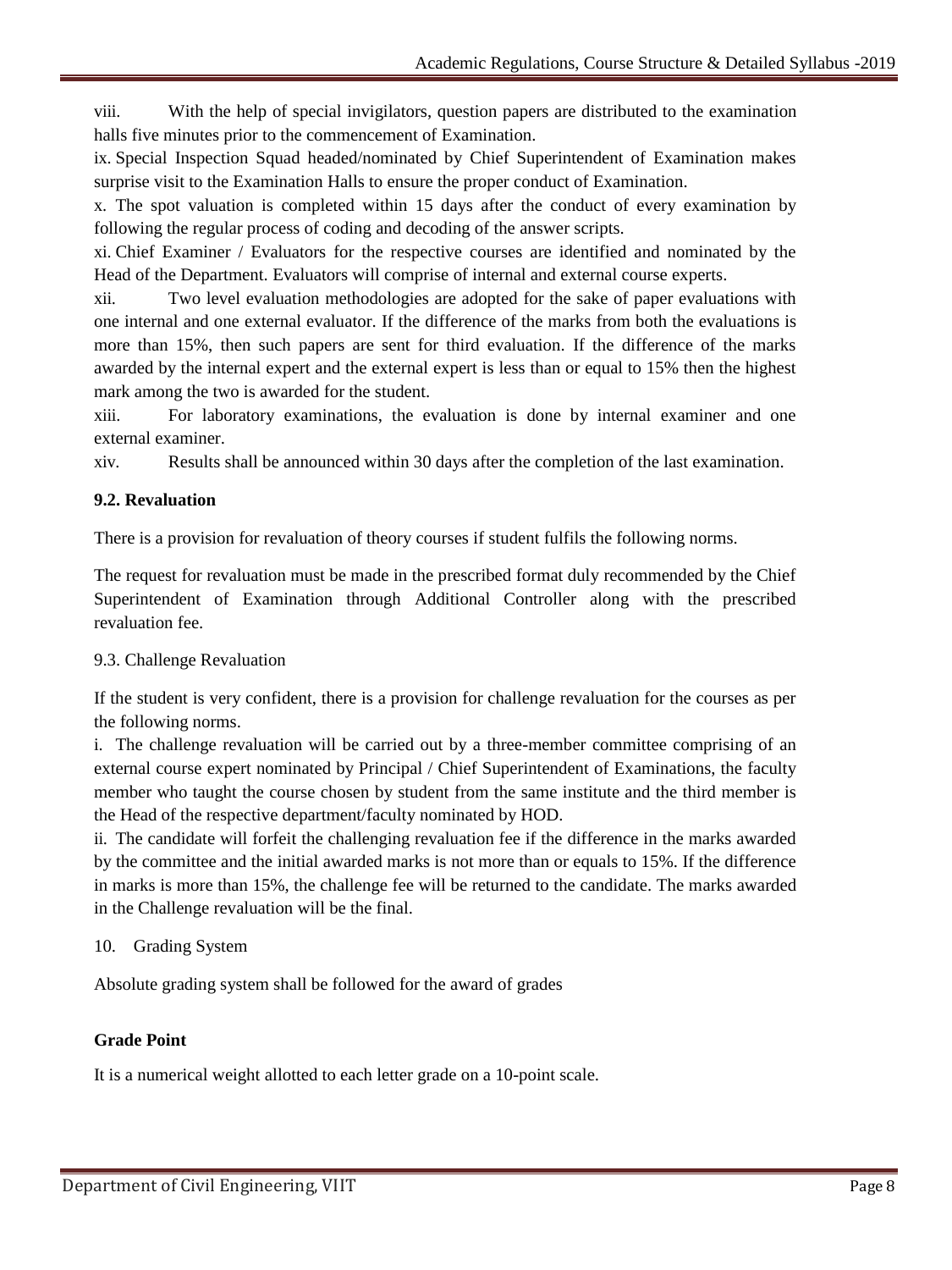| <b>Marks Range</b> |                     |              |                    |
|--------------------|---------------------|--------------|--------------------|
| (in %)             | <b>Letter Grade</b> | <b>Level</b> | <b>Grade Point</b> |
| $\geq 90$          | O                   | Outstanding  | 10                 |
| $≥ 80$ to <90      | $\mathbf{A}$        | Excellent    | 9                  |
| $≥70$ to <80       | B                   | Very Good    | 8                  |
| $≥60$ to <70       | $\mathsf{C}$        | Good         | 7                  |
| $≥ 50$ to <60      | D                   | Satisfactory | 6                  |
| $<$ 50             | $\mathbf{F}$        | Fail         | $\overline{0}$     |
|                    |                     | Absent       | $-1$               |
|                    |                     | Withheld     | $-2$               |
|                    |                     | Malpractice  | $-3$               |

**Grades and Grade Points**

# **Computation of SGPA**

The following procedure is to be adopted to compute the Semester Grade Point Average. (SGPA) and Cumulative Grade Point Average (CGPA):

The SGPA is the ratio of sum of the product of the number of credits with the grade points scored by a student in all the courses taken by a student and the sum of the number of credits of all the courses undergone by a student, i.e.

SGPA  $(Si) = \Sigma(Ci \times Gi) / \Sigma Ci$ 

Where Ci is the number of credits of the  $i<sup>th</sup>$  course and Gi is the grade point scored by the student in the i<sup>th</sup>course.

# **Computation of CGPA**

 The CGPA is also calculated in the same manner taking into account all the courses undergone by a student over all the semesters of a programme,i.e.

CGPA = Σ(Ci x Si) / ΣCi

 $\bullet$  Where Si is the SGPA of the i<sup>th</sup> semester and Ci is the total number of credits in that semester.

Equivalent Percentage =  $(CGPA - 0.75) X10$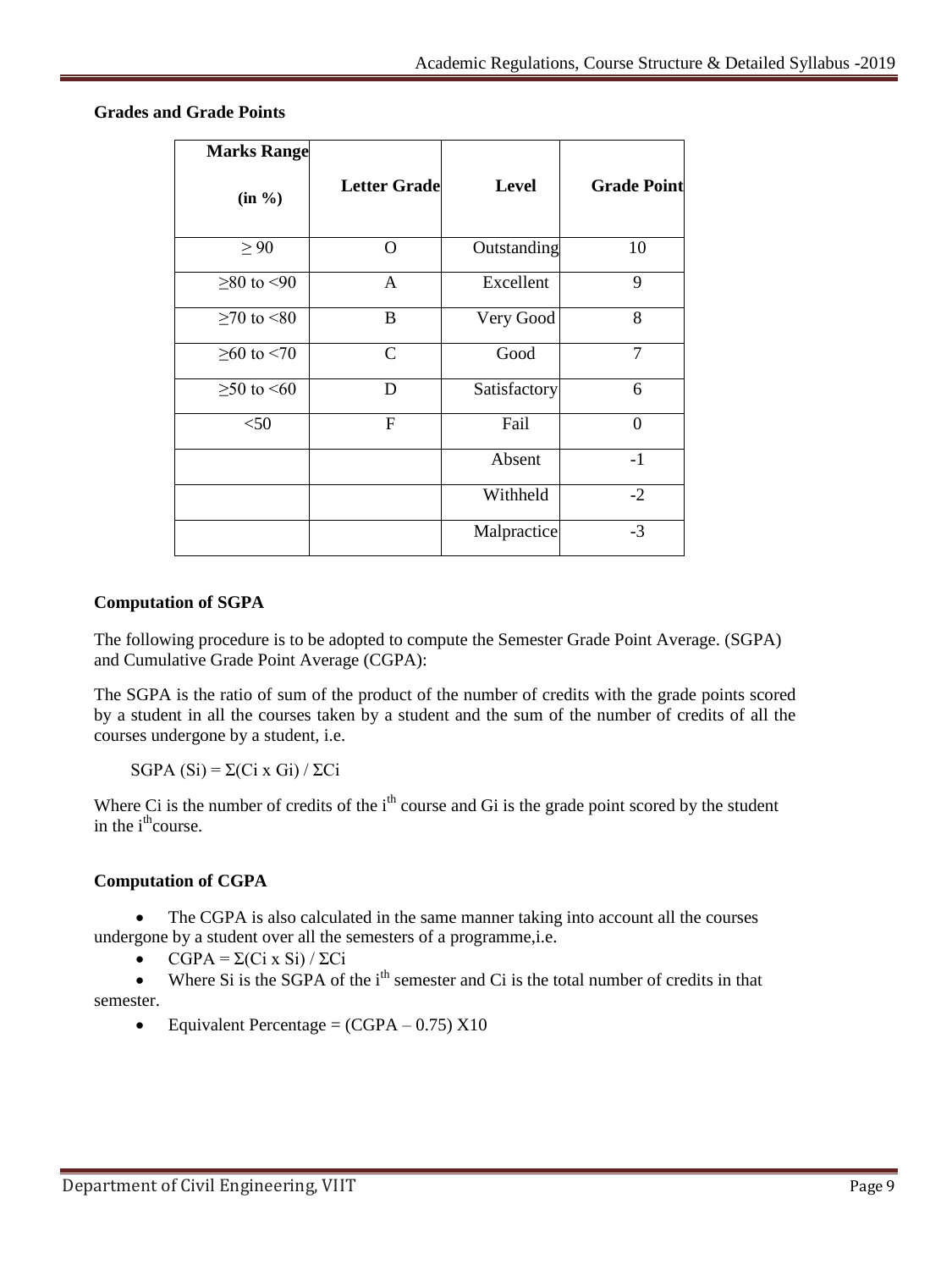# **11. Award of Class**

After a student has satisfied the requirements prescribed for the completion of the program and is eligible for the award of M. Tech. Degree, he shall be placed in one of the following three classes:

| <b>Class Awarded</b>            | <b>CGPA</b> to be secured               |                                         |
|---------------------------------|-----------------------------------------|-----------------------------------------|
| First Class with<br>Distinction | $\geq$ 7.75 with no subject<br>failures | <b>Based on CGPA</b><br>secured from 68 |
| <b>First Class</b>              | > 6.75                                  | <b>Credits</b>                          |
| <b>Second Class</b>             | $> 5.75$ to $< 6.75$                    |                                         |

#### **12. General Instructions**

Where the words 'he', 'him', 'his', occur they imply 'she', 'her', 'hers', also.

The academic regulations should be read as a whole for the purpose of any interpretation.

In case of any doubt or ambiguity in the interpretation of the above rules, the decision of the Chairman, Academic Council is final.

The college may change or amend the academic regulations or syllabi from time to time and the changes or amendments made shall be applicable to all the students with effect from the dates notified by the college.

# **13. Transitory Regulations**

If a student is detained and has to get Re-admitted and follow the same regulation of year

of admission.

#### **Transcripts**

After successful completion of the entire program of study, a transcript containing performance of all academic years will be issued as a final record. Partial transcript will also be issued up to any point of study to a student on request, after payment of requisite fee.

The Academic Calendar consisting of instruction period of the program is released for every academic year before the commencement of the class work.

There shall be no program transfers after the completion of the admission process. There shall be no transfer from one college/stream to another.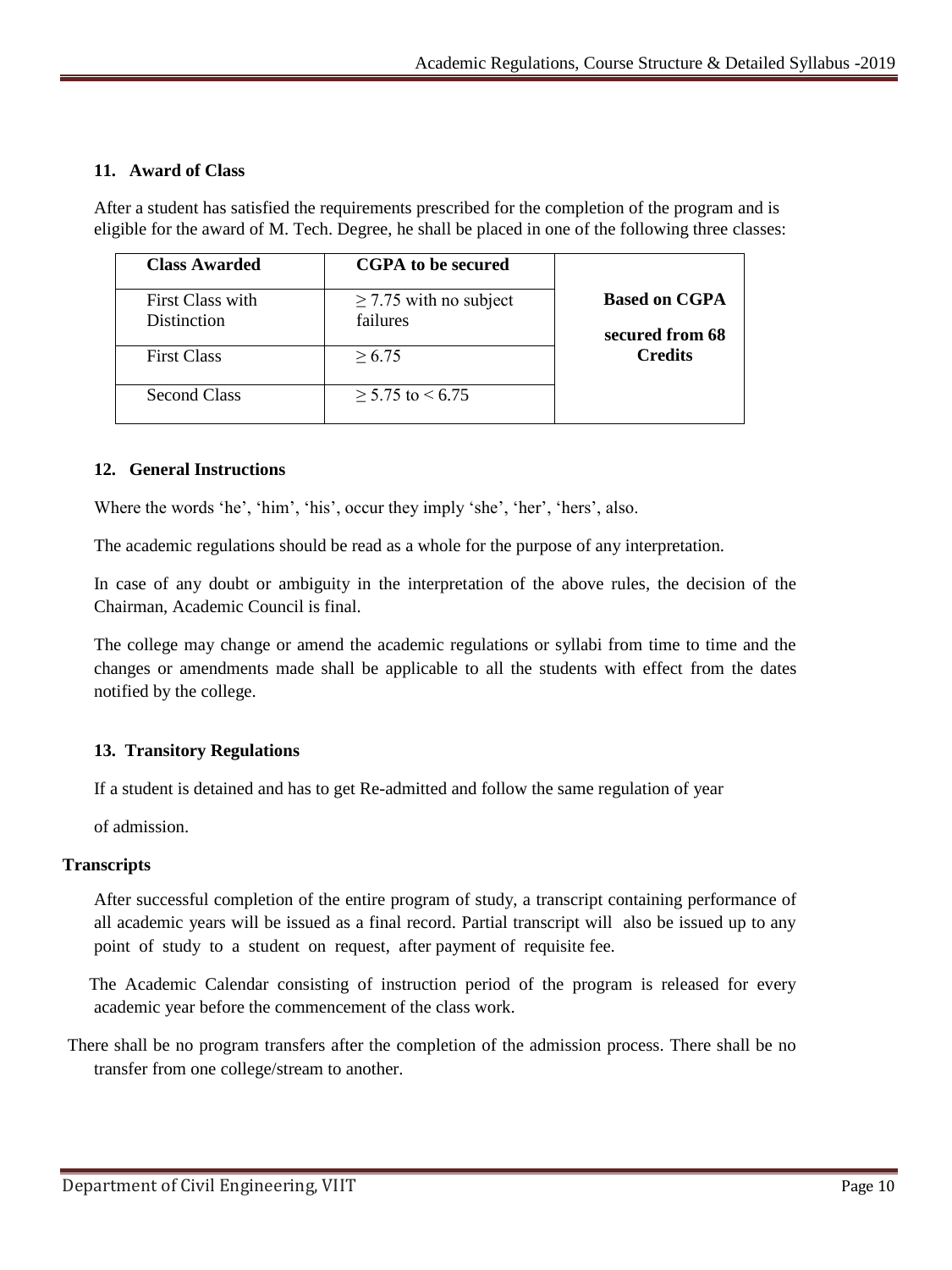# **14. Withholding of Results**

If the student has not paid the fee dues, if any, to the Institute or in any case of indiscipline is pending against him, the result of the student will be withheld. His degree will be withheld in such cases.

| S.No           | <b>Nature of Malpractices/</b><br><b>Improper conduct</b>                                                                                                                                                                                                                                                                                                                                                                                                                                                        | <b>Punishment</b>                                                                                                                                                                                                                                                                                                                                                                                          |  |  |  |  |
|----------------|------------------------------------------------------------------------------------------------------------------------------------------------------------------------------------------------------------------------------------------------------------------------------------------------------------------------------------------------------------------------------------------------------------------------------------------------------------------------------------------------------------------|------------------------------------------------------------------------------------------------------------------------------------------------------------------------------------------------------------------------------------------------------------------------------------------------------------------------------------------------------------------------------------------------------------|--|--|--|--|
| 1(a)           | If the candidate possesses or keeps<br>accessible in examination hall, any<br>book, programmable<br>note<br>paper,<br>calculators,<br>phones, pager,<br>Cell<br>palm computers or any other form of<br>material concerned with or related to<br>of<br>the<br>the course<br>examination<br>or practical) in which he is<br>(theory)<br>appearing but has not made use of<br>(material shall include any marks on<br>the body of the candidate which can be<br>used as an aid in the course of<br>the examination) | Expulsion from the examination hall and<br>cancellation of the performance in that<br>course only.                                                                                                                                                                                                                                                                                                         |  |  |  |  |
| (b)            | If the candidate gives assistance or<br>guidance or receives it from any other<br>candidate orally or by any other body<br>language methods or communicates<br>through cell phones with any candidate<br>or persons in or outside the exam hall<br>in respect of any matter.                                                                                                                                                                                                                                     | Expulsion from the examination hall and<br>cancellation of the performance in that<br>course only of all the candidates<br>involved. In case of an outsider, he will<br>be handed over to the police and a case is<br>registered against him.                                                                                                                                                              |  |  |  |  |
| $\overline{2}$ | If the candidate has copied in the<br>examination hall from any paper, book,<br>calculators,<br>palm<br>programmable<br>computers or any other form of<br>material relevant to the course of the<br>examination (theory or practical) in<br>which the candidate is appearing.                                                                                                                                                                                                                                    | Expulsion from the examination hall and<br>cancellation of the performance in that<br>all<br>other<br>and<br>the<br>courses<br>course<br>candidate has already appeared including<br>practical examinations and project work<br>and shall not be permitted to appear for<br>the remaining examinations of the<br>courses of that Semester/year.<br>The Hall Ticket of the candidate is to be<br>cancelled. |  |  |  |  |

# **15. Disciplinary Action Guidelines for Malpractices**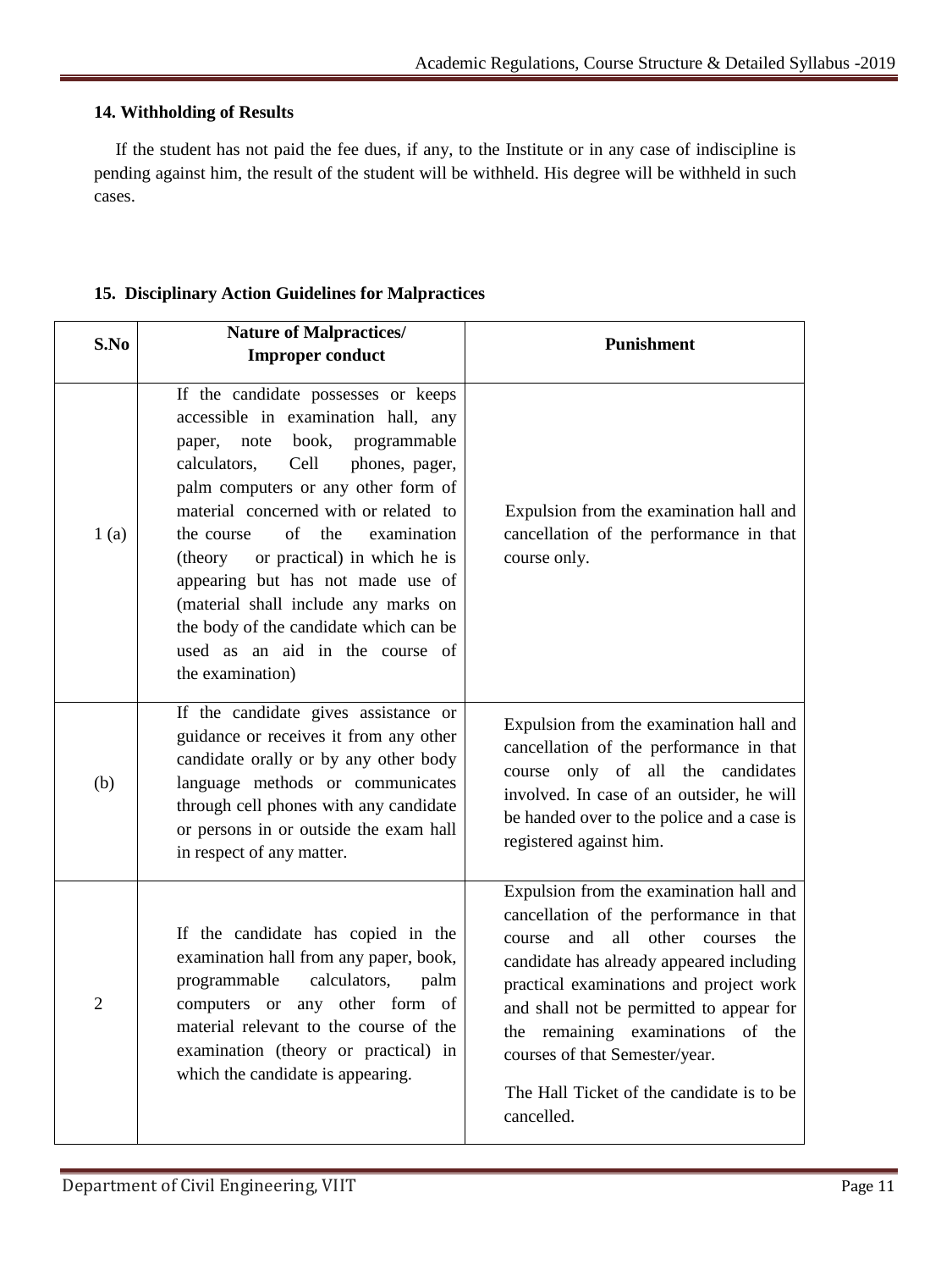| 3 | candidate impersonates<br>If the<br>any<br>other candidate in connection with the<br>examination.                                                                                                                                                                             | The candidate who has impersonated<br>shall be expelled from examination hall.<br>The candidate is also debarred and<br>forfeits the seat. The performance of the<br>original candidate, who has<br>been<br>impersonated, shall be cancelled in all<br>the courses of the examination (including<br>practicals and project work) already<br>appeared and shall not be allowed to<br>appear for examinations of the remaining<br>courses of that semester/year.<br>The<br>candidate is also debarred for two<br>consecutive semesters from class work<br>and all examinations. The continuation<br>of the course by the candidate is subject<br>academic<br>regulations<br>the<br>in<br>to<br>connection with forfeiture of seat. If the<br>imposter is an outsider, he will be<br>handed over to the police and a case is<br>registered against him. |
|---|-------------------------------------------------------------------------------------------------------------------------------------------------------------------------------------------------------------------------------------------------------------------------------|------------------------------------------------------------------------------------------------------------------------------------------------------------------------------------------------------------------------------------------------------------------------------------------------------------------------------------------------------------------------------------------------------------------------------------------------------------------------------------------------------------------------------------------------------------------------------------------------------------------------------------------------------------------------------------------------------------------------------------------------------------------------------------------------------------------------------------------------------|
| 4 | If the candidate smuggles in the<br>Answer book or additional sheet or<br>takes out or arranges to send out the<br>question<br>during<br>the<br>paper<br>examination<br>book<br><b>or</b><br>answer<br><sub>or</sub><br>additional sheet, during or after the<br>examination. | Expulsion from the examination hall and<br>cancellation of performance in that<br>course and all the other courses the<br>candidate has already appeared including<br>practical examinations and project work<br>and shall not be permitted for the<br>remaining examinations of the courses of<br>that semester/year. The candidate is also<br>debarred for two consecutive semesters<br>from class work and all examinations.<br>The continuation of the course by the<br>candidate is subject to the academic<br>regulations in connection with forfeiture<br>of seat.                                                                                                                                                                                                                                                                            |
| 5 | If the candidate uses objectionable,<br>abusive or offensive language in the<br>answer paper or in letters to the<br>examiners or writes to the examiner<br>requesting him to award pass marks.                                                                               | Cancellation of the performance in that<br>course.                                                                                                                                                                                                                                                                                                                                                                                                                                                                                                                                                                                                                                                                                                                                                                                                   |
| 6 | If the candidate refuses to obey the<br>of<br>Chief<br>orders<br>the<br>Superintendent/Assistant<br>Superintendent / any<br>officer<br>on                                                                                                                                     | In case of students of the college, they<br>shall be expelled from examination halls<br>and cancellation of their performance in<br>that course and all other courses the                                                                                                                                                                                                                                                                                                                                                                                                                                                                                                                                                                                                                                                                            |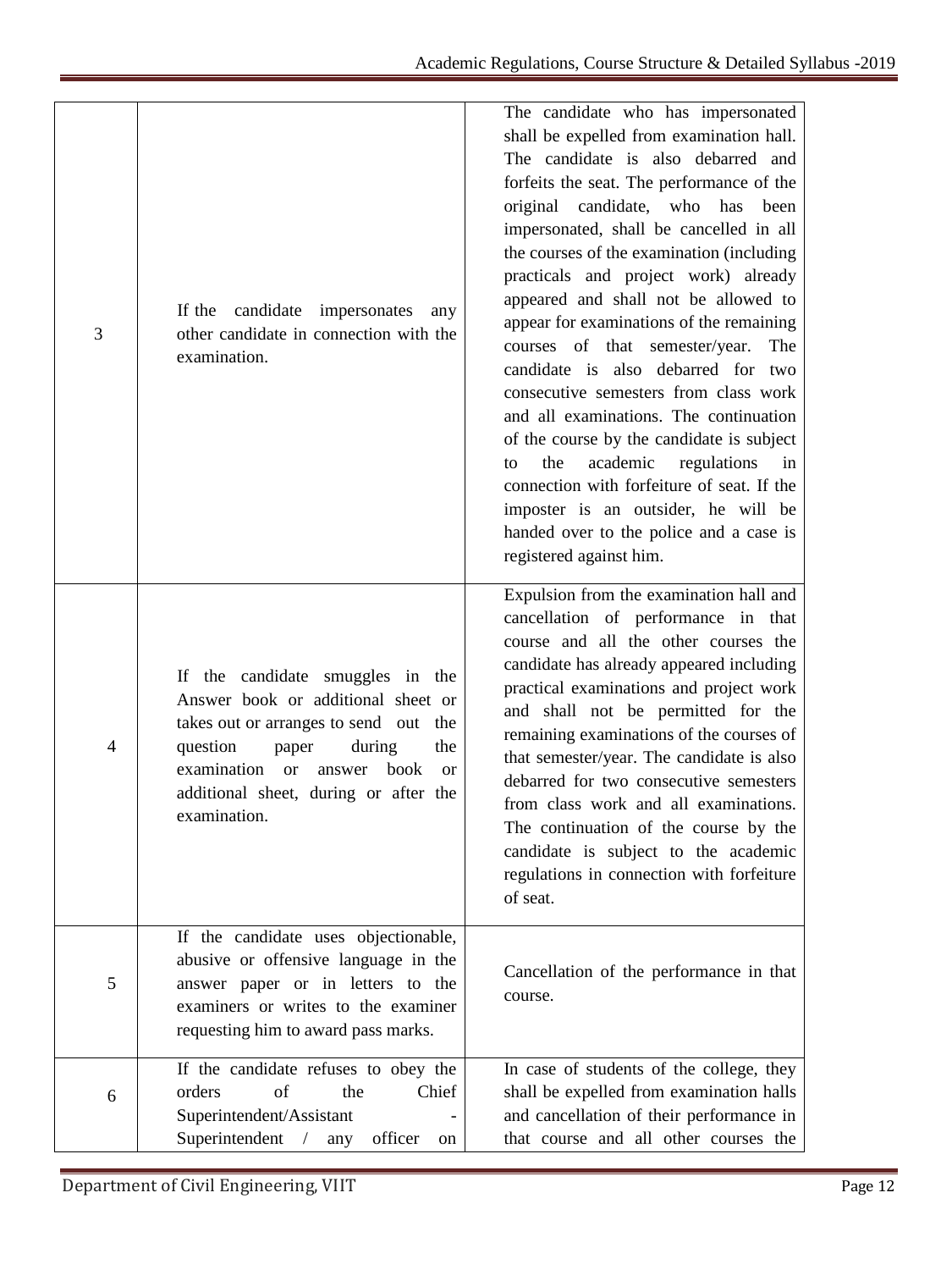|                  | or misbehaves or creates<br>duty<br>disturbance of any kind in<br>and<br>around the examination hall<br><b>or</b><br>organizes a walk out or instigates<br>others to walk out, or threatens the<br>officer-in charge or any person<br>on<br>duty in or outside the examination<br>hall of any injury to his person or to<br>any of his relations whether by words,<br>either spoken or written or by signs or<br>by visible representation, assaults the<br>officer-in-charge, or any person on<br>duty in or outside the examination hall<br>or any of his relations, or indulges in<br>any other act of misconduct or<br>mischief which result in damage<br>or destruction of property in the<br>to<br>examination hall or any part of the<br>College campus or engages in any<br>other act which in the opinion of the<br>officer on duty amounts to use of<br>unfair means or misconduct or has the<br>tendency to disrupt the orderly conduct<br>of the examination. | candidate(s) has (have) already appeared<br>and shall not be permitted to appear for<br>the remaining examinations of the<br>courses of that semester/year.<br>The<br>candidates also are debarred and forfeit<br>their seats. In case of outsiders, they will<br>be handed over to the police and a police<br>case is registered against them.                                                                                                                                                                                                                           |
|------------------|---------------------------------------------------------------------------------------------------------------------------------------------------------------------------------------------------------------------------------------------------------------------------------------------------------------------------------------------------------------------------------------------------------------------------------------------------------------------------------------------------------------------------------------------------------------------------------------------------------------------------------------------------------------------------------------------------------------------------------------------------------------------------------------------------------------------------------------------------------------------------------------------------------------------------------------------------------------------------|---------------------------------------------------------------------------------------------------------------------------------------------------------------------------------------------------------------------------------------------------------------------------------------------------------------------------------------------------------------------------------------------------------------------------------------------------------------------------------------------------------------------------------------------------------------------------|
| $\boldsymbol{7}$ | If the candidate leaves the exam hall<br>taking<br>away<br>script<br>answer<br><b>or</b><br>intentionally tears of the script or any<br>part thereof inside or outside the<br>examination hall.                                                                                                                                                                                                                                                                                                                                                                                                                                                                                                                                                                                                                                                                                                                                                                           | Expulsion from the examination hall and<br>cancellation of performance in that<br>course and all the other courses the<br>candidate has already appeared including<br>practical examinations and project work<br>and shall not be permitted for the<br>remaining examinations of the courses of<br>that semester/year. The candidate is also<br>debarred for two consecutive semesters<br>from class work and all examinations.<br>The continuation of the course by the<br>candidate is subject to the academic<br>regulations in connection with forfeiture<br>of seat. |
| 8                | If the candidate possesses any lethal<br>weapon or firearm in the examination<br>hall.                                                                                                                                                                                                                                                                                                                                                                                                                                                                                                                                                                                                                                                                                                                                                                                                                                                                                    | Expulsion from the examination hall and<br>cancellation of the performance in that<br>and all other courses<br>the<br>course<br>candidate has already appeared including<br>practical examinations and project work<br>and shall not be permitted for the                                                                                                                                                                                                                                                                                                                 |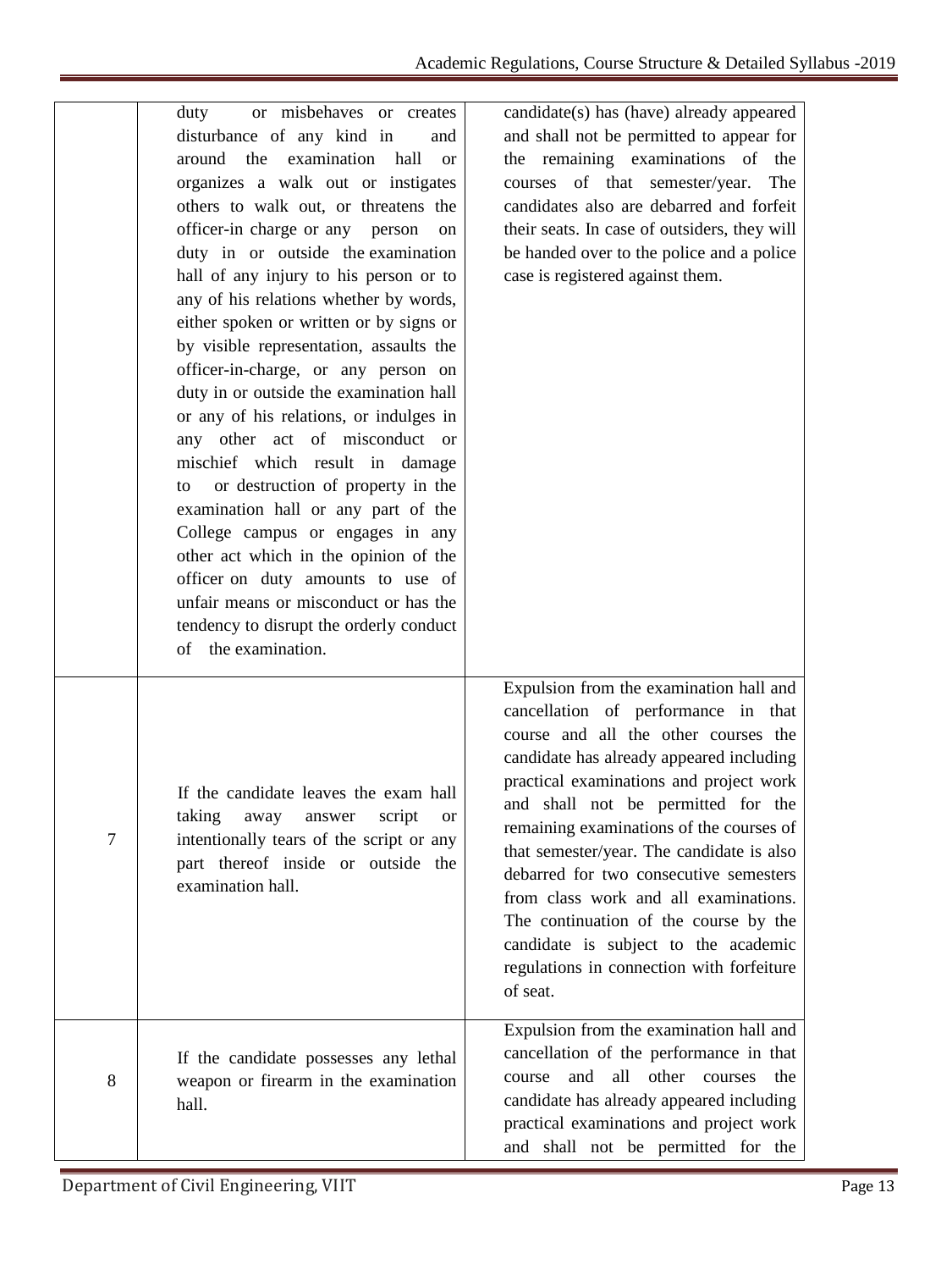|    |                                                                                                                                                                                                                                                      | remaining examinations of the courses of<br>that semester/year. The candidate is also<br>debarred and forfeits the seat.                                                                                                                                                                                                                                                                                                                                                                                                                                  |
|----|------------------------------------------------------------------------------------------------------------------------------------------------------------------------------------------------------------------------------------------------------|-----------------------------------------------------------------------------------------------------------------------------------------------------------------------------------------------------------------------------------------------------------------------------------------------------------------------------------------------------------------------------------------------------------------------------------------------------------------------------------------------------------------------------------------------------------|
| 9  | If student of the college, who is not a<br>candidate<br>particular<br>for<br>the<br>examination<br>person<br><b>or</b><br>any<br>not<br>connected with the college indulges in<br>any malpractice or improper conduct<br>mentioned in clause 6 to 8. | Student of the college, expulsion from<br>the examination hall and cancellation of<br>the performance in that course and all<br>other courses the candidate has already<br>including<br>appeared<br>practical<br>examinations and project work and shall<br>not be permitted for the remaining<br>examinations of the courses of that<br>semester/year. The candidate is also<br>debarred and forfeits the seat.<br>Person(s) who do not belong to the<br>College will be handed over to police<br>and. a police case will be registered<br>against them. |
| 10 | If the candidate comes in a drunken<br>condition to the examination hall.                                                                                                                                                                            | Expulsion from the examination hall and<br>cancellation of the performance in that<br>all other courses<br>and<br>the<br>course<br>candidate has already appeared including<br>practical examinations and project work<br>and shall not be permitted for the<br>remaining examinations of the courses of<br>that semester/year.                                                                                                                                                                                                                           |
| 11 | Copying detected on the basis of<br>internal evidence, such as, during<br>valuation or during special scrutiny.                                                                                                                                      | Cancellation of the performance in that<br>all<br>other<br>and<br>courses<br>the<br>course<br>candidate<br>has<br>including<br>appeared<br>practical examinations and project work<br>of that semester/year examinations.                                                                                                                                                                                                                                                                                                                                 |
| 12 | If any malpractice is detected which is<br>not covered in the above clauses 1 to<br>11 shall be reported to the Academic<br>committee of the Institute for further<br>action to award suitable punishment.                                           |                                                                                                                                                                                                                                                                                                                                                                                                                                                                                                                                                           |

# **15.1. For Malpractices identified by squad or special invigilators**

Punishments to the candidates will be given as per the above guidelines.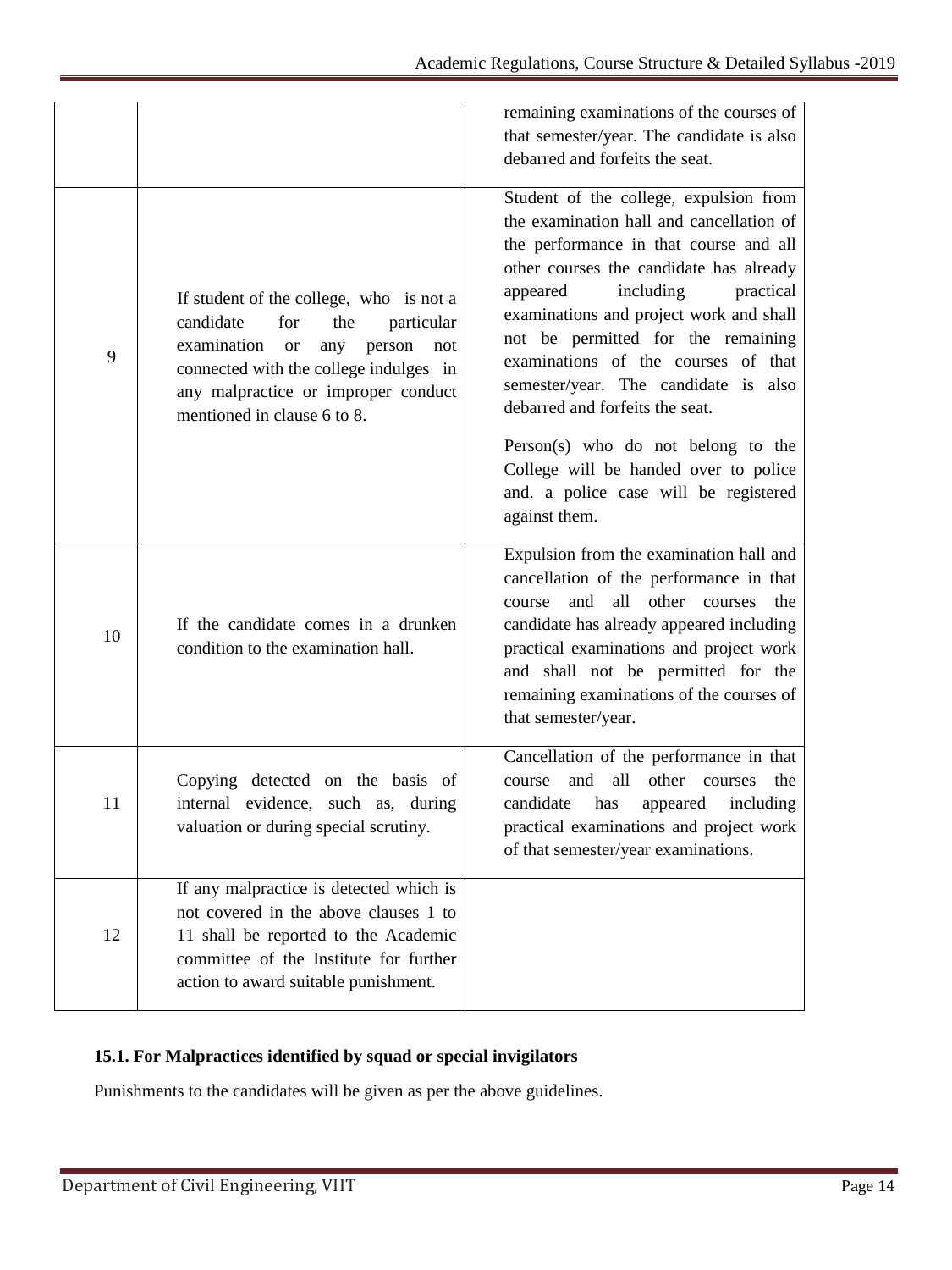# **16. UGC recommended punishment for Ragging**

- i. Suspension from attending classes and academic privileges
- ii. Withholding/withdrawing scholarships/fellowship and other benefits.
- iii. Debarring from appearing in any test/examination or other evaluation process
- iv. Withholding results
- v. Debarring from representing the institution in any regional, national or international meet, tournament, youth festival etc.
	- vi. Suspension/expulsion from the hostel
	- vii. Cancellation of admission
	- viii. Rustication from the institution for period ranging from 1 to 4semesters.
	- ix. Expulsion from the institution and consequent debarring from admission to any other institution for a specified period.
	- x. Fine may extend up to Rs. 2.5lakh.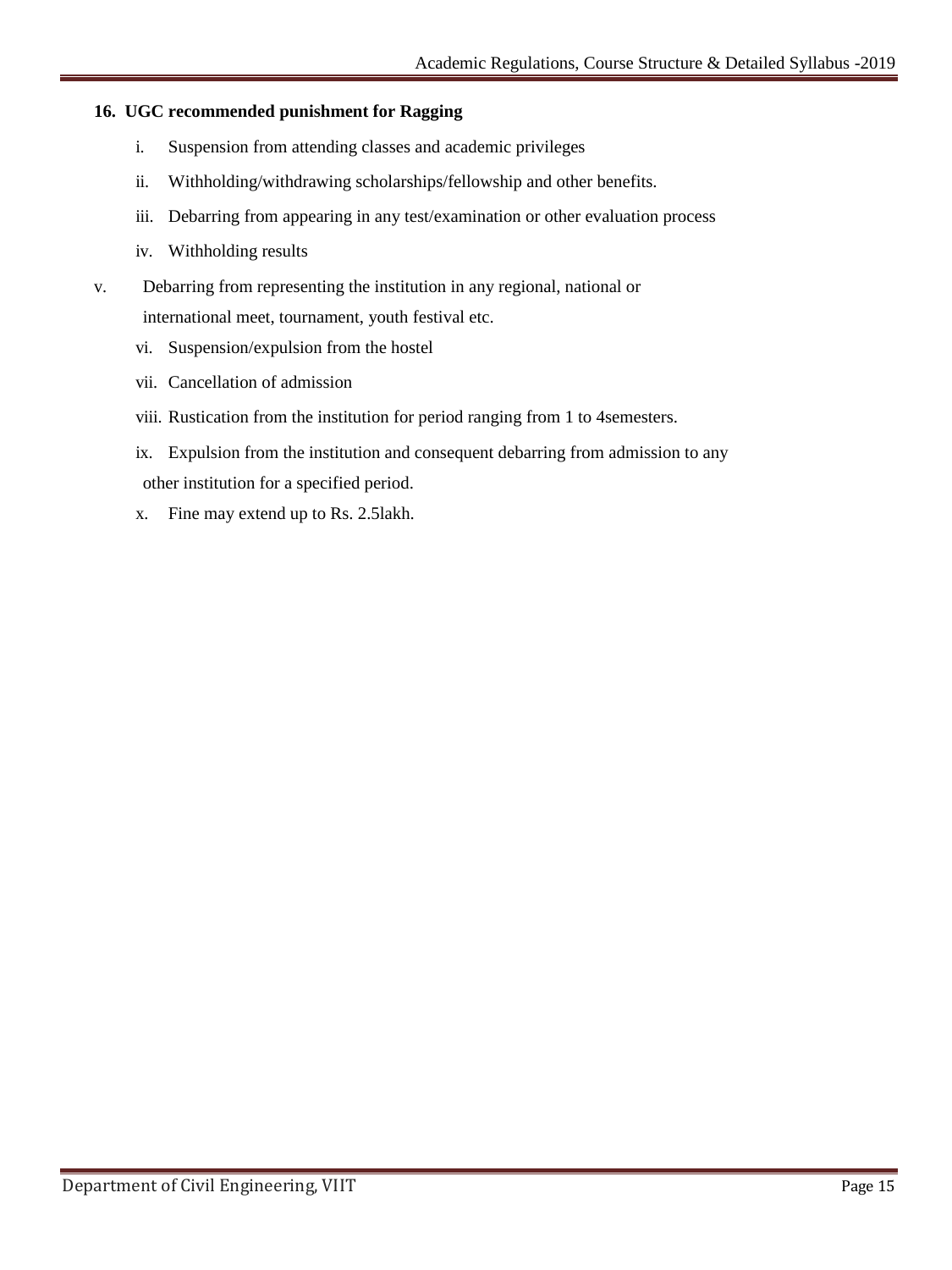# **M.Tech (TRANSPORTATION ENGINEERING)**

# **DEPARTMENT OF CIVIL ENGINEERING**

# **PROGRAM STRUCTURE**

[Minimum Credits to be earned:68]

| <b>I</b> Semester |                                   |             |                                                         |   |          |                |                |
|-------------------|-----------------------------------|-------------|---------------------------------------------------------|---|----------|----------------|----------------|
| S.No              | Code                              |             | L<br><b>Subject</b>                                     |   |          |                | <b>Credits</b> |
| 1                 |                                   |             | 2022191100 Pavement Materials and Construction          |   | $1*$     | $\Omega$       | 3              |
| $\overline{2}$    |                                   |             | 2022191101 Highway Traffic Analysis and Design          | 3 | $1*$     | $\Omega$       | 3              |
|                   |                                   | 2022191150  | <b>Ground Improvement Techniques</b>                    |   |          |                |                |
| 3                 | <b>Programme</b><br>Elective $-I$ | 2022191151  | RS & GIS for Transportation<br>Engineering              | 3 | $1*$     | $\Omega$       | 3              |
|                   |                                   | 2022191152  | Numerical Methods and Applied<br><b>Statistics</b>      |   |          |                |                |
|                   | Programme                         | 2022191153  | <b>Intelligent Transportation Systems</b>               |   |          |                |                |
| $\overline{4}$    | Elective -II                      | 2022191154  | <b>Transportation System Modeling and</b><br>Simulation | 3 | $\Omega$ | $\Omega$       | 3              |
|                   |                                   | 2022191155  | <b>Bridge Engineering</b>                               |   |          |                |                |
| 5                 | 2022191110                        |             | Highway Aggregates and Soil Testing Lab                 |   | $\Omega$ | 4              | $\overline{2}$ |
| 6                 | 2022191111                        |             | Bituminous Testing and Pavement Evaluation Lab          |   | $\Omega$ | 4              | $\overline{2}$ |
| 7                 | 2000191100                        |             | Research Methodology and IPR                            |   | $\Omega$ | $\Omega$       | $\overline{2}$ |
| 8                 | 2000191130                        | Soft Skills | $\overline{2}$<br>$\overline{0}$                        |   |          | $\overline{0}$ | $\theta$       |
| <b>Total</b>      |                                   |             |                                                         |   |          |                | 18             |

| <b>II</b> Semester |                    |                                  |                                             |   |          |          |                |  |
|--------------------|--------------------|----------------------------------|---------------------------------------------|---|----------|----------|----------------|--|
| S.No.              | <b>Course Code</b> |                                  | <b>Courses</b>                              |   |          | P        | <b>Credits</b> |  |
| 1                  | 2022191200         |                                  | Pavement Analysis and Design                |   | $1*$     | $\theta$ | 3              |  |
| $\overline{2}$     | 2022191201         |                                  | <b>Transportation Planning</b>              |   | $1*$     | $\theta$ | 3              |  |
|                    | 2022191250         |                                  | <b>Traffic Flow Theory</b>                  |   |          |          |                |  |
| 3                  | 2022191251         | Program<br><b>Elective - III</b> | <b>Pavement Construction</b>                | 3 | $1*$     | $\Omega$ | 3              |  |
|                    | 2022191252         |                                  | <b>Aviation Infrastructure and Planning</b> |   |          |          |                |  |
|                    | 2022191253         |                                  | Port and Harbor Engineering                 |   |          |          | 3              |  |
| 4                  | 2022191254         | Program                          | Sustainable Urban and Transport             | 3 | $\Omega$ | $\Omega$ |                |  |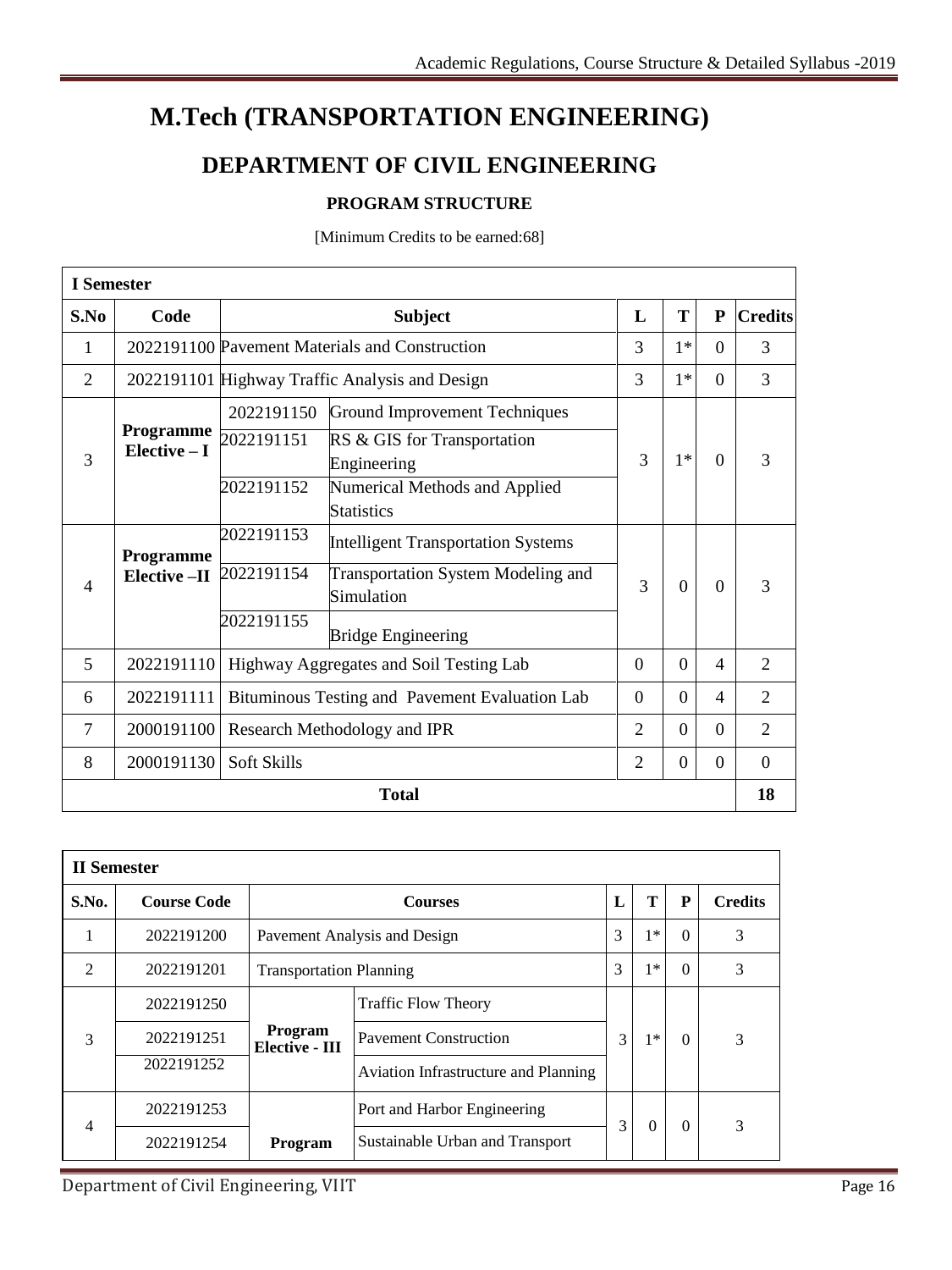|   |            | <b>Elective - IV</b>                        | Development                            |                |          |                |                  |
|---|------------|---------------------------------------------|----------------------------------------|----------------|----------|----------------|------------------|
|   | 2022191255 |                                             | <b>Environmental Impact Assessment</b> |                |          |                |                  |
| 5 | 2022191210 |                                             | <b>Traffic Engineering Laboratory</b>  | $\theta$       | 0        | 4              | $\overline{c}$   |
| 6 | 2022191211 | <b>Transportation Simulation Lab</b>        |                                        | $\theta$       | $\Omega$ | $\overline{4}$ | 2                |
|   | 2000191230 | <b>Constitution of India (Audit Course)</b> |                                        | $\overline{2}$ | $\Omega$ | $\Omega$       | $\left( \right)$ |
| 8 | 2022191270 | Mini Project with Seminar                   |                                        | $\theta$       | $\Omega$ | 4              | $\mathcal{D}$    |
|   |            |                                             | <b>Total credits</b>                   |                |          |                | 18               |

| II Year – Sem- I     |                    |                                |                                                                                                                                      |                |          |          |                |
|----------------------|--------------------|--------------------------------|--------------------------------------------------------------------------------------------------------------------------------------|----------------|----------|----------|----------------|
| S. No                | <b>Course code</b> |                                | <b>Courses</b>                                                                                                                       |                |          | P        | <b>Credits</b> |
|                      | 2022192150         | Program                        | Financial and Economic Analysis of<br>1.<br><b>Transportation Projects</b>                                                           |                |          |          |                |
| 1                    | 2022192151         | <b>Elective-5</b>              | 2. Highway Safety Engineering                                                                                                        | 3              | $\Omega$ | $\Omega$ | 3              |
|                      | 2022192152         |                                | Computational Techniques in<br>3.<br><b>Transportation Engineering</b>                                                               |                |          |          |                |
| $\overline{2}$       | 2022192160         | <b>Open</b><br><b>Elective</b> | 1. MOOCs- (NPTEL/SWAYAM)-Any<br>12 Week Course on Engineering/<br>Management/ Mathematics offered<br>by other than parent department | 3              | 0        | $\Omega$ | 3              |
|                      |                    |                                | 2. Course offered by other<br>departments in the college                                                                             |                |          |          |                |
| 3                    | 2022192170         |                                | Dissertation-I/ Industrial Project #                                                                                                 | $\overline{0}$ | $\theta$ | 20       | 10             |
| <b>Total Credits</b> |                    |                                |                                                                                                                                      |                | 16       |          |                |

# Students going for Industrial project / Thesis will complete these courses through MOOCs

| $II$ Year – Sem- $II$ |                          |                 |  |   |    |                |  |  |  |
|-----------------------|--------------------------|-----------------|--|---|----|----------------|--|--|--|
|                       | <b>S. No</b> Course code | Courses         |  | T | P  | <b>Credits</b> |  |  |  |
|                       | 2022192270               | Dissertation-II |  |   | 32 | 16             |  |  |  |

| Courses offered by Civil Engineering Department to other departments as Open Elective |            |                                          |  |   |                |                |  |  |  |
|---------------------------------------------------------------------------------------|------------|------------------------------------------|--|---|----------------|----------------|--|--|--|
| S.No.                                                                                 | Code       | <b>Course</b>                            |  | T | $\mathbf{P}$   | <b>Credits</b> |  |  |  |
|                                                                                       | 2022191152 | Numerical Methods and Applied Statistics |  |   |                |                |  |  |  |
|                                                                                       | 2022191255 | <b>Environmental Impact Assessment</b>   |  |   | $\overline{0}$ |                |  |  |  |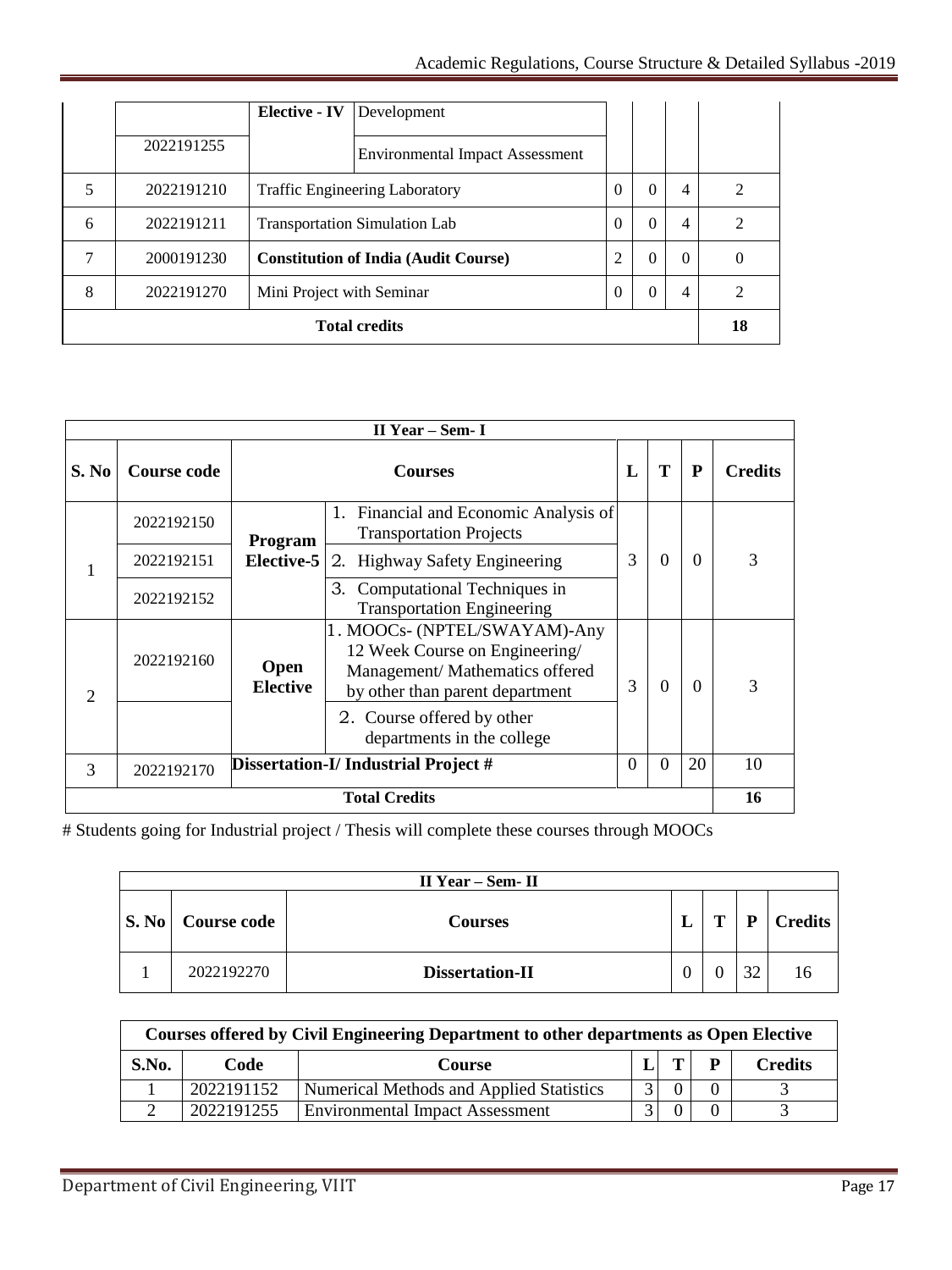# **M. TECH. - TRANSPORTATION ENGINEERING**

# **(CIVIL ENGINEERING) I Year – I Semester**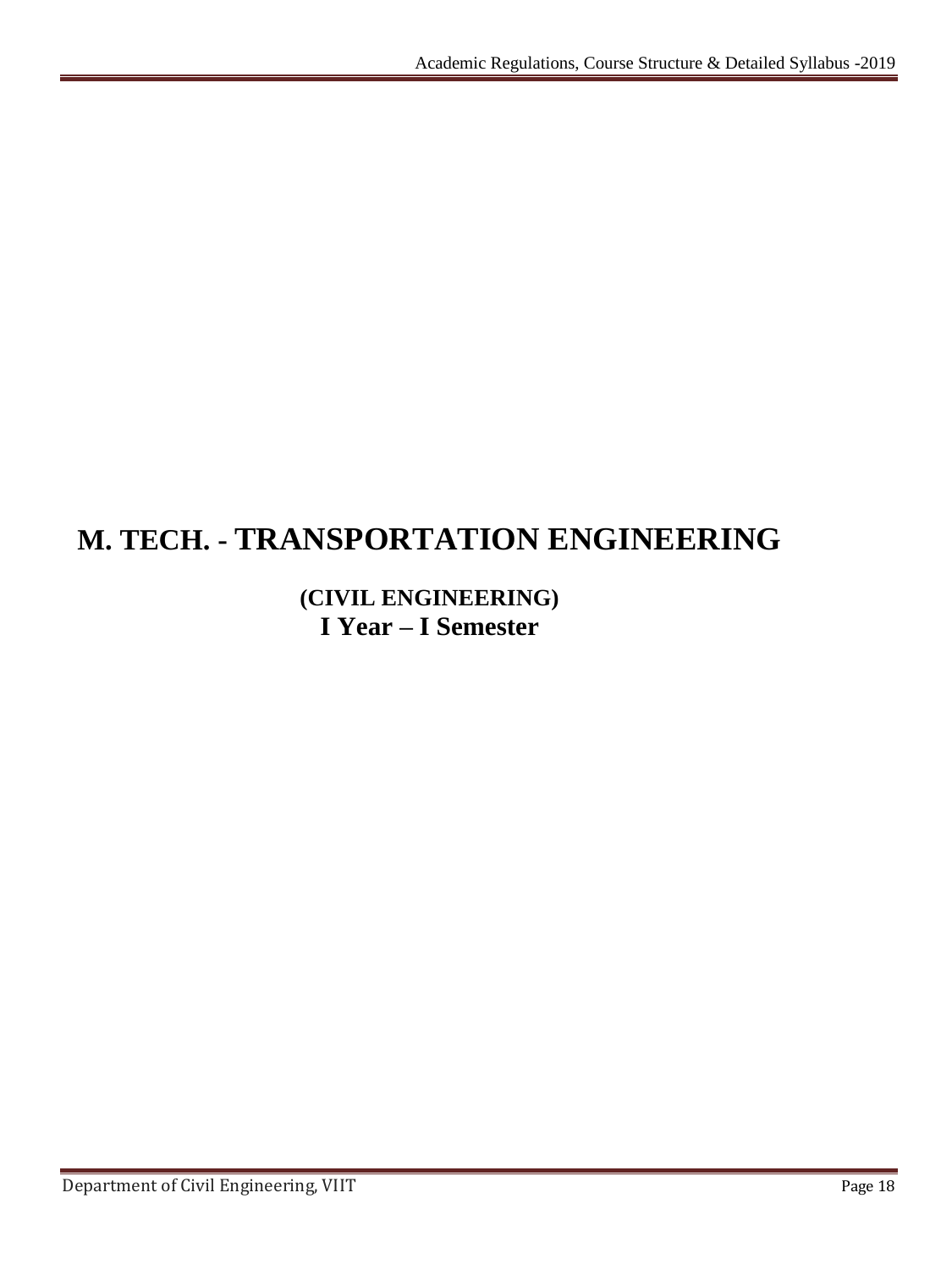| <b>Subject Code</b> | PAVEMENT MATERIALS AND |     |  |
|---------------------|------------------------|-----|--|
| 2022191100          | <b>CONSTRUCTION</b>    | 1米: |  |

The student will be taught

- 1. To analyze the properties of pavement materials and analyze its suitability in various layers of pavements
- 2. To learn varies methods for bitumen mix design.
- 3. To study the stages involved in the construction of flexible and bituminous pavements
- 4. To know the kind of equipment needed for the construction of road and its operation etc.

#### **Course Outcomes:**

At the end of the course the student will be able to

- 1. Assess the suitability of aggregates used in various layers of pavement as well as the bitumen used in the wearing course
- 2. Determine the optimum bitumen content by applying the bitumen mix design methods
- 3. understand the sequential stages involved in the construction of flexible and bituminous pavements

Decide the kind of equipment needed for the construction of road and its operation etc

#### **Course Content:**

#### **Unit-I:**

#### **Aggregates, Bitumen and Tar Properties:**

Classification, requirements, properties and tests on road aggregates, concepts of size and gradation-design gradation, maximum aggregate size, aggregate blending to meet specification. Origin of bitumen, preparation, properties and chemical constitution of bituminous road binders; requirements. Emulsion, cutbacks, preparation, characteristics, uses and tests, Adhesion failure, mechanism of stripping, tests and methods of improving adhesion

#### **Unit-II:**

**Bituminous mixes:** Mechanical properties, dense and open textured mixes, flexibility and brittleness, No-HveemStabilometer& Hubbard-field tests bituminous mix, design methods using Routh-futchs Method only and specification using different criteria-voids in mineral aggregates, voids in total mix, density, flow, stability, percentage voids filled with bitumen.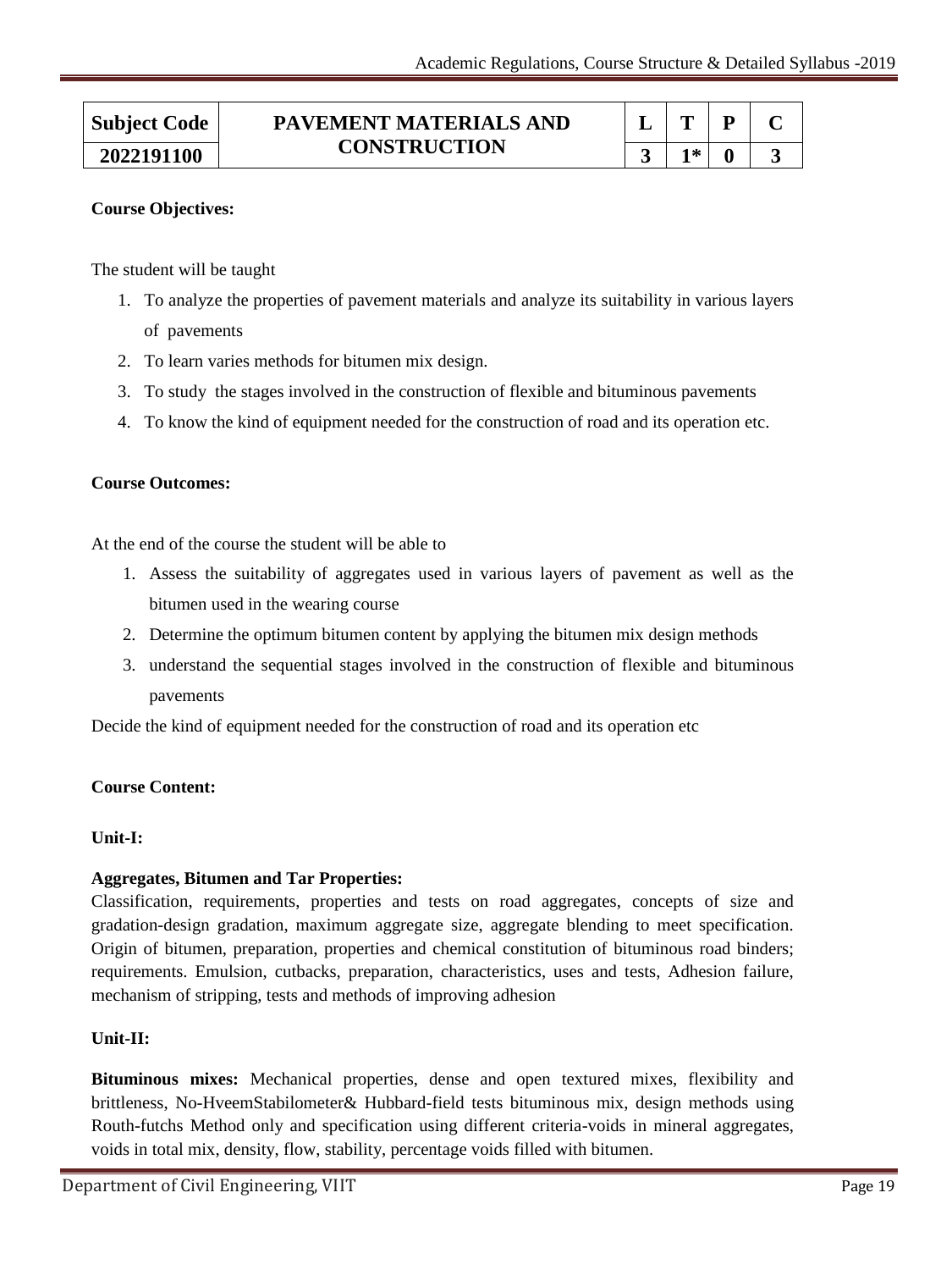# **Unit-III:**

## **Equipment in Highway Construction:**

Various types of equipment for excavation, grading and compaction-their working principle, advantages and limitations. Special equipment for bituminous and cement concrete pavement and stabilized soil road construction.

# **Unit-IV:**

#### **Flexible and cement concrete pavements:**

Earthwork grading and construction of embankments and cuts for roads, preparation of sub-grade, quality control tests. Specifications of materials, construction method and field control checks for various types of flexible pavement layers. IRC method of flexible pavement design.

#### **Unit-V:**

IRC Specifications and method of cement concrete pavement construction; Quality control tests; construction of various types of joints.

#### **Text Books:**

- 1. Yoder and Witczak, Priniciples of PavementDesign, John Wiley and Sons
- 2. Yang. H. Huang, Pavement Analysis and Design, Second Edition, Prentice Hall Inc.
- 3. W.Ronald Hudson, Ralph Haas and Zeniswki , Modern Pavement Management, Mc Graw Hill and Co Relevant IRC Codes
- 4. Sharma, S. C., Construction Equipment and its Management, 6<sup>th</sup>Ed., Khanna Publishers, 2015.

#### **Reference Books:**

- 1. RRL, DSIR, Bituminous Materials in Road Construction, 4<sup>th</sup>Ed. HMSO Publication. 1962.
- 2. RRL, DSIR, Soil Mechanics for Road Engineers,  $8<sup>th</sup>Ed$ , HMSO Publication, 1974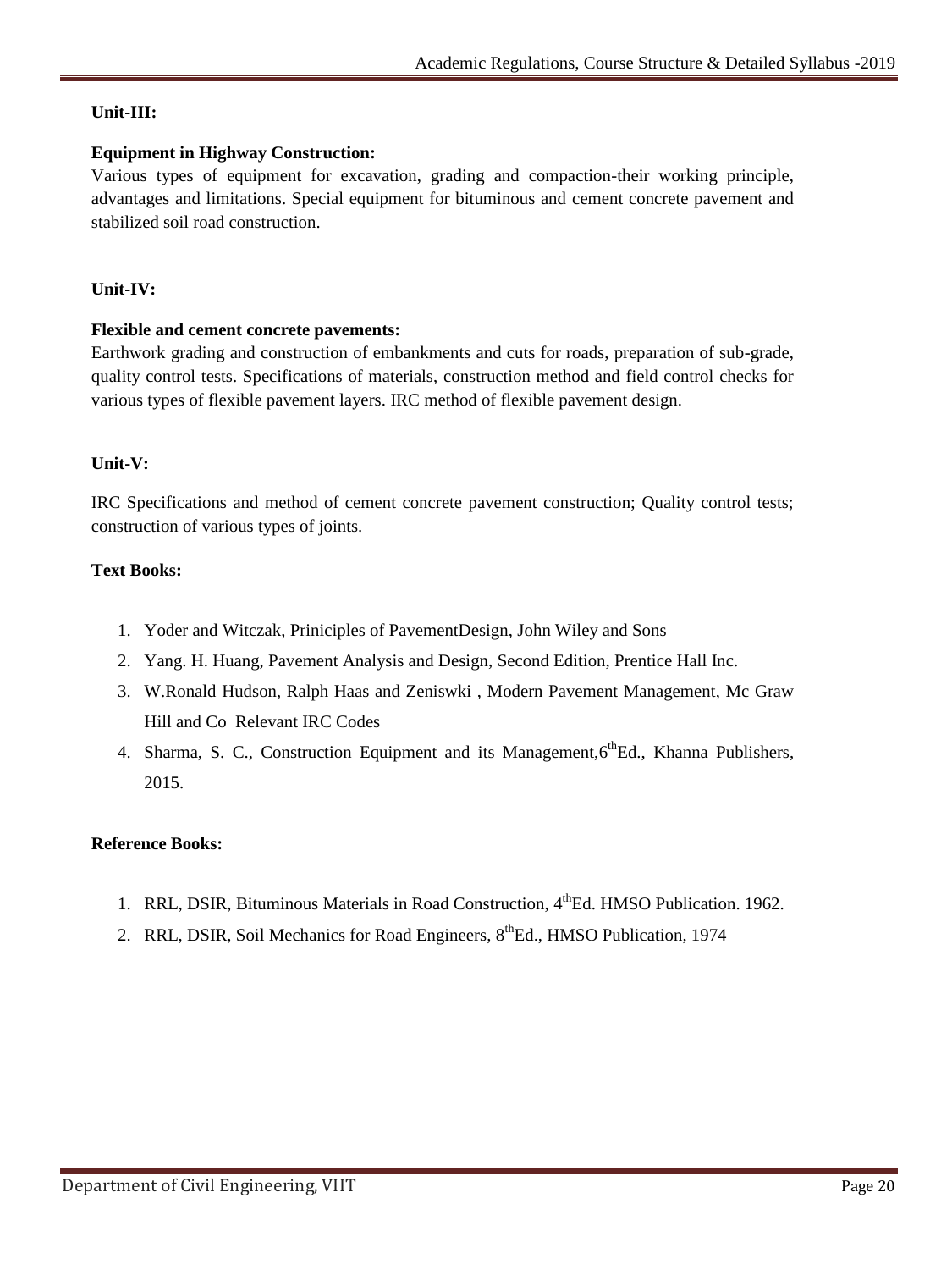| <b>Subject Code</b> | <b>HIGHWAY TRAFFIC ANALYSIS</b><br><b>AND DESIGN</b> |      |  |
|---------------------|------------------------------------------------------|------|--|
| 2022191101          |                                                      | $1*$ |  |

The student will be taught

- 1. To analyze the current issues in traffic engineer and understanding of the factorsinfluencingroad vehicle performance.
- 2. To find the highway capacity and level of service for road stretches.
- 3. To study types parking"s and design parking facility
- 4. To be aware of various Traffic Regulation.
- 5. To study types signal systems of design traffic signals.

#### **Course Outcomes:**

At the end of the course the student will be able to

- 1. Develop a basic Knowledge of the fundamental issues in traffic engineering and understanding of the factors influencing road vehicle performance
- 2. Understand Headways andGap acceptance behavior.
- 3. Define the critical procedures for highway capacity and level of service analysis
- 4. Build knowledge on traffic signal theory and elements of traffic signal Operations design the links and intersections

#### **Course Content:**

#### **Unit-I:**

# **Elements of Traffic Engineering:**

Road user, vehicle and road way and driver characteristics. - Design speed, volume. Passenger Car Units - Static and Dynamic- Highway capacity and level of service - capacity of urban and rural roads - Road user facilities - Parking facilities - Cycle tracks - Pedestrian facilities.

#### **Unit-II:**

#### **Traffic Studies, Measurement and Analysis:**

Volumestudies,speedstudies;Presentationofvolumeandspeedstudydata;HeadwaysandGaps;Criti calGap;Gapacceptancestudies.Basicdefinitions related to capacity; Level of service concept; Factors affecting capacity and level of service; Computation of capacity and level of service for two lane highways Multilane highways and freeways.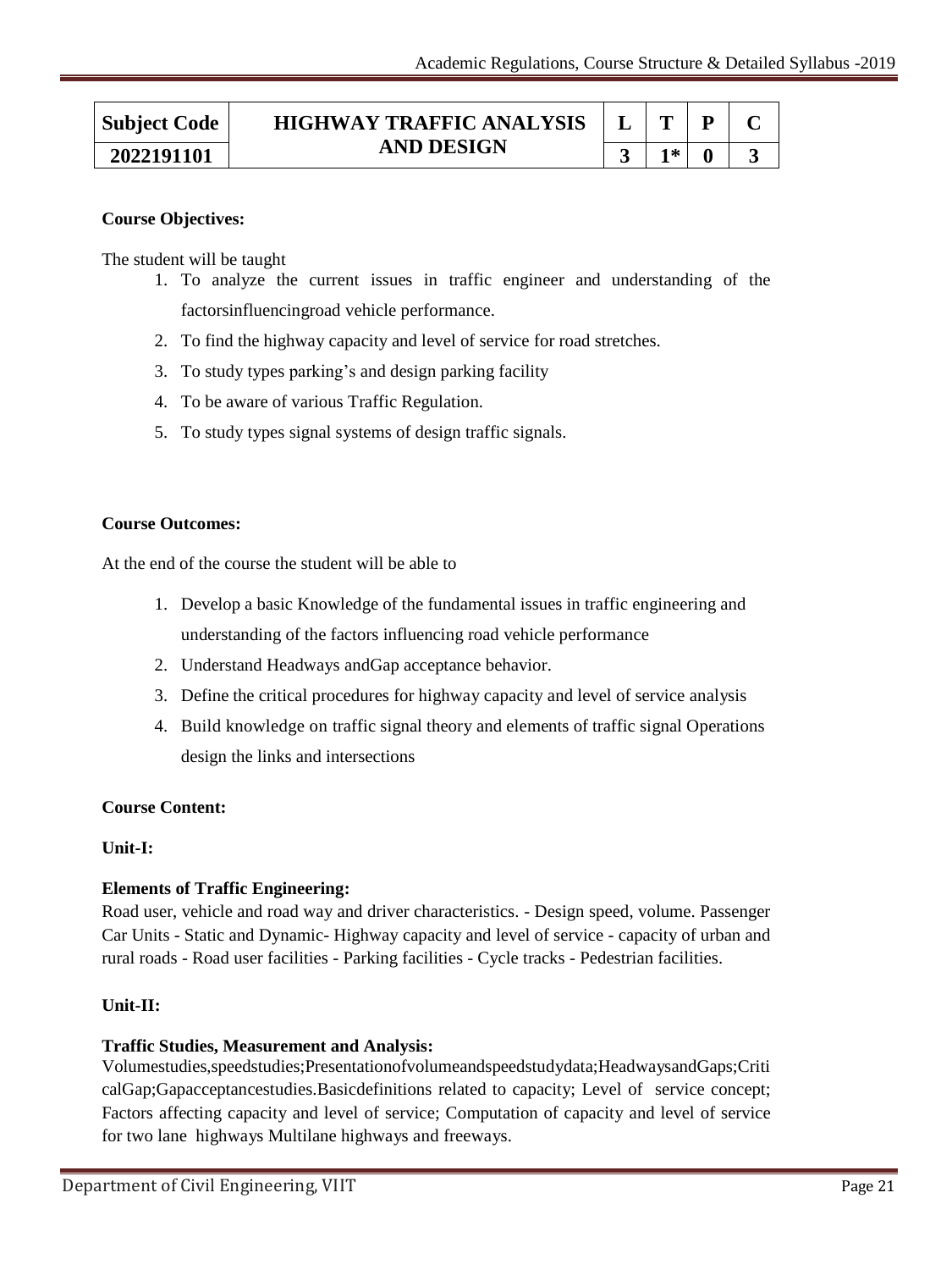# **Unit-III:**

# **Design of intersections**:

At-grade intersections- Principles of design – Channelization - Design of rotaries - Traffic signals - pre-timed and traffic actuated. Design of signal setting - phase diagrams, timing diagram – Signal co-ordination – Area traffic Control System.

# **Unit-IV:**

#### **ParkingStudiesandAccident studies:**

Types of parking facilities-on street parking and off street Parking facilities; Parking studies and analysis. Accident studies and analysis; Causes of accidents- Traffic Safety – Principles and Practices – Safety along links - Safety at intersections.

#### **Unit-V:**

#### **TrafficRegulationandEnvironment:**

Traffic Signals-Design of Isolated Traffic Signal by Webster method, Warrants for signalization, Signal Co-ordination methods, Simultaneous, Alternate, Simple progression and Flexible progression Systems. Detrimental effects of Traffic on Environment; Air pollution; Noise Pollution; Measures to curtail environmentaldegradationduetotraffic.

# **Textbook Books:**

- 1. J. S. Arora, Introduction to Optimum Design, McGraw Hill International Ed., NY, 1989
- 2. S. S. Rao, Engineering Optimization: Theory and Practice, New Age International (P) Ltd., 2001
- 3. AASHTO *A* Policy on Geometric Design of Highway and Streets
- 4. Pignataro, L.J., Traffic Engineering Theory & Practice, John Wiley, 1985
- 5. R. J. Salter and N. B. Hounsel, Highway Traffic Analysis and D*esig*n, Macmillan Press Ltd, 1996.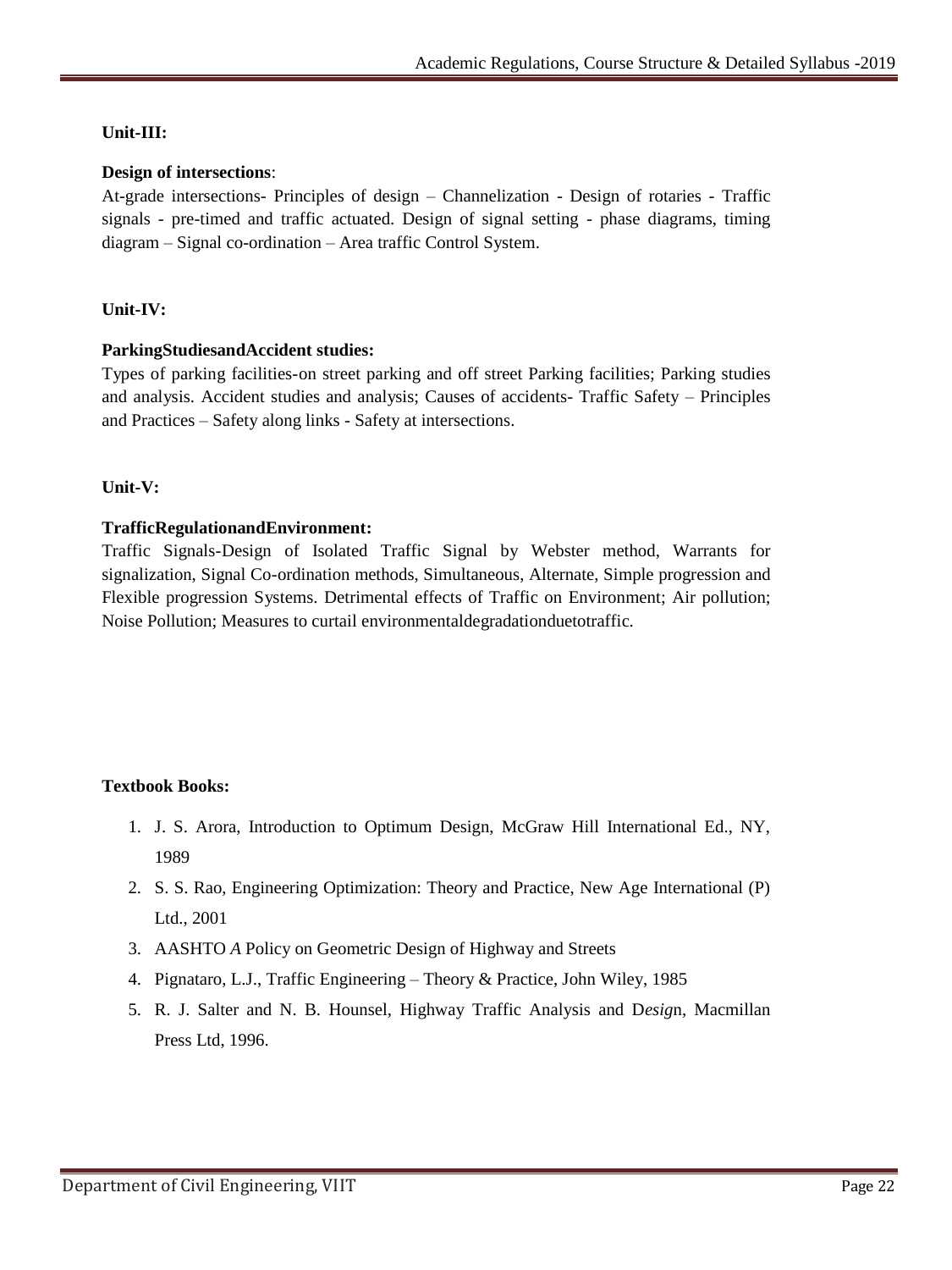| <b>Subject Code</b> | <b>GROUND IMPROVEMENT TECHNIQUES</b><br>(Elective I) | $\begin{array}{c c c c c c} \hline & \mathbf{L} & \mathbf{T} & \mathbf{P} & \mathbf{C} \end{array}$ |       |  |  |
|---------------------|------------------------------------------------------|-----------------------------------------------------------------------------------------------------|-------|--|--|
| 2022191150          |                                                      |                                                                                                     | $1*1$ |  |  |

The student will be taught

- 1. To studydifferent type of modern ground improvement techniques.
- 2. To learn how to improve weak soils by modern ground improvement techniques.
- 3. To study the role of soil reinforcement in soil stabilization.
- 4. To know the importance of geo-synthetics in ground improvement.
- 5. To Design and construction of reinforced earth structures.

#### **Course Outcomes:**

At the end of the course the student will be able to

- 1. Apply the principles of ground improvement to a given site condition.
- 2. Prioritize the right technique to improve different difficult grounds.
- 3. Propose the best suitable ground modification technique for different grounds.
- 4. Choose the best admixture for stabilization of ground for different grounds. Build knowledge on importance and application of Gabion walls and crib walls.

#### **Course Content:**

#### **Unit-I:**

Need and objectives of Ground Improvement, Classification of Ground Modification Techniquessuitability and feasibility, Emerging Trends in ground improvement. Mechanical Modification; Principles and methods of soil compaction, Compaction control, Compaction piles, dynamic compaction, Vibro float technique, controlled blasting for compaction.

#### **Unit-II:**

Stabilization with admixtures like cement, lime, calcium chloride, fly-ash and bitumen. Grouting: Categories of grouting, Grout materials, Grouting techniques and control

#### **Unit-III:**

Methods of dewatering open sumps and ditches, Well-point system, Electro-osmosis,Vacuum dewatering; Pre-loadingwithoutandwith anddrains, strip drainsandropedrains.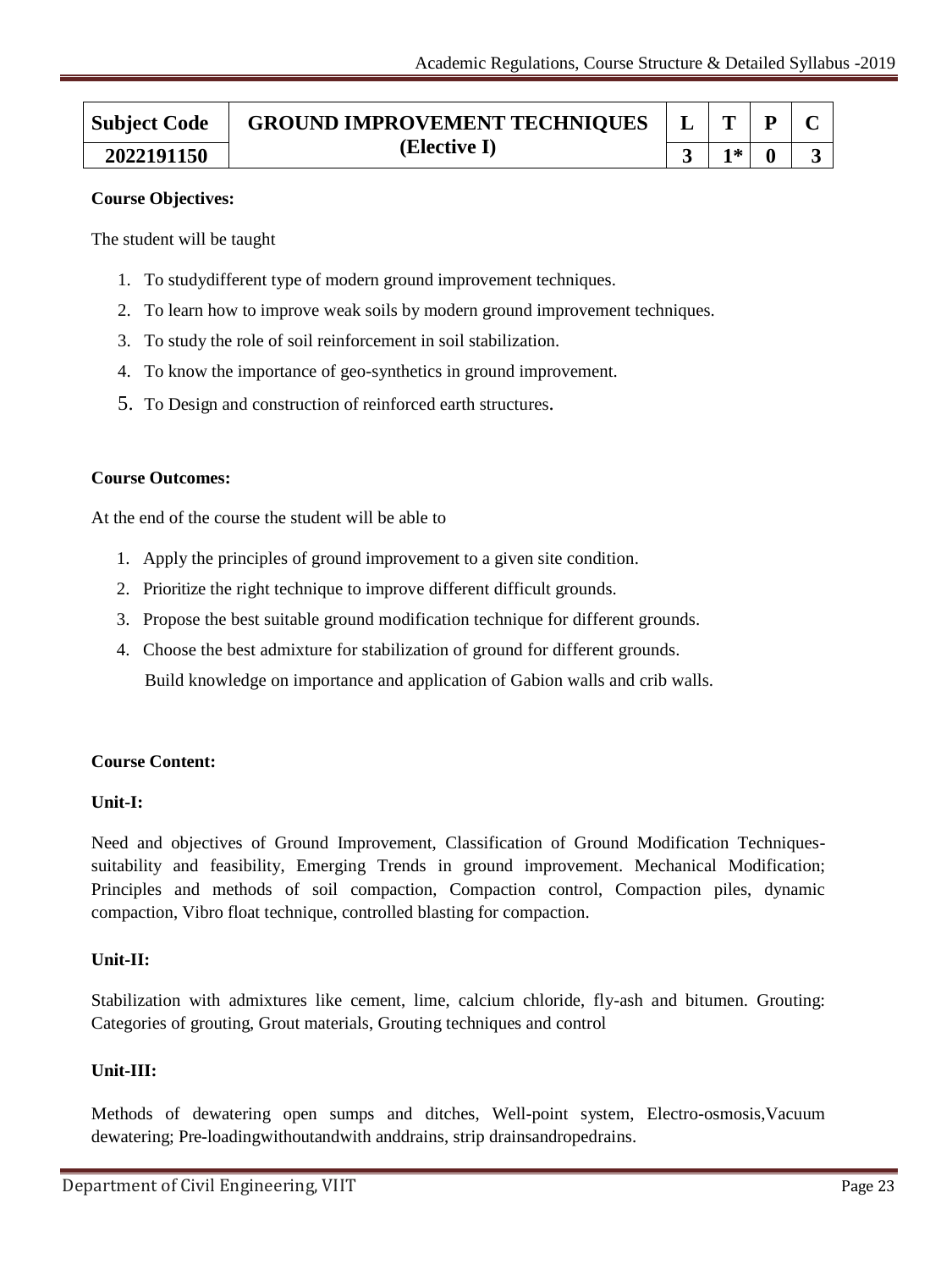# **Unit-IV:**

Types of Geo-textiles, Woven and non-woven fabrics, Geo-membranes, Geo-grids, Geo-composites, Geo-nets,Functionsandapplications,Propertiesofgeo-textiles.

# **Unit-V:**

# **Reinforced Earth and In-Situ Ground Treatment for slopes**

Concept of soil reinforcement, Reinforcing materials, Backfill criteria, Design and construction of reinforced earth structures. Soil nailing, Rock anchoring, Micro-piles, design methods, construction techniques; Gabion walls, Crib walls.

# **Textbook Books:**

- 1. Manfred R. Hansmann-Engineering principles of ground modification, 2<sup>nd</sup> edition, McGraw-HillPub.Co.NewYork,1986
- 2. P. PurushothamRaj-Ground Improvement Techniques,  $1<sup>st</sup>$  edition, LaxmiPublications(P)Limited, 1999

#### **Reference Books:**

- 1. Robert M.Koerner-Construction and Geotechnical methods in Foundation Engineering-McGraw-Hill Pub. Co., New York, 1984
- 2. WinterkornandFang-Foundation Engineering Hand Book, 1<sup>st</sup> edition, Van Nostrand Reinhold Co.NewYork,1967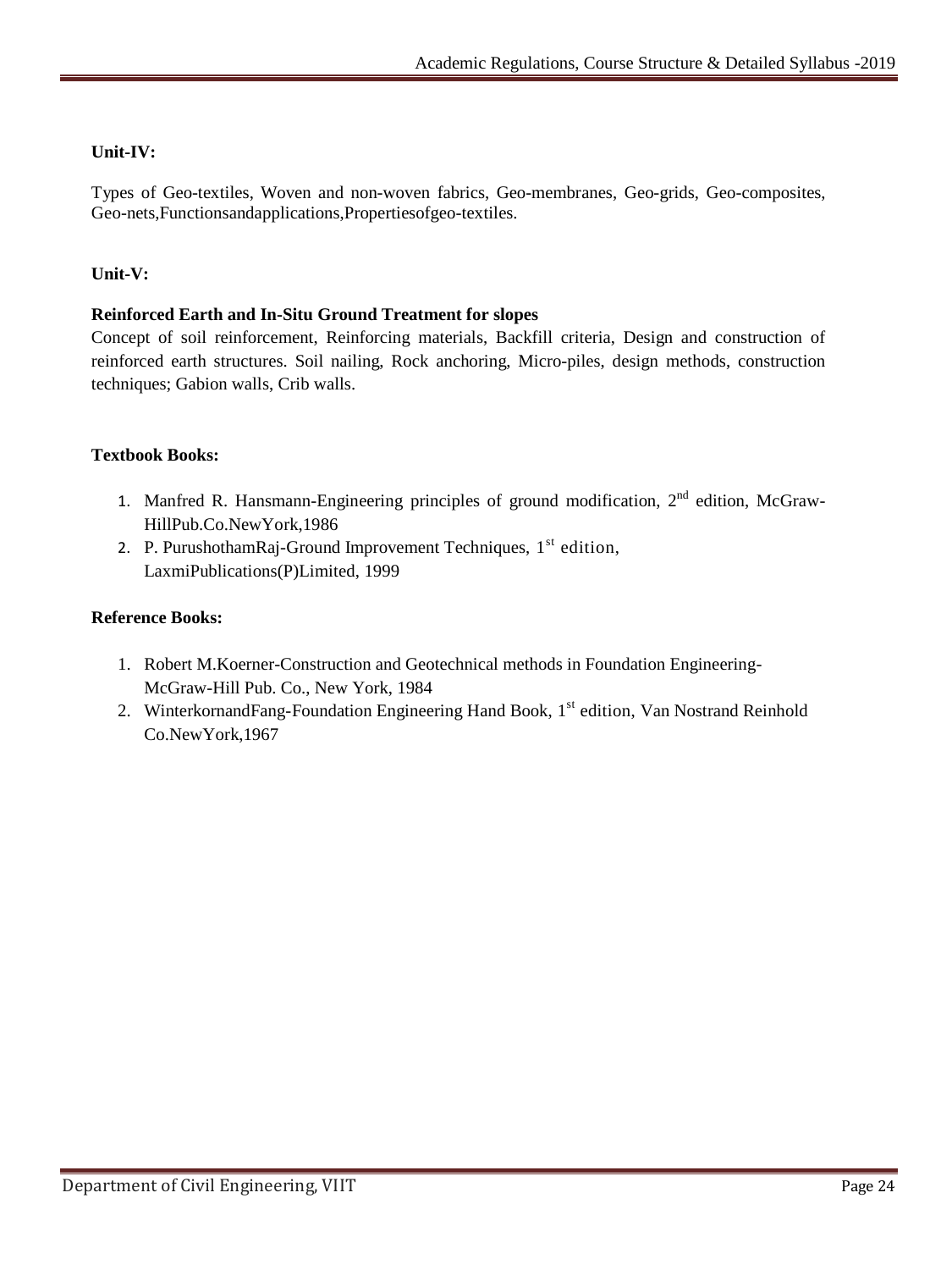| <b>Subject Code</b> | <b>RS &amp; GIS FOR TRANSPORTATION</b><br><b>ENGINEERING</b> | m   |  |
|---------------------|--------------------------------------------------------------|-----|--|
| 2022191151          | (Elective I)                                                 | 1 * |  |

The student will be taught

- 1. To understand Remote Sensing and Remote Sensing Platforms & Sensors
- 2. To study about Geographic Information System and Types of data representation
- 3. The GIS Spatial Analysis and Global Positioning System
- 4. To learn the Intelligent Transportation Systems(ITS) applications in Transportation Engineering

#### **Course Outcomes:**

- 1. Interpret various remotely sensed images with the help of acquired knowledge in remote sensing technology
- 2. Apply the GPS instrument in field for various applications
- 3. Make use of the techniques of RS, GIS and GPS techniques in different transportation engineering applications
- 4. Extend knowledge on Intelligent Transportation systems

#### **Course Content:**

#### **Unit-I:**

#### **Introduction to Remote Sensing and Remote Sensing Platforms & Sensors:**

Basic concepts and foundation of remote sensing, Elements involved in remote sensing, Electromagnetic spectrum, remote sensing terminology and units, Energy resources, energy interactions with earth surface features and atmosphere and spectral properties of vegetation, soil and water bodies, Concept of resolution in Remote Sensing.

#### **Unit-II:**

#### **Remote Sensing Platforms & Sensors**:

Introduction, Characteristics of imaging remote sensing instruments, satellite remote sensing system-a brief over view, other remote sensing satellites. Elements of Visual Interpretation and techniques digital data analysis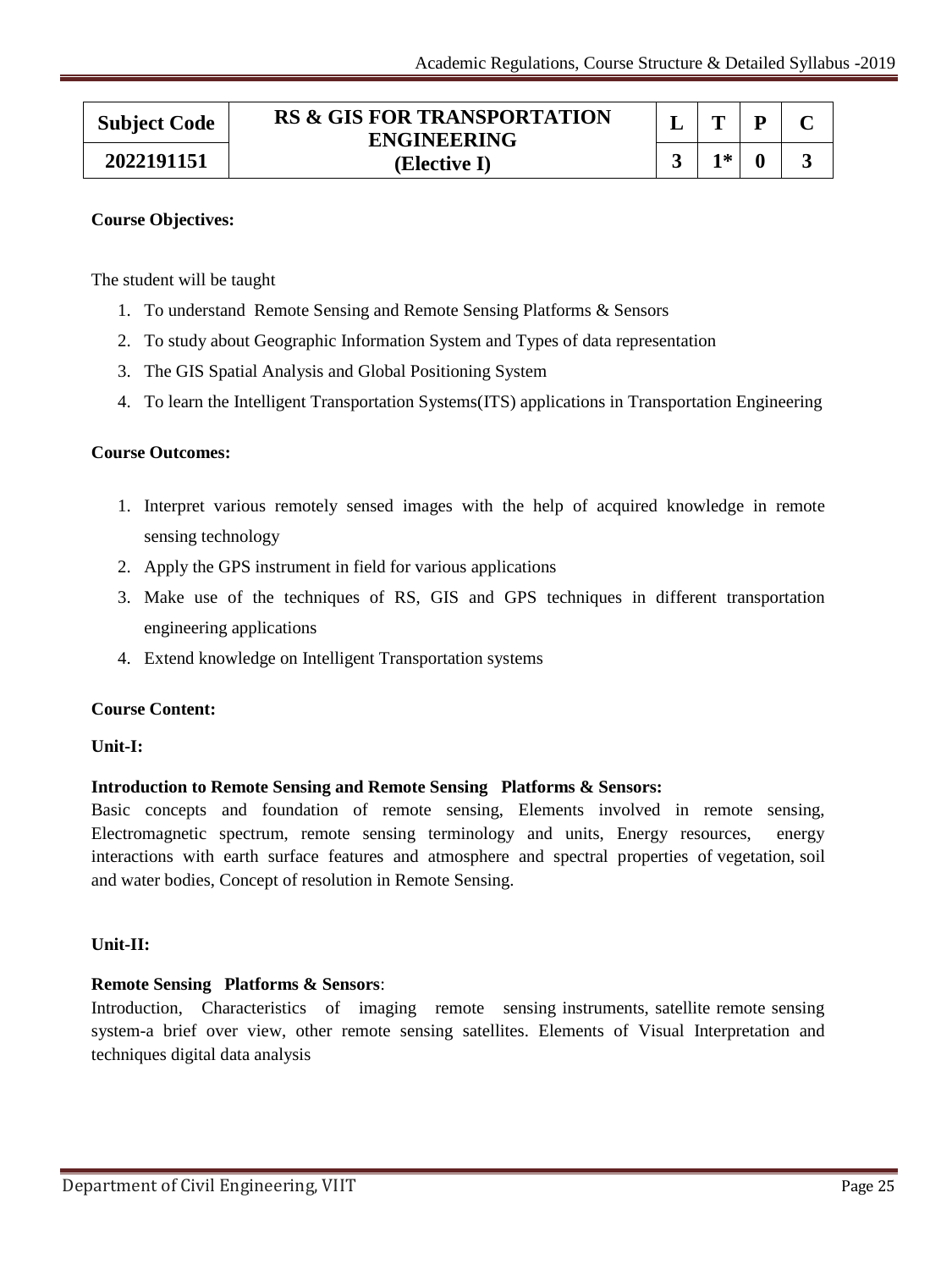# **Unit-III:**

# **Geographic Information System and Types of data representation:**

Introduction, GIS definition and terminology, GIS categories, components of GIS, fundamental operations of GIS, A theoretical framework for GIS.Types of data representation: Data collection, data input and output. Keyboard entry and coordinate geometry procedure, manual digitizing and scanning, Raster GIS, Vector GIS–File management, Spatial data–Layer based GIS, Feature based GIS mapping

# **Unit-IV:**

# **GIS Spatial Analysis and Global Positioning System:**

Computational Analysis Methods (CAM), Visual Analysis Methods (VAM), Data storage-vector data storage, attribute data storage, overview of the data manipulation and analysis. Integrated analysis of the spatial and attribute data. Global Positioning System: Introduction, elements of satellite surveying, the global positioning system, GPS satellites, adjustment computations, GPS observables.

# **Unit-V:**

# **Transportation Engineering Applications:**

Intelligent Transportation Systems (ITS) for road accessibility study, GIS data base design for physical facility planning, Decision support systems for land use planning. GIS based Highway alignment, GIS based road network planning, and GIS based traffic congestion analysis and accident investigation**.**  Network planning. GIS-T Applications and some case studies

# **Textbook Books:**

- 1. Thomas M. Lillesand, Ralph.W.Kiefer, Jonathan.W.Chipman, Remote Sensing and Image Interpretation  $5<sup>th</sup>Ed$ ., Wiley India Pvt Ltd, 2011
- 2. A.M.Chandra and S.K.Ghosh, Remote Sensing and Geographical Information System,Second edition, Narosha Publications,2015
- 3. M.Anji Reddy, Remote Sensing and Geographical Information system,  $4<sup>th</sup>$  edition, B.S.Publications, 2012.
- 4. Alfred Leick, GPS Satellite Surveys, Third edition, John Willey & Sons.,2004.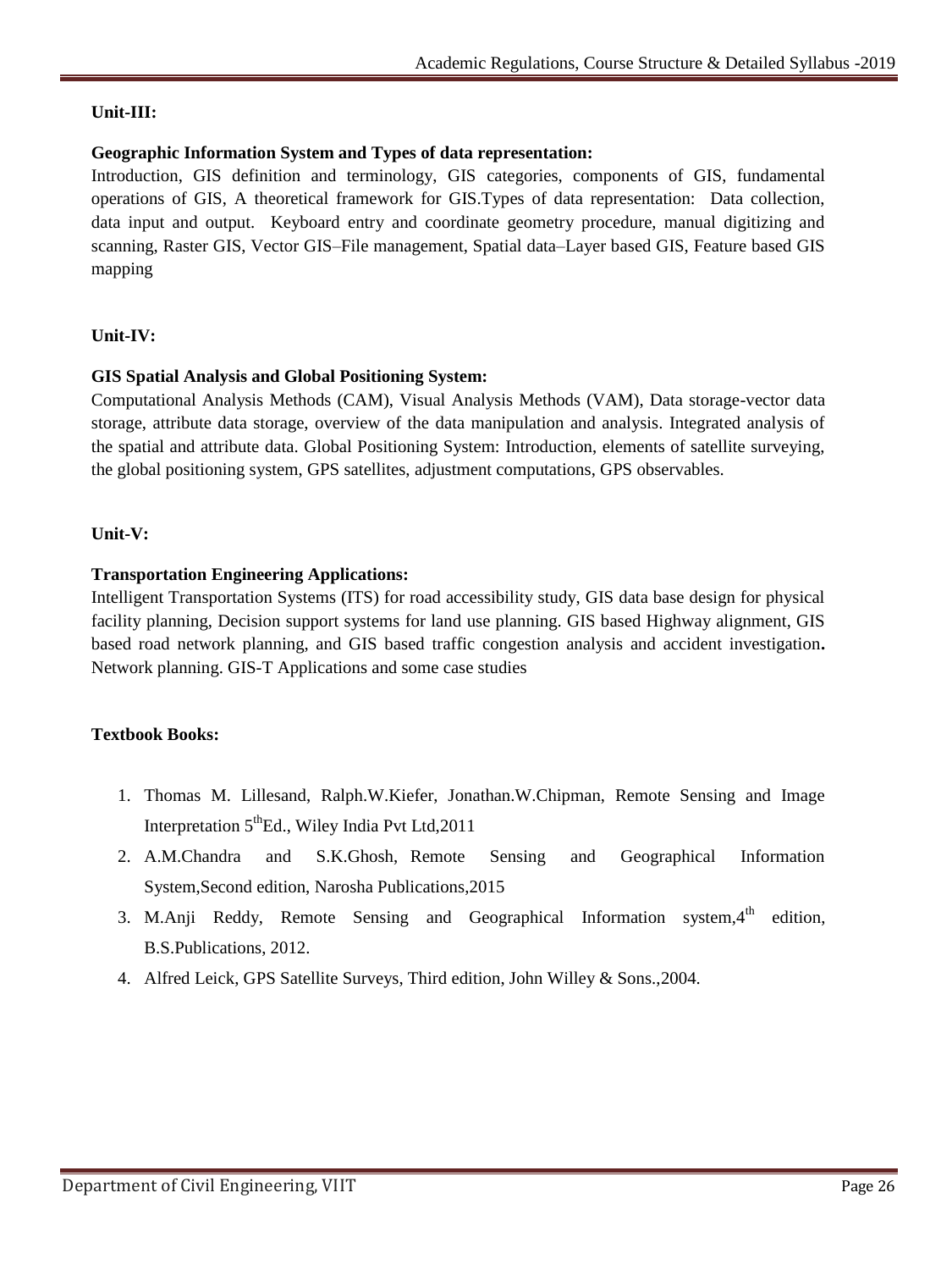#### **Reference Books:**

- 1. James B. Cambell, Taylor & Francis, Introduction to Remote Sensing,  $4^{\text{th}}$ edition, Taylor & Francis2007
- 2. Floyd F. Sabins,Remote Sensing: Principles and Interpretation 3rd Ed.,2007
- 3. Basudeb Bhatta, Remote Sensing and GIS, Oxford University Press, 2008
- 4. P.A. Longley, M.F. Goodchild, D.J. Manguire, D.W. Rhino, Geographical Information System, Volume I: Principal and Technical Issues, John Wiley & Sons, 2005
- 5. P.A. Longley, M.F. Goodchild, D.J. Manguire, D.W. Rhino, Geographical Information System, Volume II: Principal and Technical Issues, John Wiley & Sons, 2007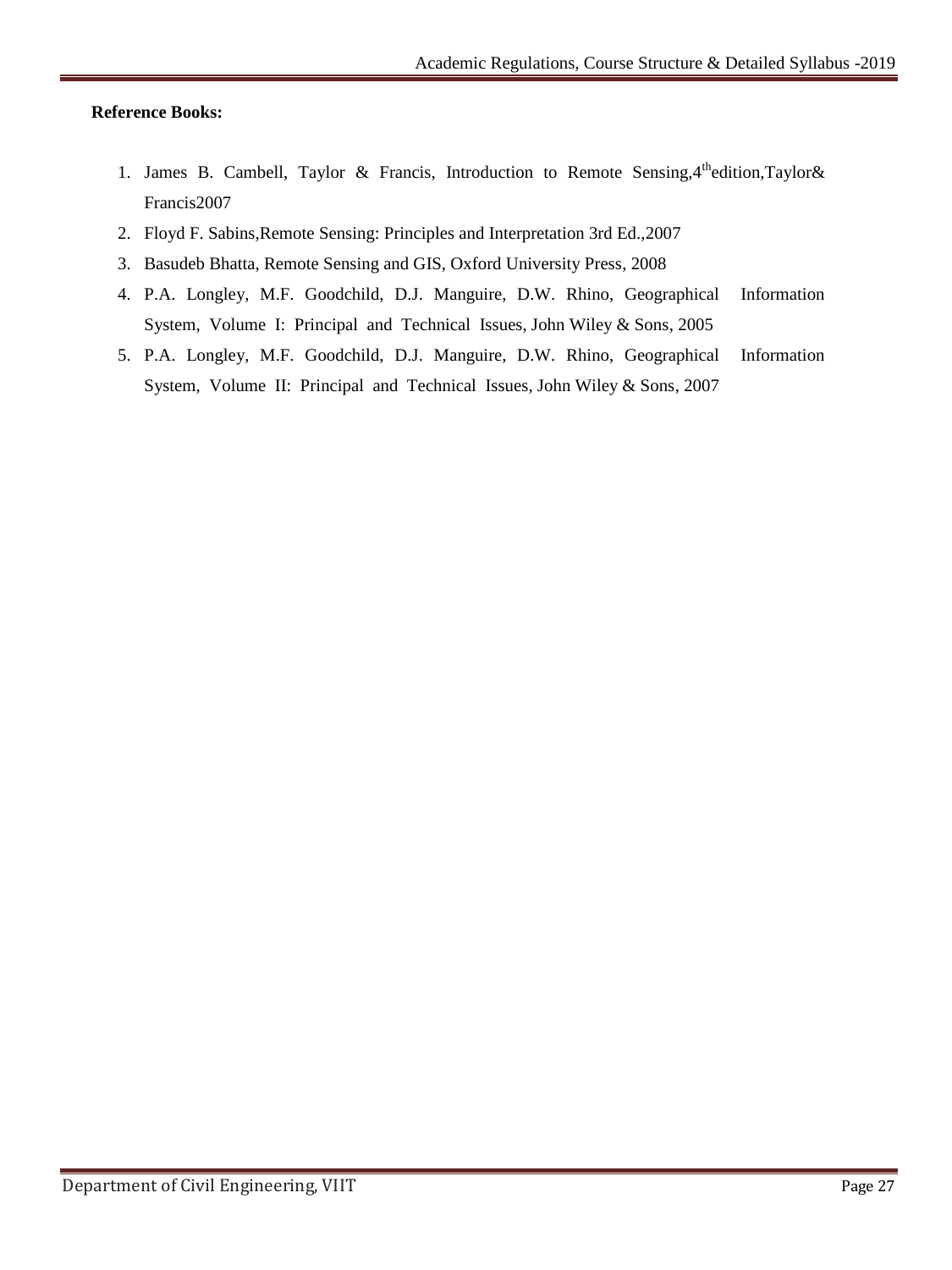| <b>Subject Code</b> | NUMERICAL METHODS AND APPLIED<br><b>STATISTICS</b> | m   |  |
|---------------------|----------------------------------------------------|-----|--|
| 2022191152          | (Elective I)                                       | ' * |  |

The student will be taught

- 1. To learn the different numerical techniques.
- 2. To be introduced the fundamentals of probability.
- 3. To know the concepts of sampling and regression.

#### **Course Outcomes:**

- 1. Apply the different numerical techniques to transportation problems.
- 2. Understand applications of probability theory.
- 3. Use regression and correlation analysis to process transportation data.

#### **Course Content:**

#### **Unit-I:**

#### **Linear system:**

Gaussian elimination and Gauss – Jordan methods – matrix inversion – Gauss seidel method – Nonlinear equations – Regula falsi and Newton- Raphson methods – interpolation – Newton"s and Lagrange's interpolation.

#### **Unit-II:**

#### **Linear Programming**:

Graphical and Simplex methods – Measures of central tendency, dispersion, skewness and Kurtosis – Probability – conditional probability – Bayes" theorem

#### **Unit-III:**

#### **Random variable** –

Two dimensional random variables – standard probability distributions – Binomial Poisson and normal distributions - moment generating function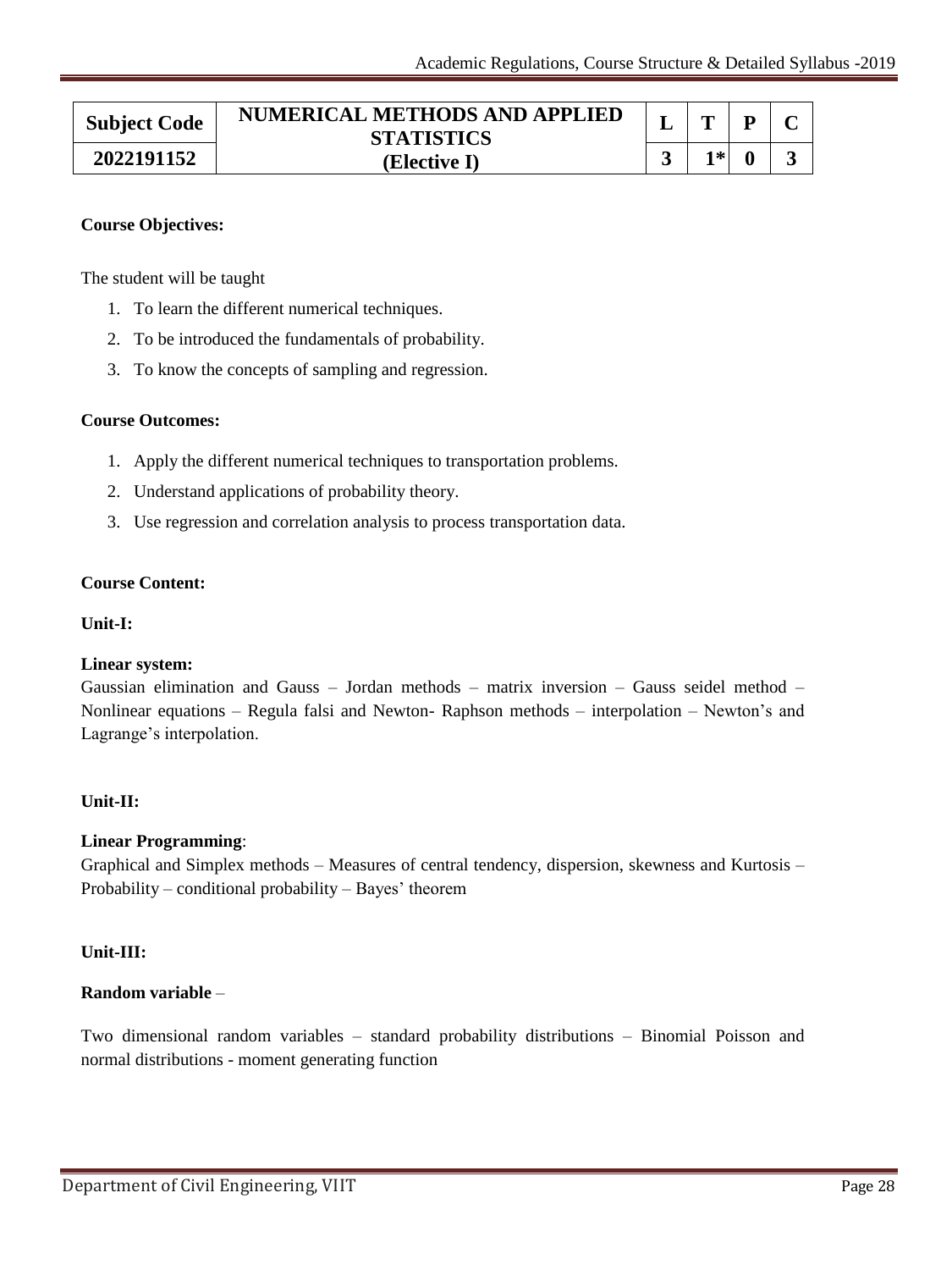# **Unit-IV:**

# **Designofrcbridges,Steel Bridges And Substructure:**

Sampling distributions – confidence interval estimation of population parameters – testing of hypotheses – Large sample tests for mean and proportion – t-test, F-test and Chi-square test – curve fitting-method of least squares.

# **Unit-V:**

# **Construction And Maintenance:**

Regression and correlation – rank correlation – multiple and partial correlation – analysis of varianceone way and two way classifications – experimental design – Latin square design – Time series analysis.

# **Textbook (s)**

- 1. Bowker and Liberman, Engineering Statistics, Prentice-Hall, 1972.
- 2. Venkatraman, M.K., Numerical Methods in Science and Engineering, National Publisher Company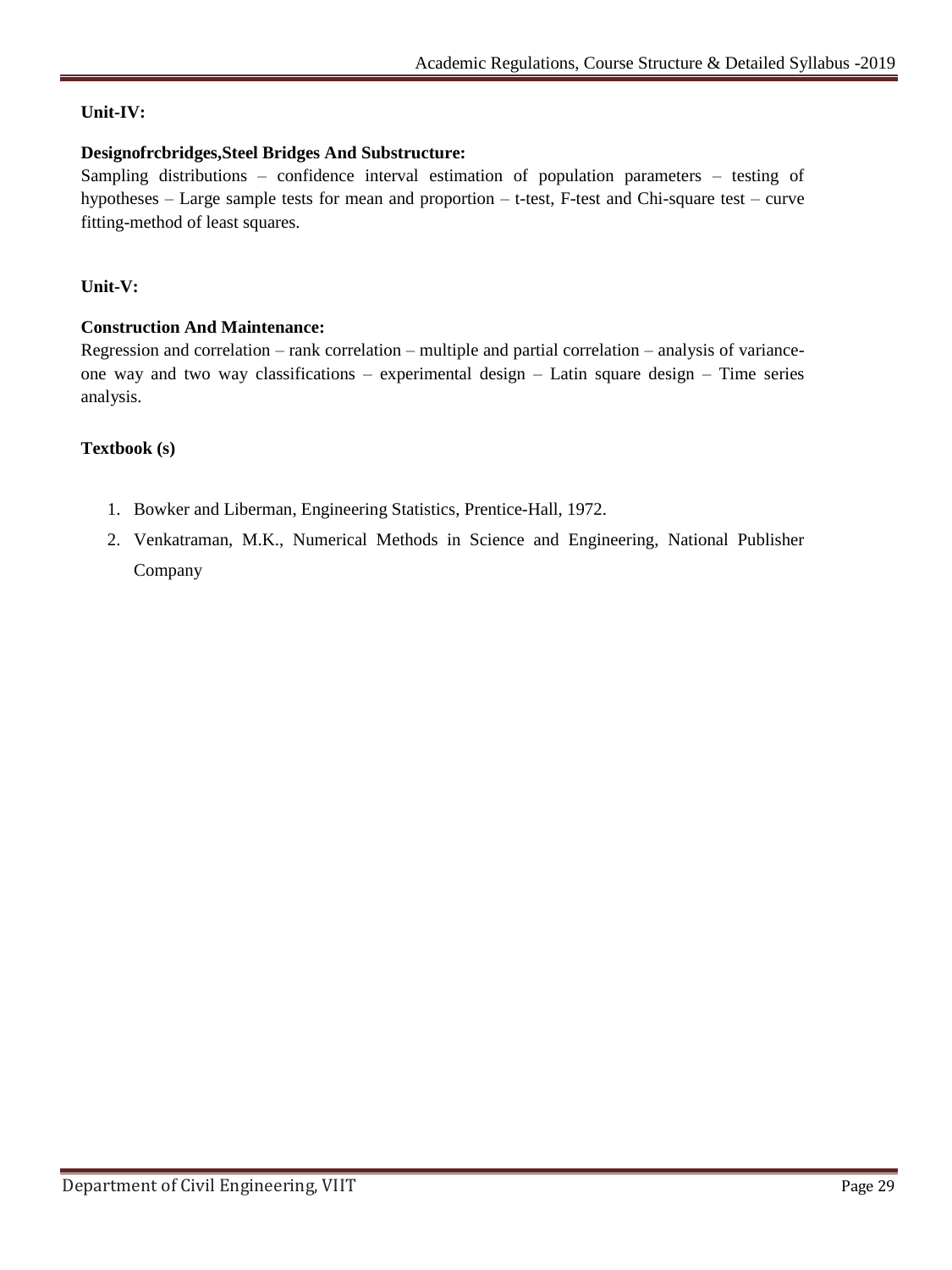| <b>Subject Code</b> | <b>INTELLIGENT TRANSPORTATION</b><br><b>SYSTEMS</b> (Elective II) | m  |  |  |
|---------------------|-------------------------------------------------------------------|----|--|--|
| 2022191153          |                                                                   | 1* |  |  |

The student will be taught

- 1. To learn the fundamentals of Intelligent Transportation Systems (ITS).
- 2. To study the ITS functional areas.
- 3. To have an overview of ITS implementation in developing countries.

#### **Course Outcomes:**

- 1. Understand the sensor and communication technologies
- 2. Apply the various ITS methodologies
- 3. Define the significance of ITS under Indian conditions

#### **Course Content:**

#### **Unit-I:**

Introduction to Intelligent Transportation Systems (ITS) – Definition of ITS and Identification of ITS Objectives, Historical Background, Benefits of ITS - ITS Data collection techniques – Detectors, Automatic Vehicle Location (AVL), Automatic Vehicle Identification (AVI), Geographic Information Systems (GIS), video data collection

#### **Unit-II:**

Telecommunications in ITS – Importance of telecommunications in the ITS system, Information Management, Traffic Management Centers (TMC). Vehicle – Road side communication – Vehicle Positioning System.

#### **Unit-III:**

ITS User Needs and Services – Travel and Traffic management, Public Transportation Management, Electronic Payment, Commercial Vehicle Operations, Emergency Management, Advanced Vehicle safety systems, Information Management.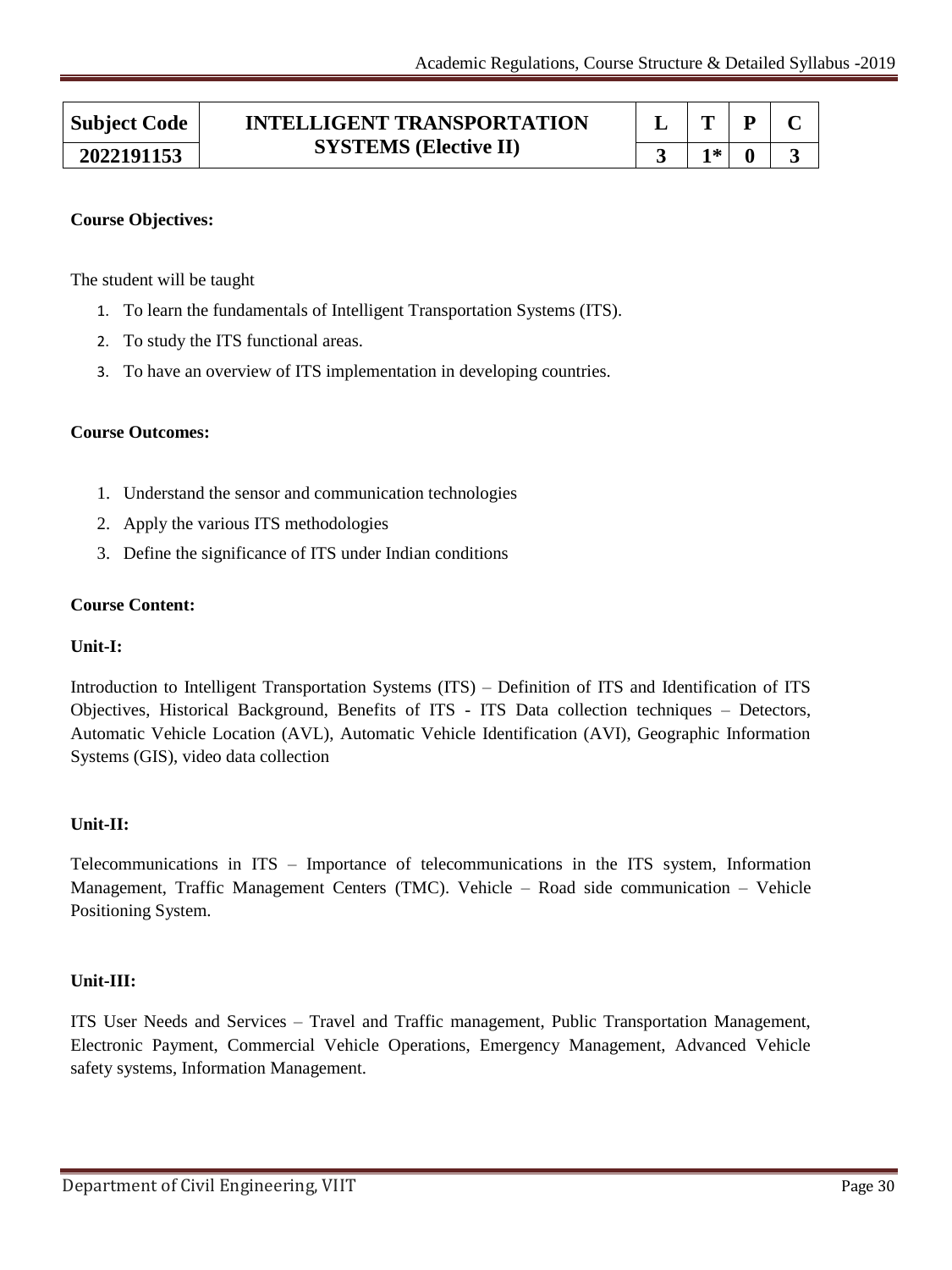# **Unit-IV:**

ITS functional areas – Advanced Traffic Management Systems (ATMS), Advanced Traveler Information Systems (ATIS), Commercial Vehicle Operations (CVO), Advanced Vehicle Control Systems (AVCS), Advanced Public Transportation Systems (APTS), Advanced Rural Transportation Systems (ARTS).

# **Unit-V:**

Automated Highway Systems - Vehicles in Platoons – Integration of Automated Highway Systems. ITS Programs in the World – Overview of ITS implementations in developed countries, ITS in developing countries

#### **Text Books:**

- 1. ITS Hand Book 2000: Recommendations for World Road Association (PIARC) by Kan Paul Chen, John Miles.
- 2. Sussman, J. M., Perspective on ITS, Artech House Publishers, 2005.
- 3. National ITS Architecture Documentation, US Department of Transportation, 2007 (CD-ROM).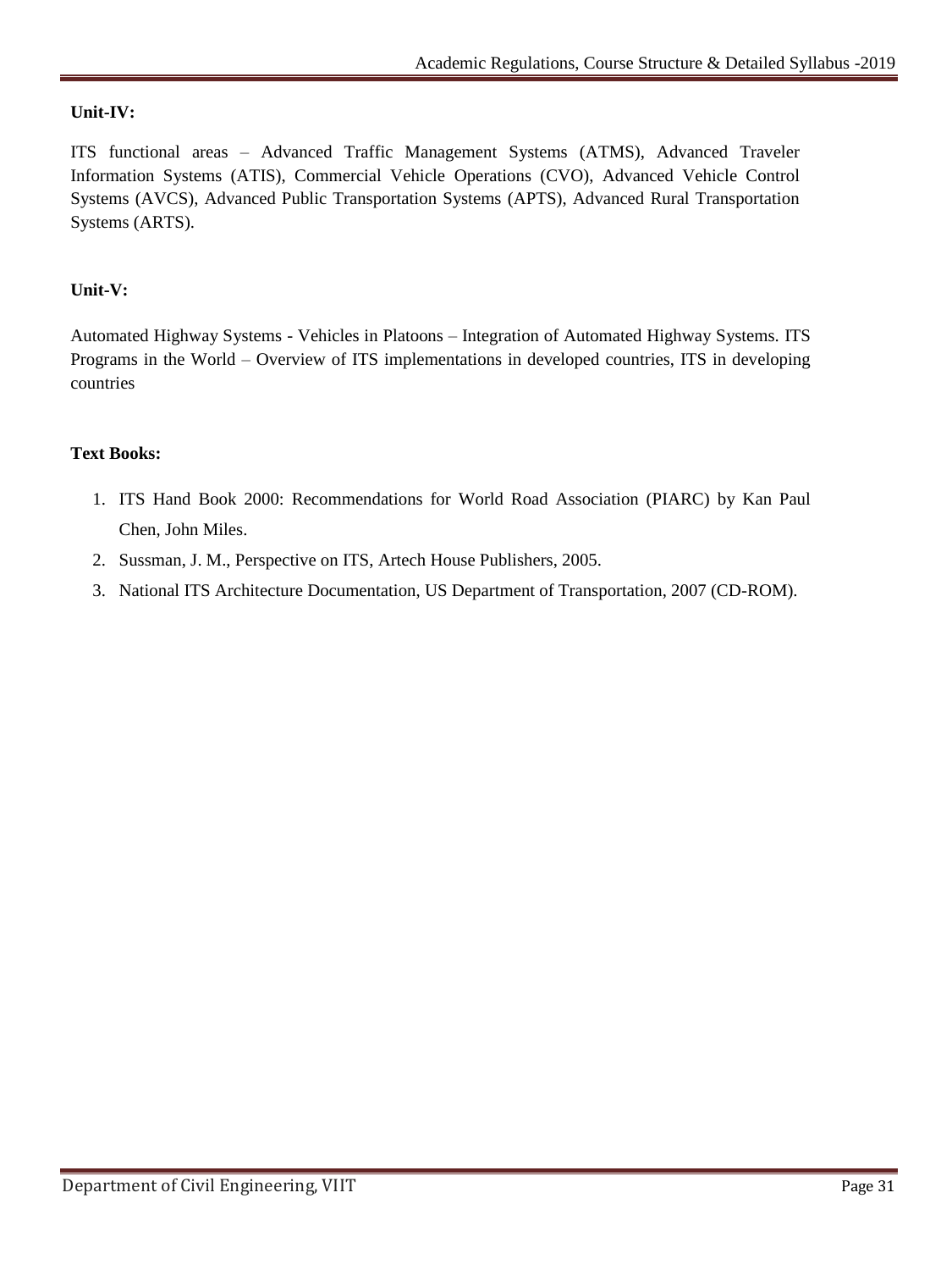#### **Subject Code TRANSPORTATION SYSTEM MODELING AND SIMULATION (Elective II) 2022191154 3 1\* 0 4 L T P C**

#### **Course Objectives:**

The student will be taught

- 1. To understand the various steps involved in modeling Process.
- 2. To learn varies probability distributions.
- 3. To understand the Pattern Recognition and Growth and Decay Processes
- 4. To understand the language that can be used in modeling process.

#### **Course Outcomes:**

- 1. Develop an understanding of the fundamentals of pavement modeling processes
- 2. Extend knowledge on the Key Relationships and physical laws of models
- 3. Build knowledge on growth and decay processes
- 4. Distinguish between virtual and real problems related to various simulation processes Select the best simulation language that can be applied in modeling process

#### **Course Content:**

#### **Unit-I:**

#### **Modeling Process:**

Taxonomy of model types; Steps in modelbuilding; Simulation; Algorithms and Heuristics; Simulation Languages

#### **Unit-II:**

#### **PrimitiveModels and Forecasting:**

Establishing relationships via physicallaws; establishing relationships via curve fitting; Parameters estimation problems; Elementary state transition models. Nature of data; Statistical attributes of data; probability distributions and their mechanisms; Generation of random numbers; Time series**.**

#### **Unit-III:**

#### **Pattern Recognition:**

Neighborhood and distances; Cluster analysis, Individual and group preference patterns,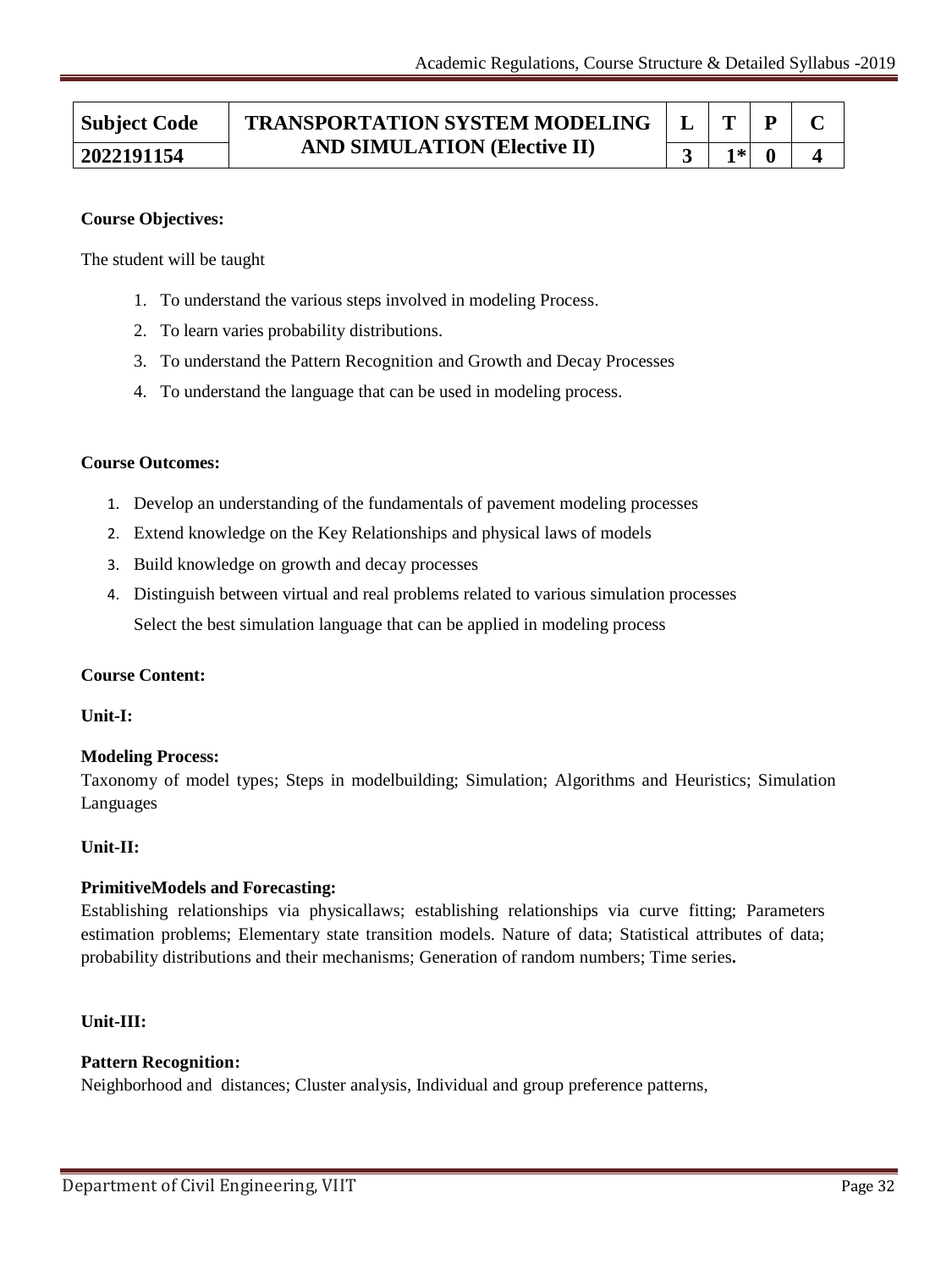# **Unit-IV:**

# **Growth andDecayProcesses:**

Discrete and continuous growths; Limits to growth; Competition among species; Growth process and integralequations; Discrete event approach; population planning

# **Unit-V:**

# **SimulationofDiscreteandContinuousProcesses:**

Monte Carlomethods; Stochastic Simulation; System identification; Inverse problems; Virtual reality; typical example and case studies related to Civil Engineering.

# **Text Books:**

- 1. RHaberman, Mathematical Models, 2<sup>nd</sup> edition, Prentice Hall, 1977
- 2. D.P.MakiandM.Thompson,MathematicalModelsandApplications,2<sup>nd</sup> edition, PrenticeHall, 1973

#### **Reference Books:**

1. R.E.Shannon, System Simulation: Artand Science, 2<sup>nd</sup> edition, Prentice Hall, 1975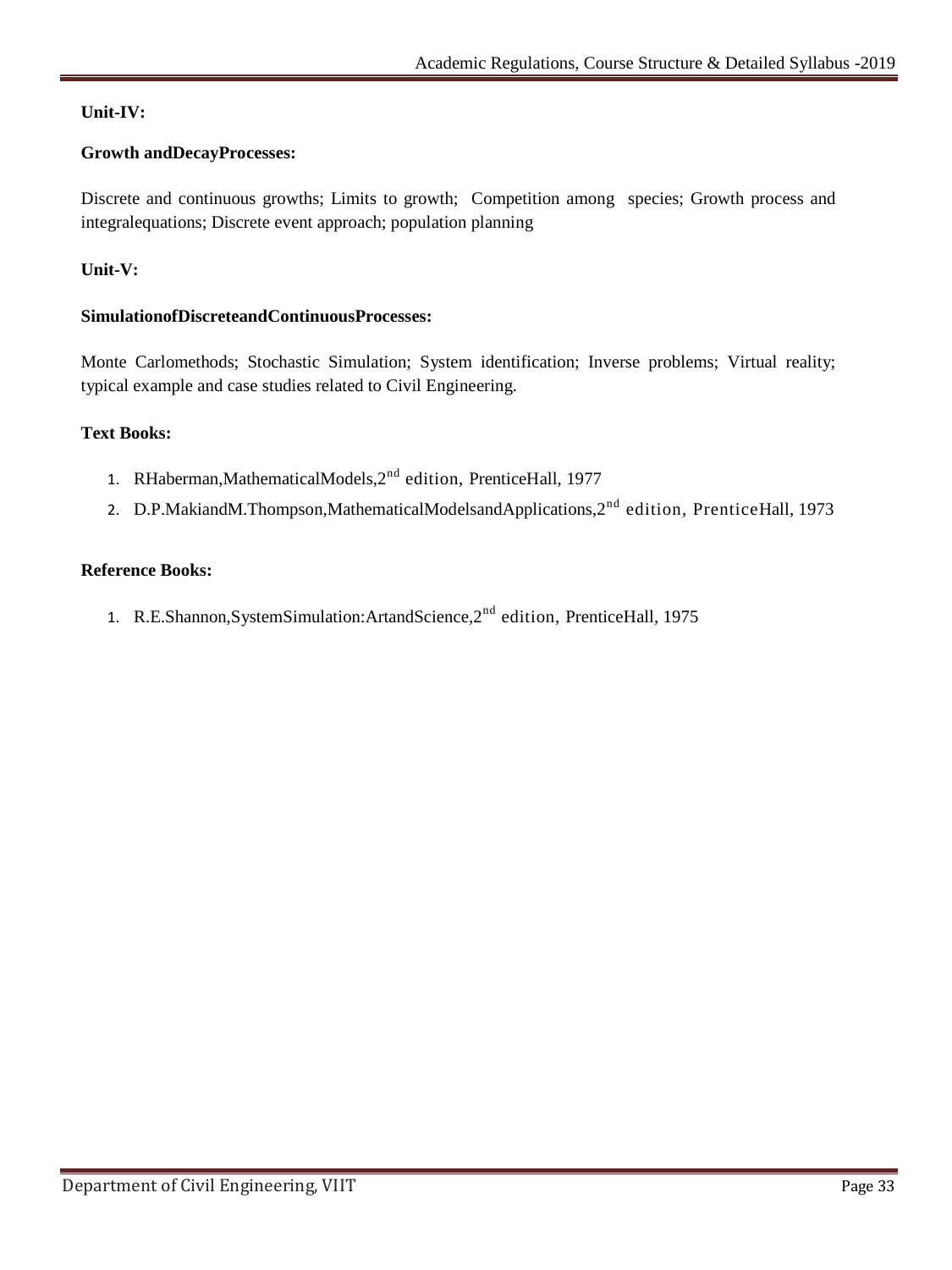| <b>Subject Code</b> | <b>BRIDGE ENGINEERING</b> |    | D |  |
|---------------------|---------------------------|----|---|--|
| 2022191155          | (Elective II)             | 1* |   |  |

The student will be taught

- 1. To develop an understanding of basic concepts in bridge engineering like components, classification, importance, investigation of bridges and loading conditions.
- 2. To study the design of Culvert, Foot Bridge, Slab Bridge, T-beam Bridge and Box Culvert using IRC.
- 3. To study the design of various sub-structures like piers, abutments, foundations and the importance of bearing and joints in bridge construction.
- 4. To study the types and priority of maintenance required for varies type of structures.

#### **Course Outcomes:**

- 1. Prepare a detailed project report for the construction of bridge giving hydraulic particulars of the river and soil details and be able to select the suitable site and type of the bridge
- 2. Design various types of bridges like Culvert, Slab Bridge and T-beam Bridge using provisions of IRC
- 3. Design pier, abutment, foundations, bearing and detailing of joints.
- 4. Prioritize the best type of maintenance to be applied to different defects in bridges

#### **Course Content:**

#### **Unit-I:**

# **Introduction and LoadsonBridges:**

Brief History on Bridges ,Types of Bridges ,Materials issued ,Bridges construction, Design Philosophy (AASTHOSSpecification) – Conceptson Bridges Aesthetics. Gravity –Loads-(Lateral Loads-Deformation induced loads-Collision loads**.**

#### **Unit-II:**

**Analysis of Bridges and Culverts:** Muller-Breslau Principle-Influence lines for statically Determinate andIndeterminatebeams-Load paths-Computer Analysis of Bridges and Construction Sequence in Analysis.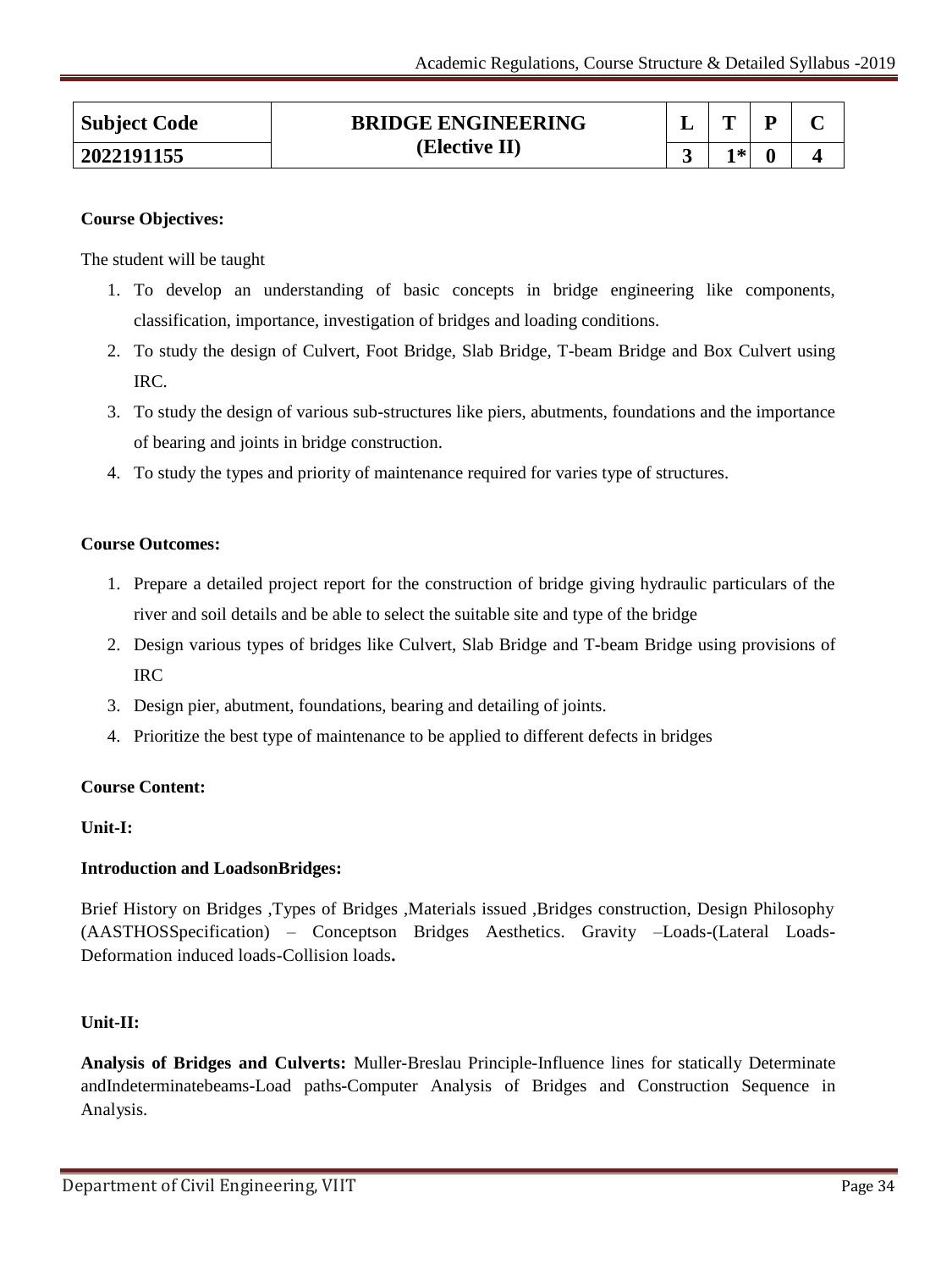# **Unit-III:**

Introduction-Reinforced concrete slab and Box culvert-Example for R.C. Slab culvert-Author's charts for design of deck slab of slab bridges.

# **Unit-IV:**

**DesignofRCBridges,Steel Bridges And Substructure:** Concrete deck slab-Slab Bridge design-T beam design. Definition-Bed block-Materials for piers and abutments-Piers-Forces due to wave action and collision-Example of design of pier-Abutments-Example of design of abutment. Brief description various types of steel bridges-Design of truss and plate girder bridges**.**

#### **Unit-V:**

**Construction and Maintenance:** Construction method-short span bridges-Long span bridges-Form work and false work for concrete bridges- Construction management- Numbering of Bridges-Maintenance – Bridge failures

#### **Text Books:**

- 1. D.J. Victor, Essentials of Bridge Engineering, Fifth edition, Oxford &IBHPub.NewDelhi,2014
- 2. Aswani, Vazirani&Ratvani, Fourth edition, BridgeEngineering,2014
- 3. N.KrishnaRaju, Design of Bridges, Third edition, Oxford &IBH,NewDelhi,1988

#### **Reference Books:**

- 1. R.P.Pama&A.R.Cusens, BridgeDeckAnalysis, 1<sup>st</sup> edition, John Wiley&Sons, 1975
- 2. T.R.Jagadish&M.A.Jairam,DesignofBridgeStructures,2<sup>nd</sup>edition, PrenticeHallofIndia,N.Delhi,2004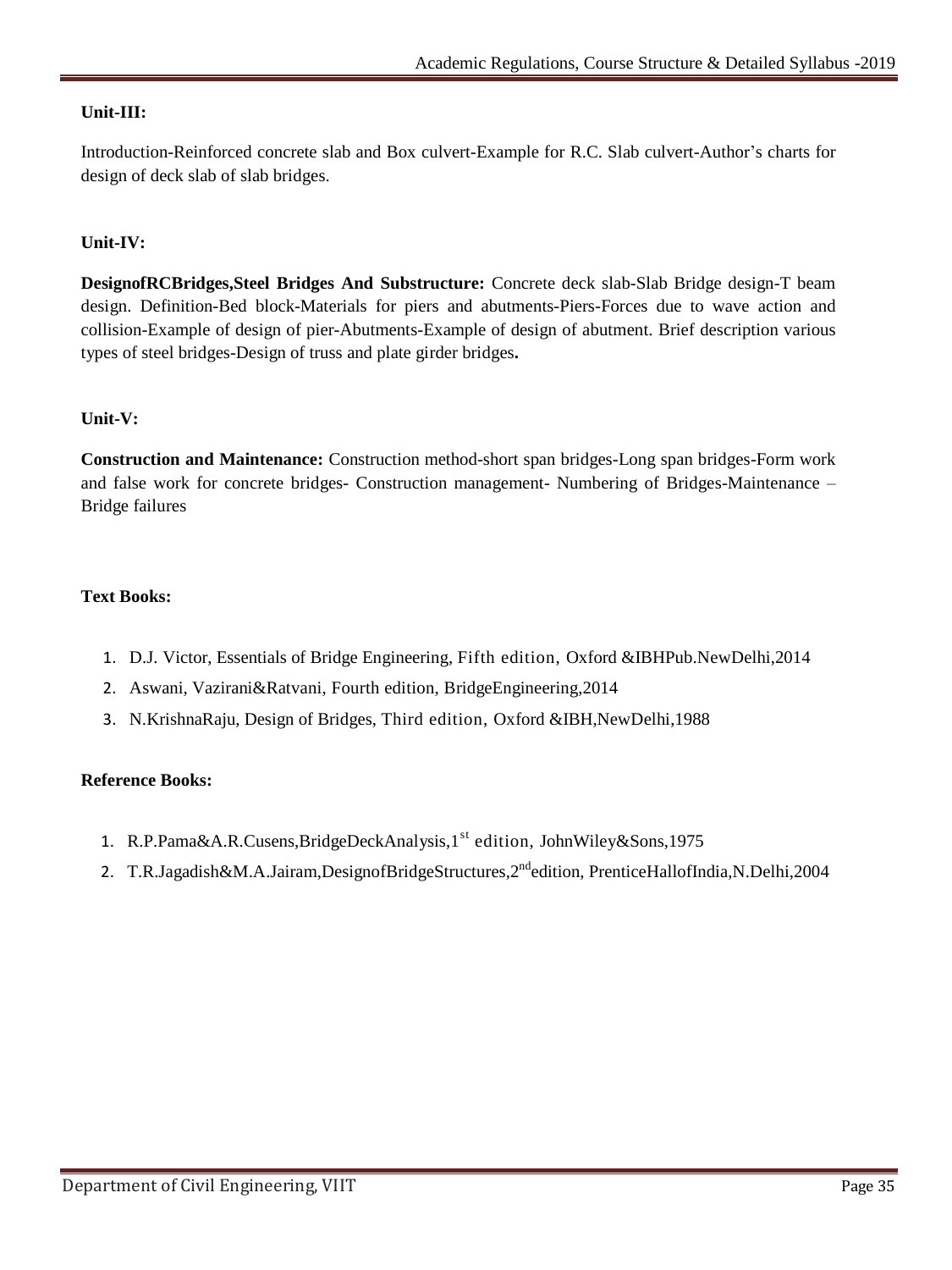$\overline{\phantom{0}}$ 

| <b>Subject Code</b> | <b>HIGHWAY AGGREGATES AND SOIL</b> |  |  |  |
|---------------------|------------------------------------|--|--|--|
| 2022191110          | <b>TESTING LAB</b>                 |  |  |  |

#### **Course Objectives:**

The students will be explained

- 1. To analyze quality behavior of road aggregates.
- 2. To develop knowledge of quality behavior of sub-grade soils.

#### **Course Outcomes:**

The students will be able to

- 1. Develop knowledge of quality behavior of sub-grade soils.
- 2. Utilize aggregate and bitumen properties in pavement design.

#### **Road Aggregates**

- 1. Aggregate Shape tests
- 2. Aggregate Impact Test
- 3. Los Angeles Abrasion Test
- 4. Compressive strength of Aggregates
- 5. Specific Gravity Test and Water Absorption Test

#### **Soil**

- 1. Tests on sub grade soils.
- 2. Soil stabilization tests.
- 3. California Bearing Ratio Test.
- 4. Soil Classification & Grain size analysis.
- Mini project based on field and laboratory studies and data collected.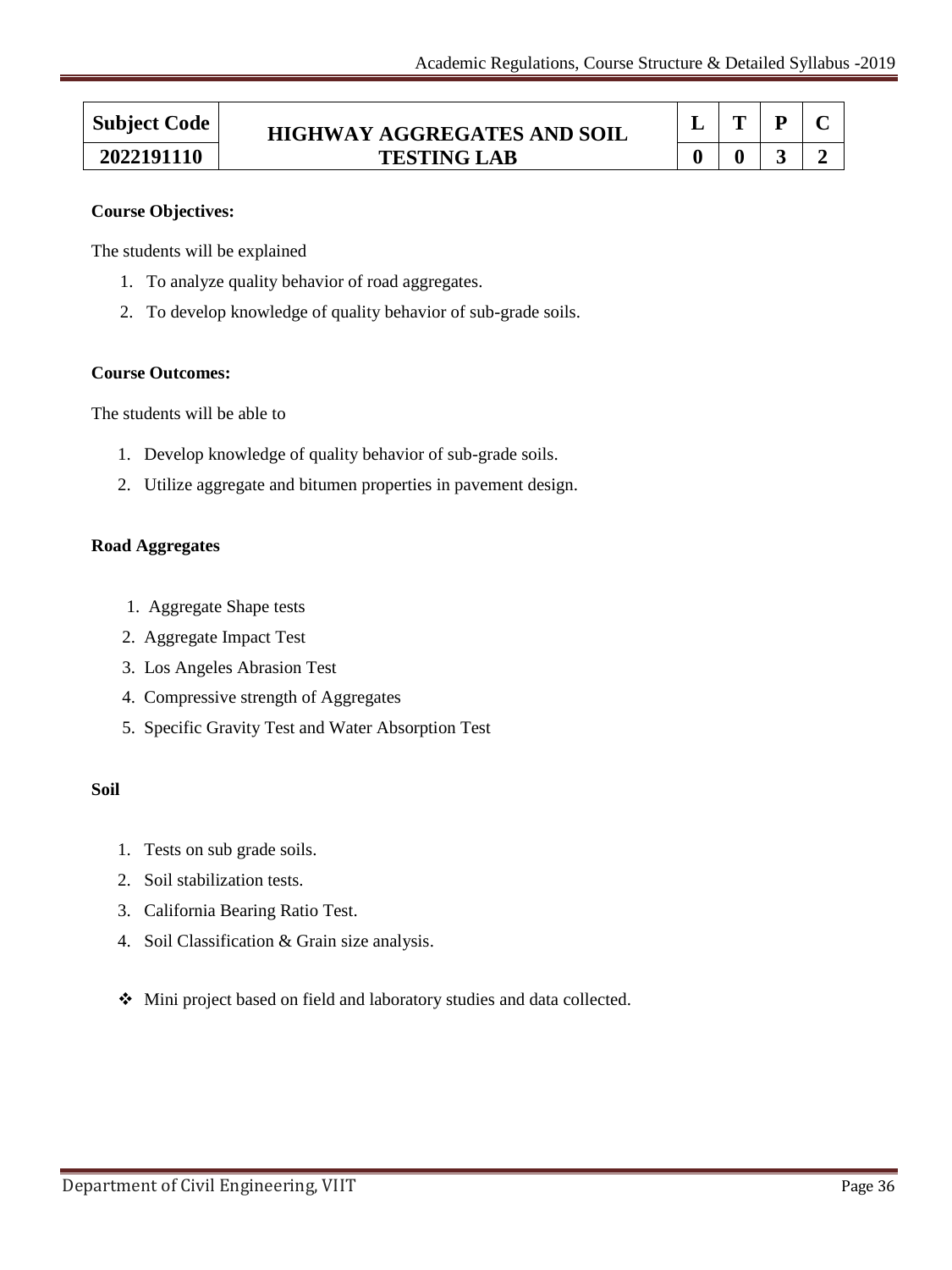# **List of Equipment:**

- 1. Apparatus for aggregate crushing test.
- 2. Aggregate Impact testing machine
- 3. Pycnometers
- 4. Los angles Abrasion test machine
- 5. Deval"s Attrition test machine
- 6. Length and elongation gauges.

# **Text Book(s):**

- 1. A. Veeraragavan, S. K. Khanna & C.E.G Justo, Highway Materials and Pavement testing, Nem Chand & Bros. Publisher,2013
- 2. L.R. Kadiyali, Traffic Engineering and transportation Planning, 7<sup>th</sup> edition, Khanna Publishers, 2011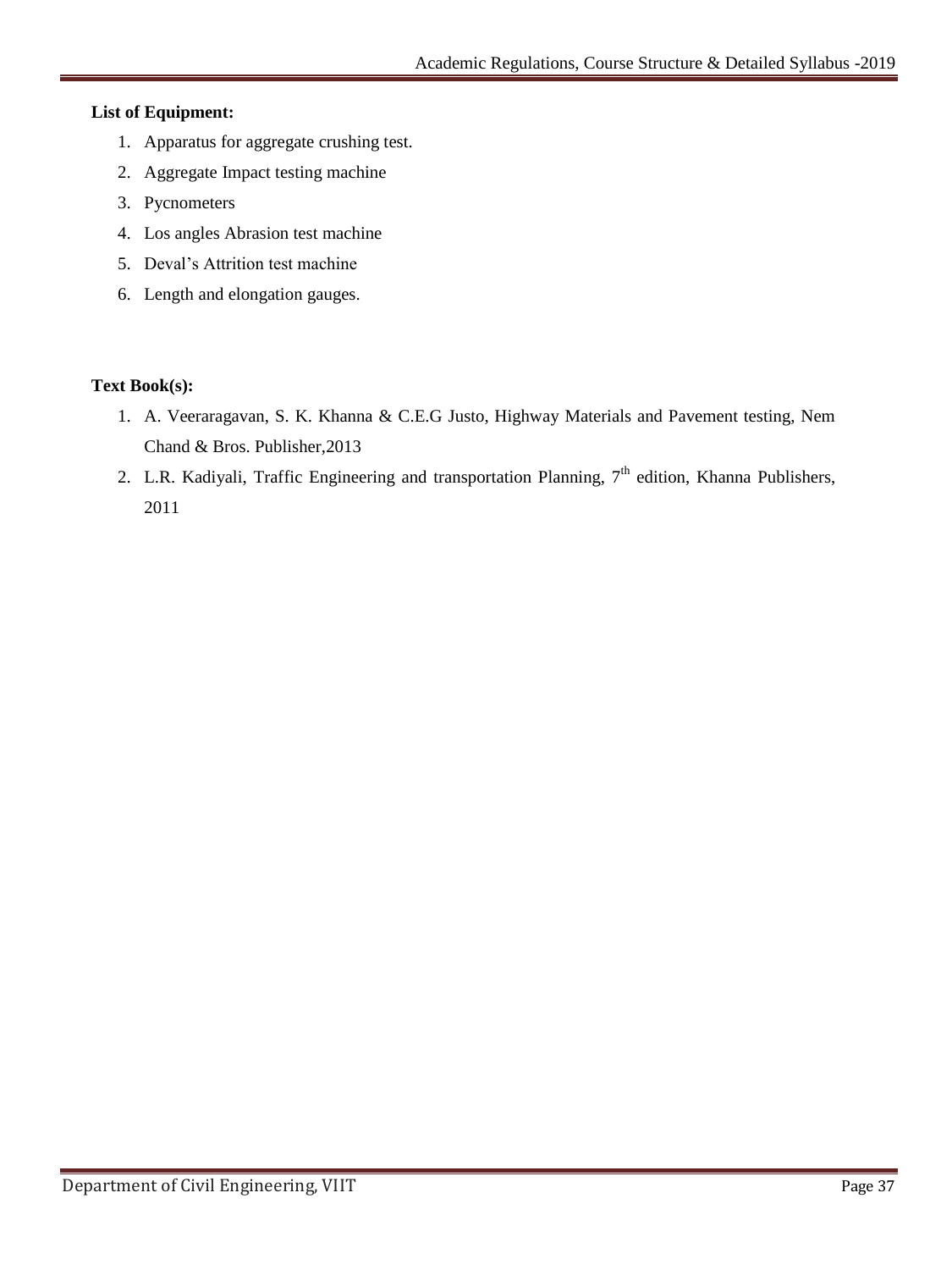# **Subject Code BITUMINOUS TESTINGAND PAVEMENT EVALUATION LAB 2022191111 0 0 3 2**

| l,           | $\mathbf{T}$ | P | ч. |
|--------------|--------------|---|----|
| $\mathbf{0}$ | o            |   |    |

# **Course Objectives:**

The students will be explained

- 1. To know the types of bitumen and their quality behavior.
- 2. To Utilize aggregate and bitumen properties in pavement design.
- 3. To examine the unevenness of existing pavements.
- 4. To develop Knowledge on mix design of Flexible pavements.

#### **Course Outcomes:**

The students will be able to

- 1. Develop Knowledge on types of bitumen and their quality behavior.
- 2. Utilize aggregate and bitumen properties in pavement design.
- 3. Examine the unevenness of existing pavements.
- 4. Develop Knowledge on mix design of Flexible pavements.

# **Bitumen And Tar Tests As Per Is Code Provisions**

- 1. Penetration Test
- 2. Ductility Test
- 3. Softening point Test
- 4. Flash and Fire Point Test
- 5. Viscosity test
- 6. Stripping Test

#### **Tests On Pavement Evaluation (Demonstration)**

- 1. Benkelman Beam tests
- 2. Roughness survey of roads
- 3. Pavement evaluation using DCP
- 4. Road unevenness by MERLIN
- 5. Marshall Stability Mix Design-Analysis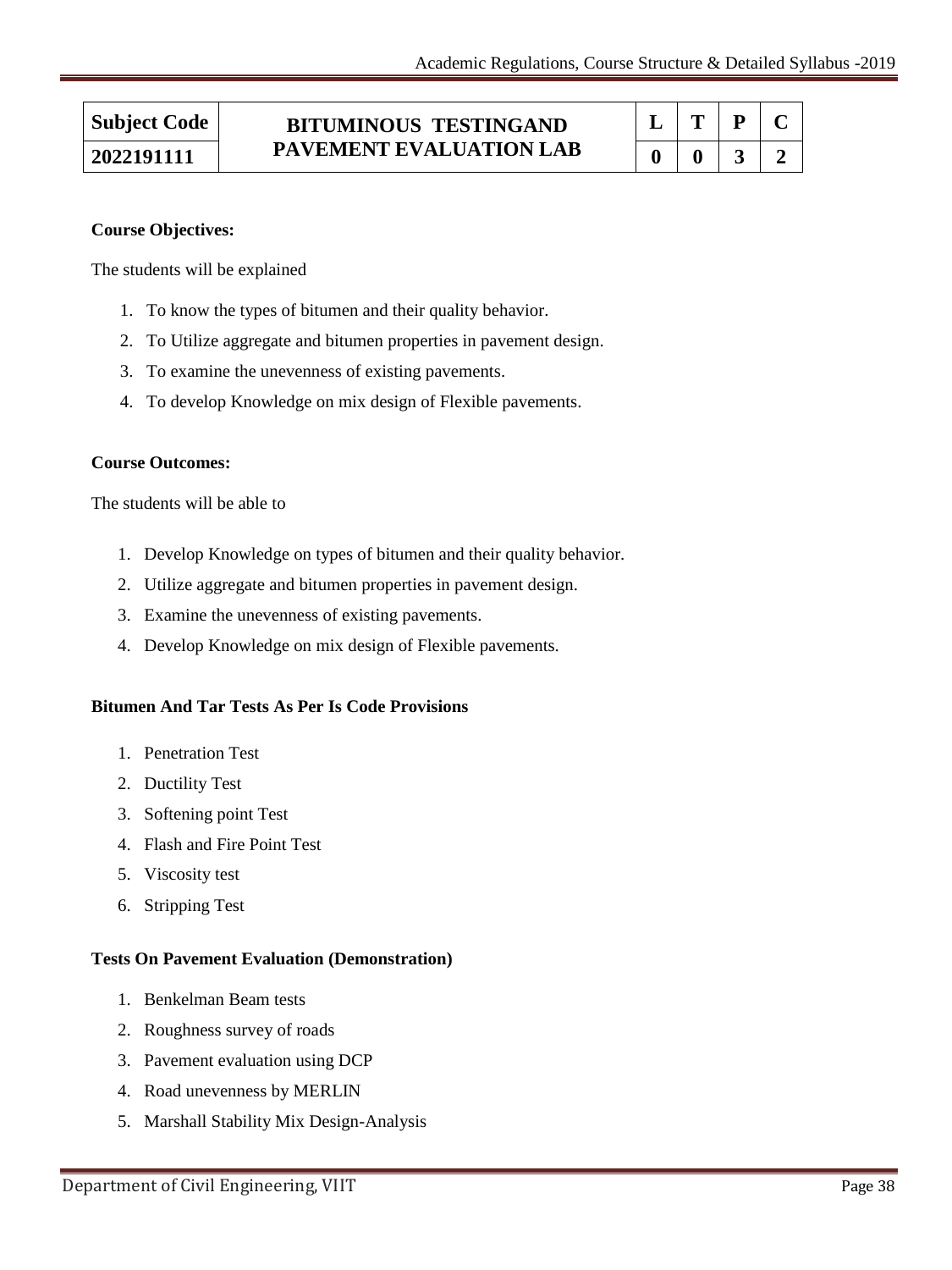# **List of Equipment:**

- 1. Bitumen penetration test setup.
- 2. Bitumen Ductility test setup.
- 3. Ring and ball apparatus
- 4. Viscometer.
- 5. Automated Marshall Testing Machine.
- 6. Stop Watches
- 7. Benkelman Beam
- 8. Friction Tester
- 9. Thin Film Oven
- 10. Water Bath With Digital Controller
- 11. Freezing Cabinet
- 12. Dynamic Cone Penetrometer
- 13. Light Weight Deflectometer

# **Text Book(s):**

- 1) A. Veeraragavan, S. K. Khanna & C.E.G Justo, Highway Materials and Pavement testing, Nem Chand & Bros. Publisher,2013
- 2) L.R. Kadiyali, Traffic Engineering and transportation Planning,  $7<sup>th</sup>$  edition, Khanna Publishers, 2011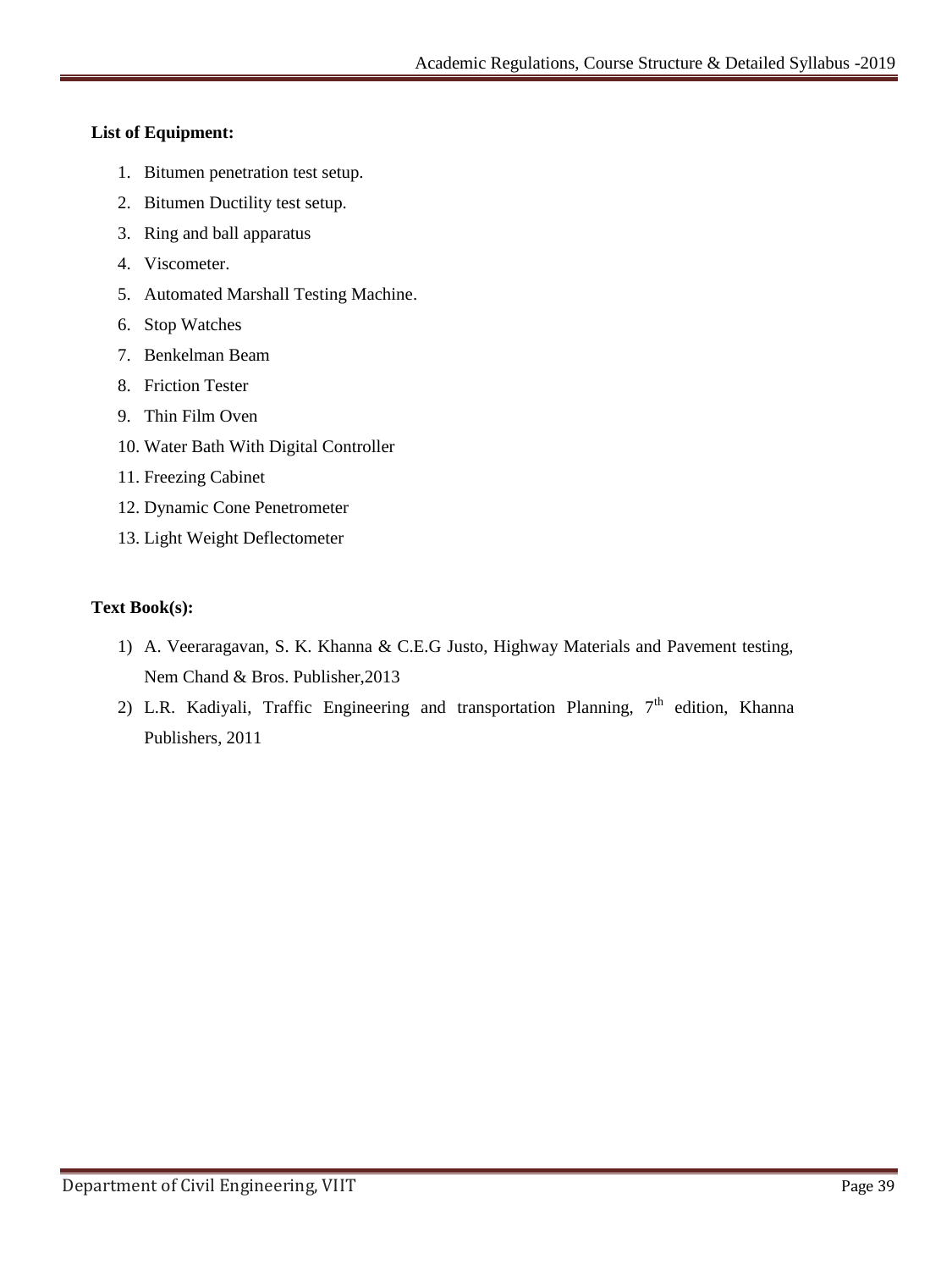| <b>Subject Code</b> | <b>RESEARCH METHODOLOGY</b><br><b>AND IPR</b> |  |  |
|---------------------|-----------------------------------------------|--|--|
| 2000191100          |                                               |  |  |

# **Course Objectives:**

The student will be taught

To impart knowledge to students related to identify and formulation of research problem and impart knowledge on Intellectual Property and Patent Rights.

# **Course Outcomes:**

At the end of the course the student will be able to

- 1. Identify research problem.
- 2. Able to find solutions for research problem.

# **Course Content:**

# **Unit-I:**

Meaning of research problem, Sources of research problem, Criteria Characteristics of a good research problem, Errors in selecting a research problem, Scope and objectives of research problem. Approaches of investigation of solutions for research problem, data collection, analysis, interpretation, Necessary instrumentations.

# **Unit-II:**

Effective literature studies approaches, analysis Plagiarism, Research ethics, Effective technical writing, how to write report, Paper Developing a Research Proposal, Format of research proposal, a presentation and assessment by a reviewcommittee.

# **Unit-III:**

Nature of Intellectual Property: Patents, Designs, Trade and Copyright. Process of Patenting and Development: technological research, innovation, patenting, development. International Scenario: International cooperation on Intellectual Property. Procedure for grants of patents, Patenting underPCT.

# **Unit-IV:**

Patent Rights: Scope of Patent Rights. Licensing and transfer of technology. Patent information and databases. Geographical Indications.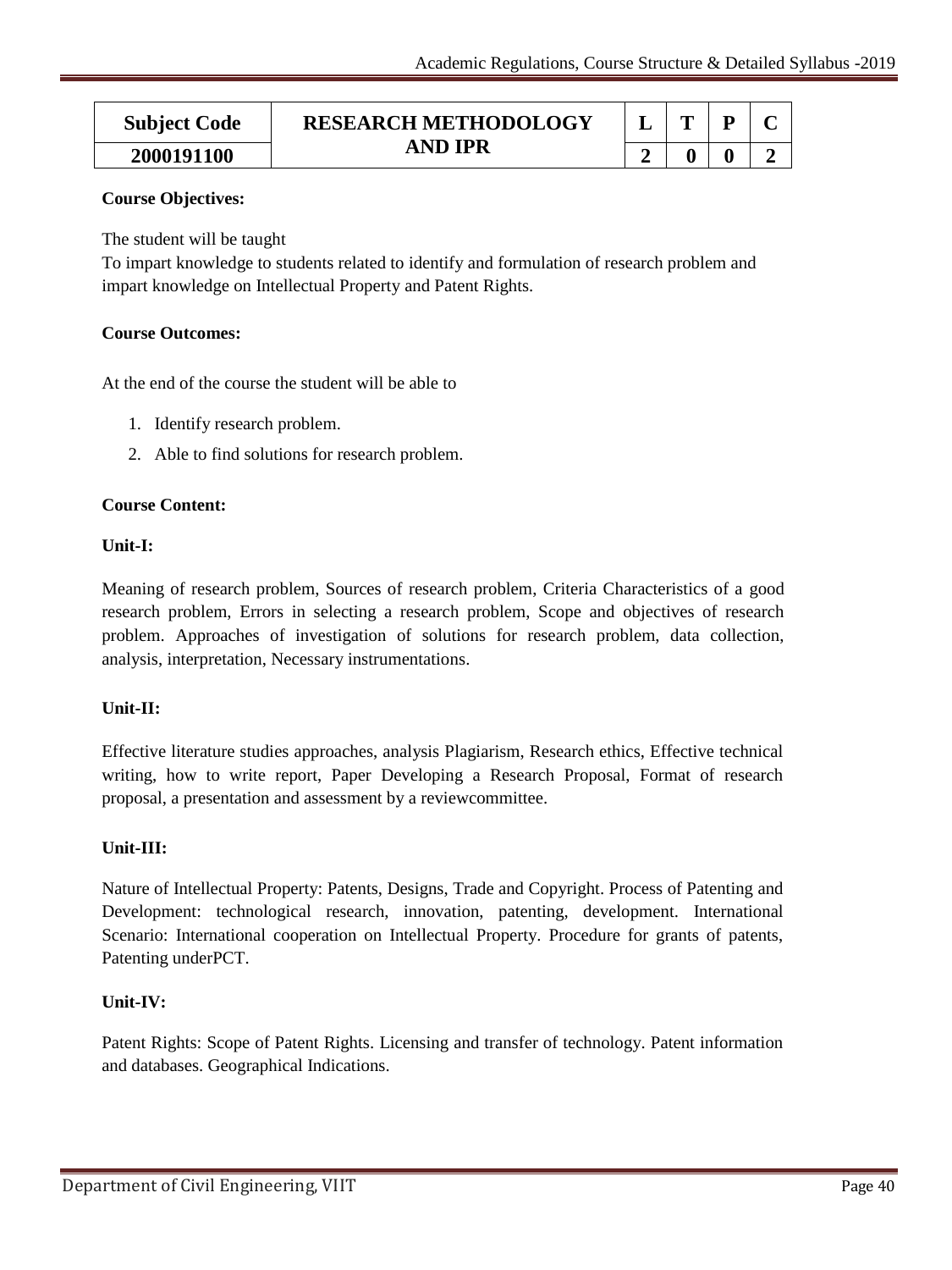# **Unit-V:**

New Developments in IPR: Administration of Patent System. New developments in IPR; IPR of Biological Systems, Computer Software etc. Traditional knowledge Case Studies, IPR and IITs.

# **Text Books:**

- 1. Stuart Melville and Wayne Goddard, "Research methodology: an introduction for science &engineeringstudents""
- 2. Wayne Goddard and Stuart Melville, "Research Methodology: AnIntroduction"
- 3. Ranjit Kumar, 2nd Edition, "Research Methodology: A Step by Step Guide forbeginners"
- 4. Halbert, "Resisting Intellectual Property", Taylor & FrancisLtd,2007.
- 5. Mayall, "Industrial Design", McGraw Hill, 1992.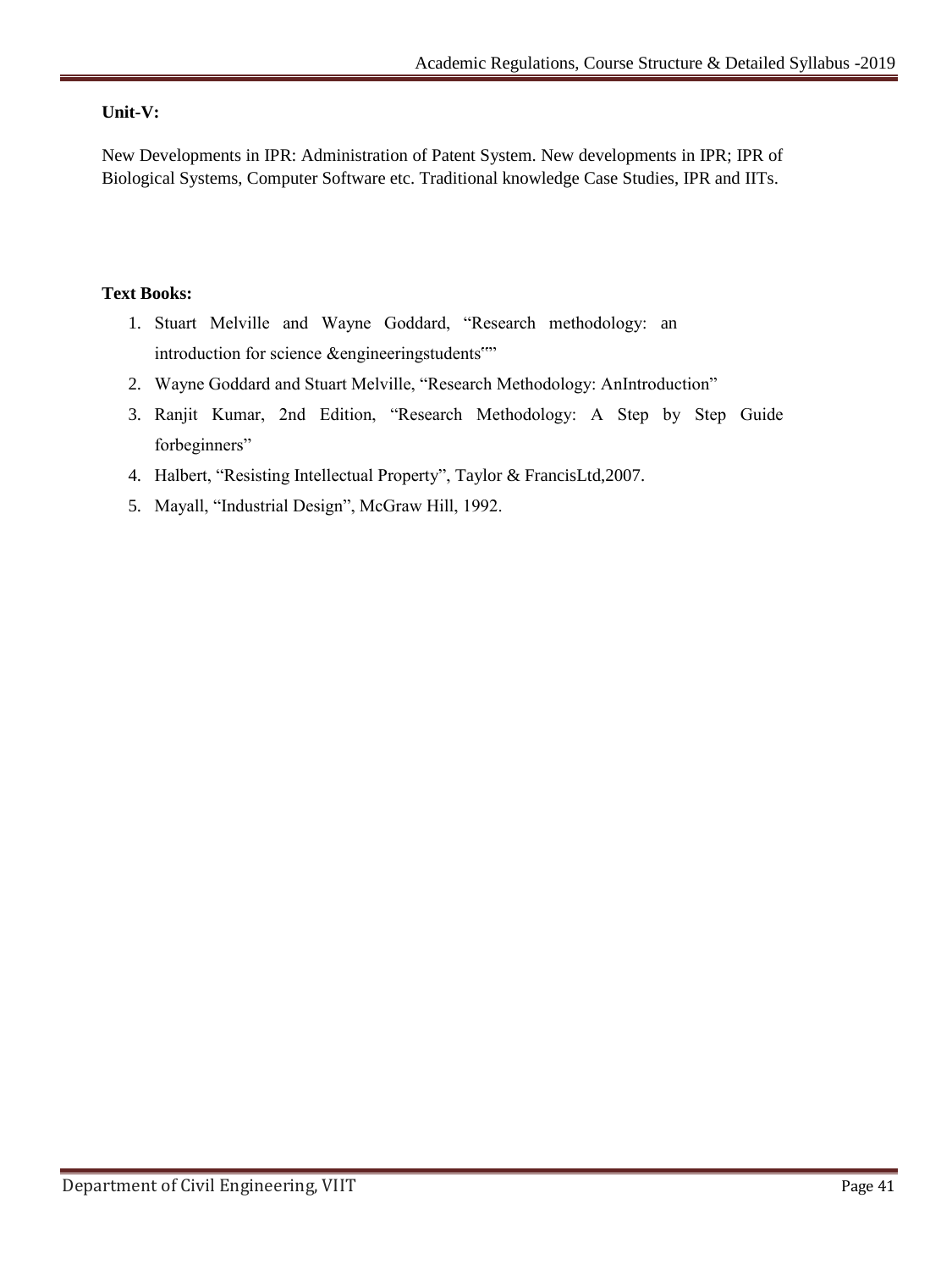| <b>Subject Code</b> | <b>SOFT SKILLS</b> |   | m |   | $\sim$ |
|---------------------|--------------------|---|---|---|--------|
| 2000191130          |                    | Α |   | 0 |        |

# **Course Objectives:**

The student will be taught

- 1. To prepare project title.
- 2. To prepare a project report.
- 3. To identify gaps in literature.
- 4. To improve writing and presentation skills of the project .

#### **Course Outcomes:**

At the end of the course the student will be able to

- 1. **Teamwork** learning to connect and work with others to achieve a set task.
- 2. **Leadership** assessing the requirements of a task, identifying the strengths within the team, utilizing the diverse skills of the group to achieve the set objective, awareness of risk/safety.

#### **Course Content:**

# **Unit-I:**

Planning and Preparation, Word Order, Breaking up long sentences. Structuring Paragraphs and Sentences, Being concise and Removing Redundancy, Avoiding Ambiguity and Vagueness.

# **Unit-II:**

Clarifying Who Did What, Highlighting your Findings, Hedging and Criticizing, Paraphrasing and Plagiarism, Sections of a Paper, Abstracts, Introduction.

# **Unit-III:**

Review of the Literature, Methods, Results, Discussion, Conclusions, the Final Check.

# **Unit-IV:**

Key skills are needed when writing a Title, key skills are needed when writing an Abstract, key skills are needed when writing an Introduction, skills needed when writing a Review of the Literature, useful phrases, how to ensure paper is as good as it could possibly be the first-time submission.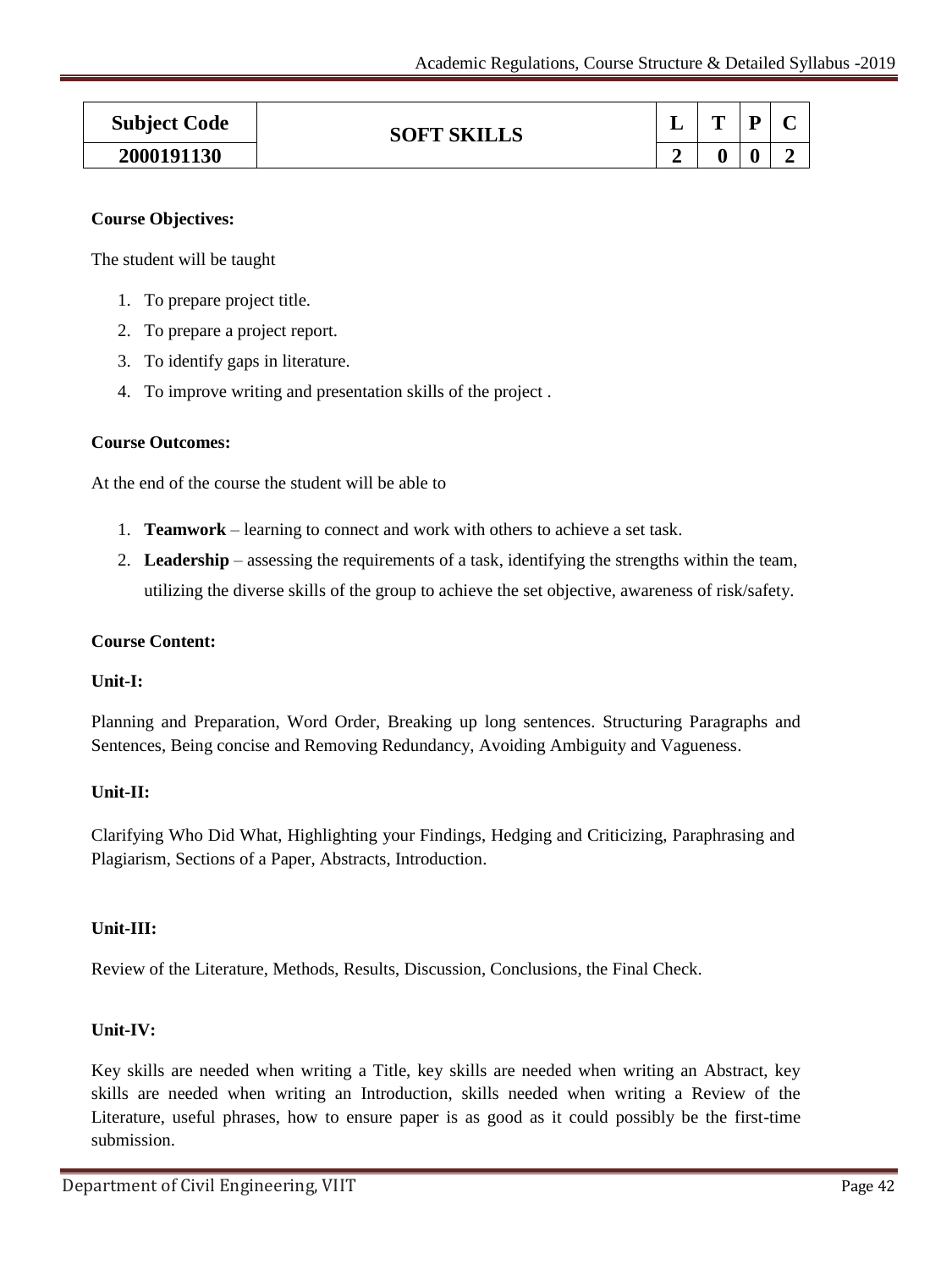# **Unit-V:**

Skills are needed when writing the Methods, skills needed when writing the Results, skills are needed when writing the Discussion, and skills are needed when writing the Conclusions.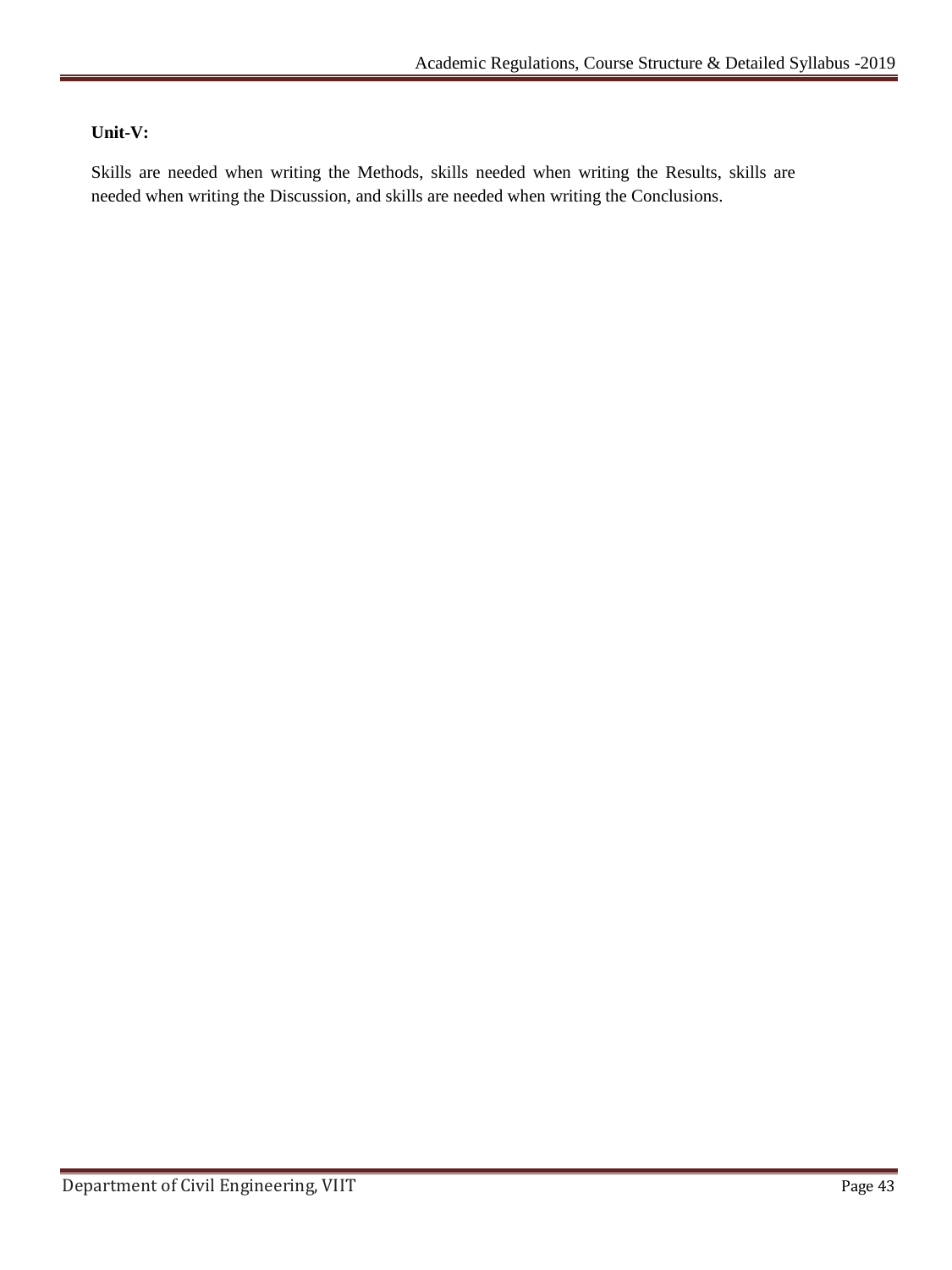# **M. TECH. - TRANSPORTATION ENGINEERING**

# **(CIVIL ENGINEERING) I Year – II Semester**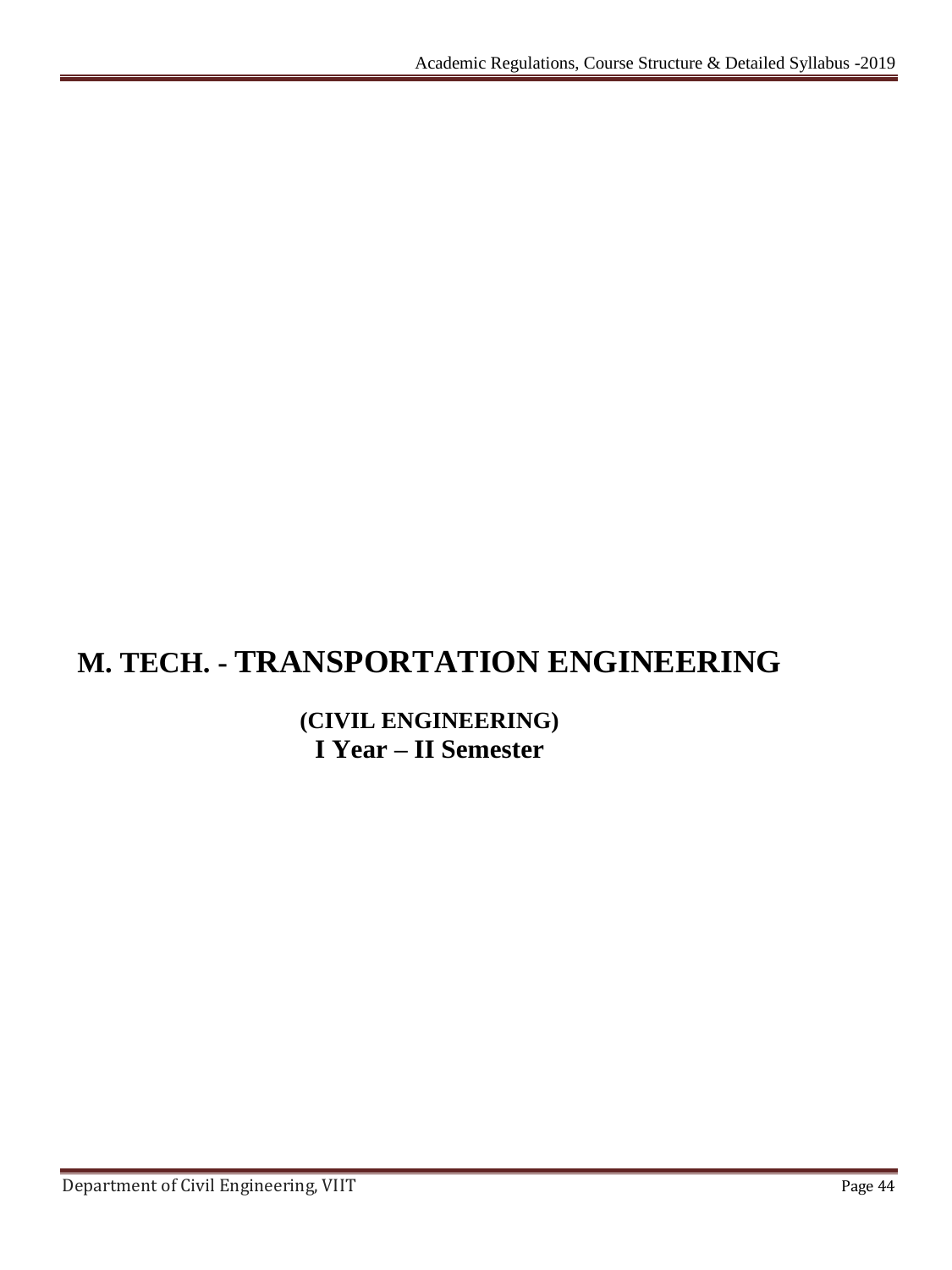| <b>Subject Code</b> | PAVEMENT ANALYSIS AND DESIGN |   |  |  |
|---------------------|------------------------------|---|--|--|
| 2022191200          |                              | ⋇ |  |  |

# **Course Objectives:**

The student will be taught

 To impart knowledge to students related to analysis and design of pavements with respect to Highways and Airports*.*

#### **Course Outcomes:**

At the end of the course the student will be able to

- 1. Know the components of rigid and flexible pavements
- 2. Know the stresses, strains and deflections in rigid and flexible pavements; traffic loading; and material characterization.
- 3. Design methodologies for both rigid and flexible pavements

#### **Course Content:**

#### **Unit-I:**

#### **Introduction:**

of pavement structure, importance of sub grade soil, properties on pavement performance. Functions of sub grade, sub base, base course and wearing course. **Stresses in Flexible Pavements:** Stresses in homogeneous masses and layered systems, deflections, shear failures, equivalent wheel and axle loads.

#### **Unit-II:**

#### **Elements in Design of Flexible Pavements :**

Loading characteristics-static, impact and repeated loads, effects of dual wheels and tandem axles, area of contact and tyre pressure, modulus or CBR value of different layers, equivalent single wheel load, equivalent stress and equivalent deflection criterion; equivalent wheel load factors, climatic and environmental factors.

#### **Unit-III:**

# **Design Methods for Flexible Pavements:**

California bearing ratio (CBR) method, U.S. Navy method. Triaxial method, Mcleod method, Boussinesq's and Burmister's analysis and design method, Triaxial method, Design of flexible pavements, IRC method for Flexible Pavement Design.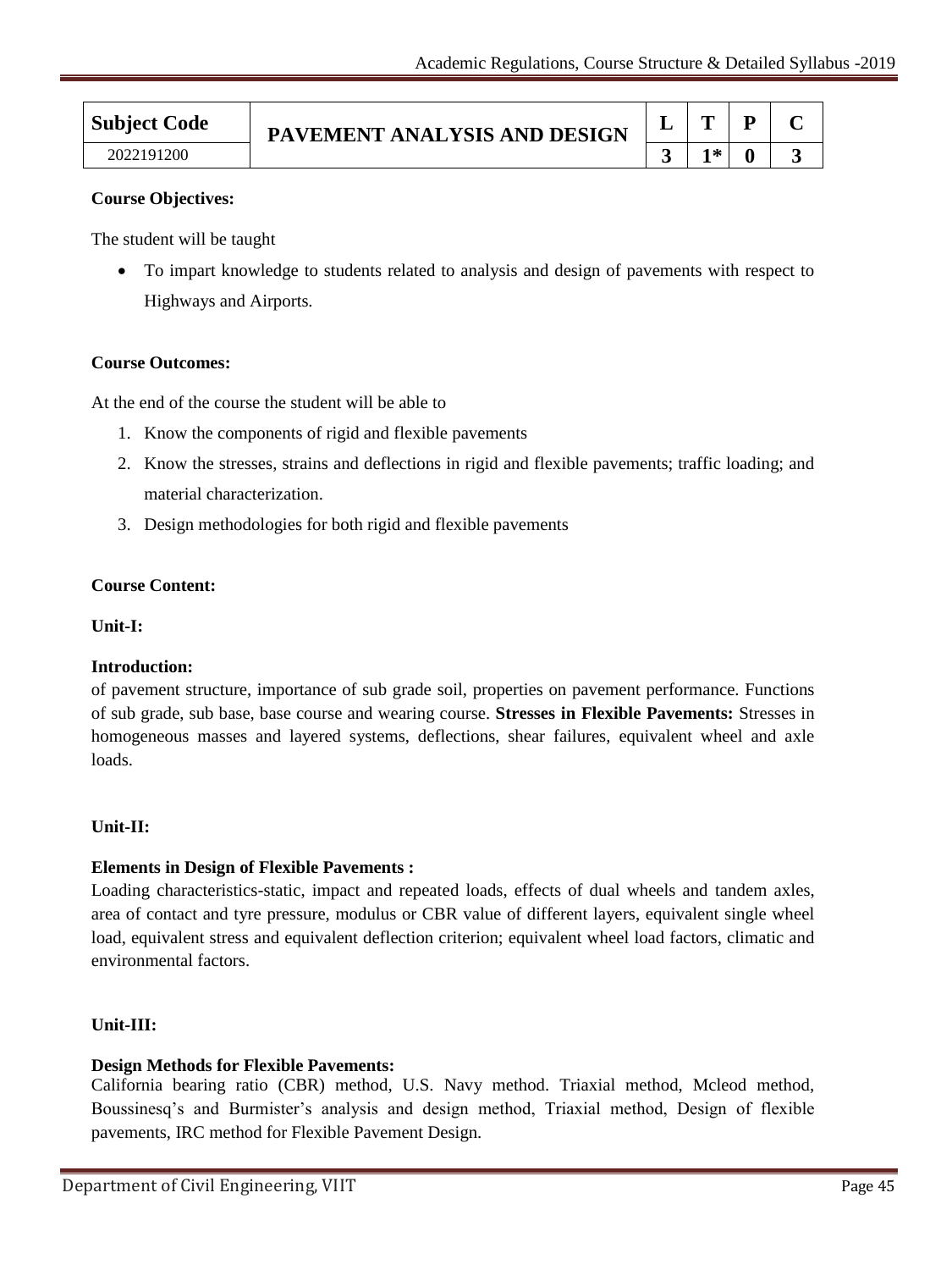# **Unit-IV:**

# **Rigid Pavements:**

Wheel load stresses, Soil sub grade, Westergaard's analysis, Bradbury's approach, Arlington test, Pickett's corner load theory and influence charts.

# **Unit-V:**

# **Temperature Stresses:**

Westergaard"s and Thomlinson"s analysis of warping stresses, Combination of stresses due to different causes, Effect of temperature variation on Rigid Pavements.

# **Reinforced Concrete Slabs:**

Prestressed concrete slabs-general details. Design of Tie Bars and Dowel Bars

# **Text Books:**

- 1. Yoder, E.J. and Witczak, M.W., "Principles of Pavement Design 2nd Ed", John Wiley &Sons, Inc. 1975
- 2. O"Flaherty, A. Coleman, "Highways : The Location, Design, Construction and Maintenance of Road Pavements", 4th Ed., Elsevier 2006
- 3. Fwa, T.F., "The Handbook of Highway Engineering", CRC Press Taylor &Francis Group 2006
- 4. Khanna, S.K. and Justo, C.E.G., "Highway Engineering", Nem Chand Jain & Bros. 2005
- 5. Papagiannakis, A.T. and Masad, E.A., "Pavement Design and Materials, John Wiley& Sons Inc. 2008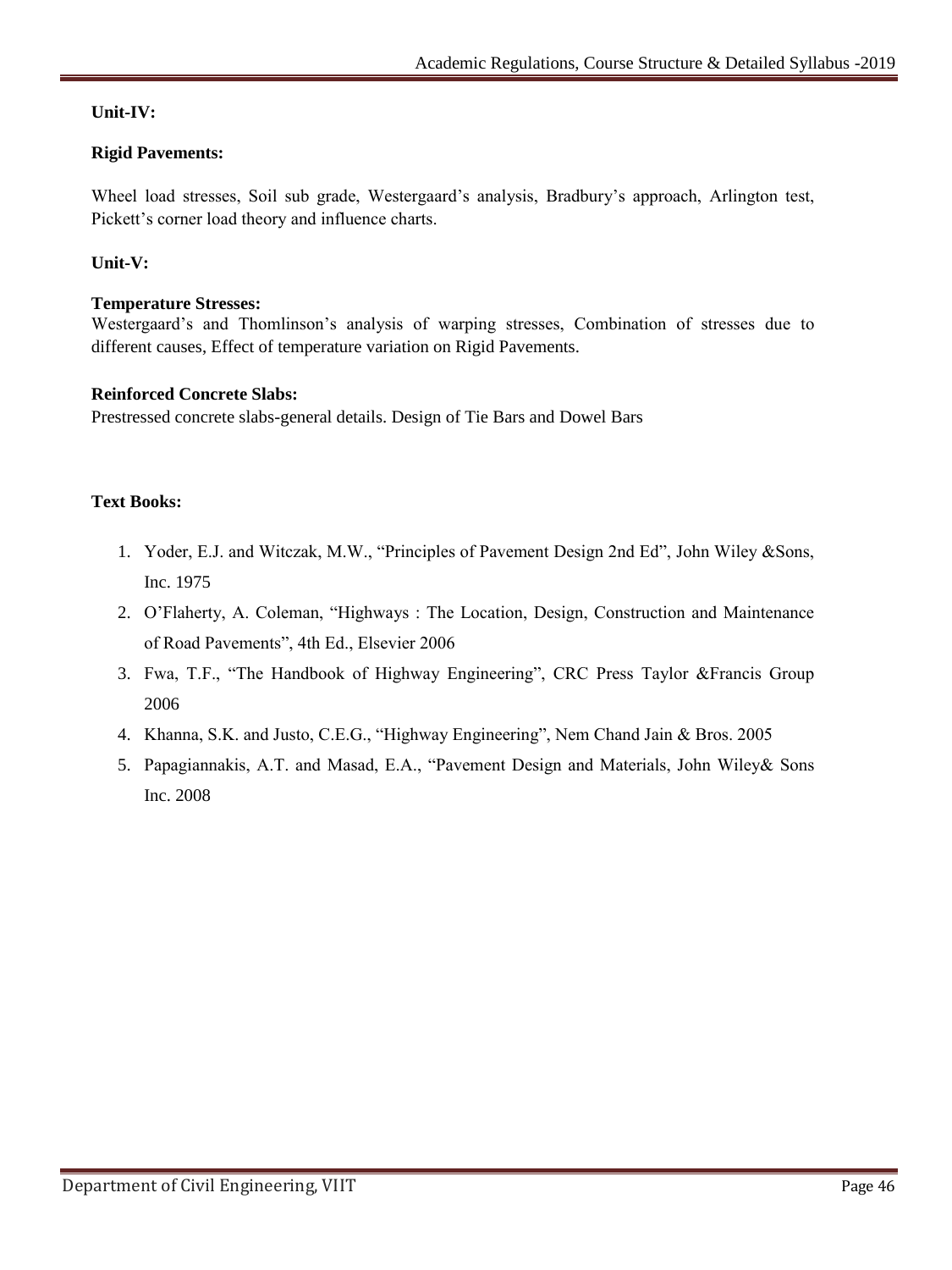# **Subject Code TRANSPORTATION PLANNING**

| <b>Subject Code</b> | <b>TRANSPORTATION PLANNING</b> |      | D |  |
|---------------------|--------------------------------|------|---|--|
| 2022191201          |                                | $1*$ |   |  |

# **Course Objectives:**

The student will be taught

- 1. To learn mode of travel and route choice behavior
- 1. To learn the fundamentals of transportation planning
- 2. To understand the classical methods of urban transportation planning
- 3. To be acquainted with the transportation land use interaction

# **Course Outcomes:**

At the end of the course the student will be able to

- 1. Build knowledge on Factors underlying traveler choices of mode of travel and route choice
- 2. Understand urban activity system and travel patterns
- 3. Know four stage travel demand modelling
- 4. Define the classical methods of urban transportation planning

# **Course Content:**

# **Unit-I:**

# **Introduction and Urban Transportation System Planning- Conceptual Aspects:**

Transport and Socioeconomic Activities, Historical Development of Transport, Transportation in the Cities, Freight Transportation, and FutureDevelopments. Transport Planning Process, Problem Definition, Solution Generation, Solution Analysis, Evaluation and Choice, Implementation.

# **Unit-II:**

# **Trip Generation Analysis and Mode Choice Modeling:**

Fourstep Travel Demand forecasting approach, Trip Production Analysis, Zonal models, Category Analysis, Trip Attraction Modeling: Influencing Factors, Earlier Modal Split Models, Trip-End Type Modal Split Model, Trip-Interchange Modal Split Model, Disaggregate Mode-Choice Model, Logit Model of Mode Choice, Binary Choice Situations, Multinomial Logit odel, Model calibration, Case studies.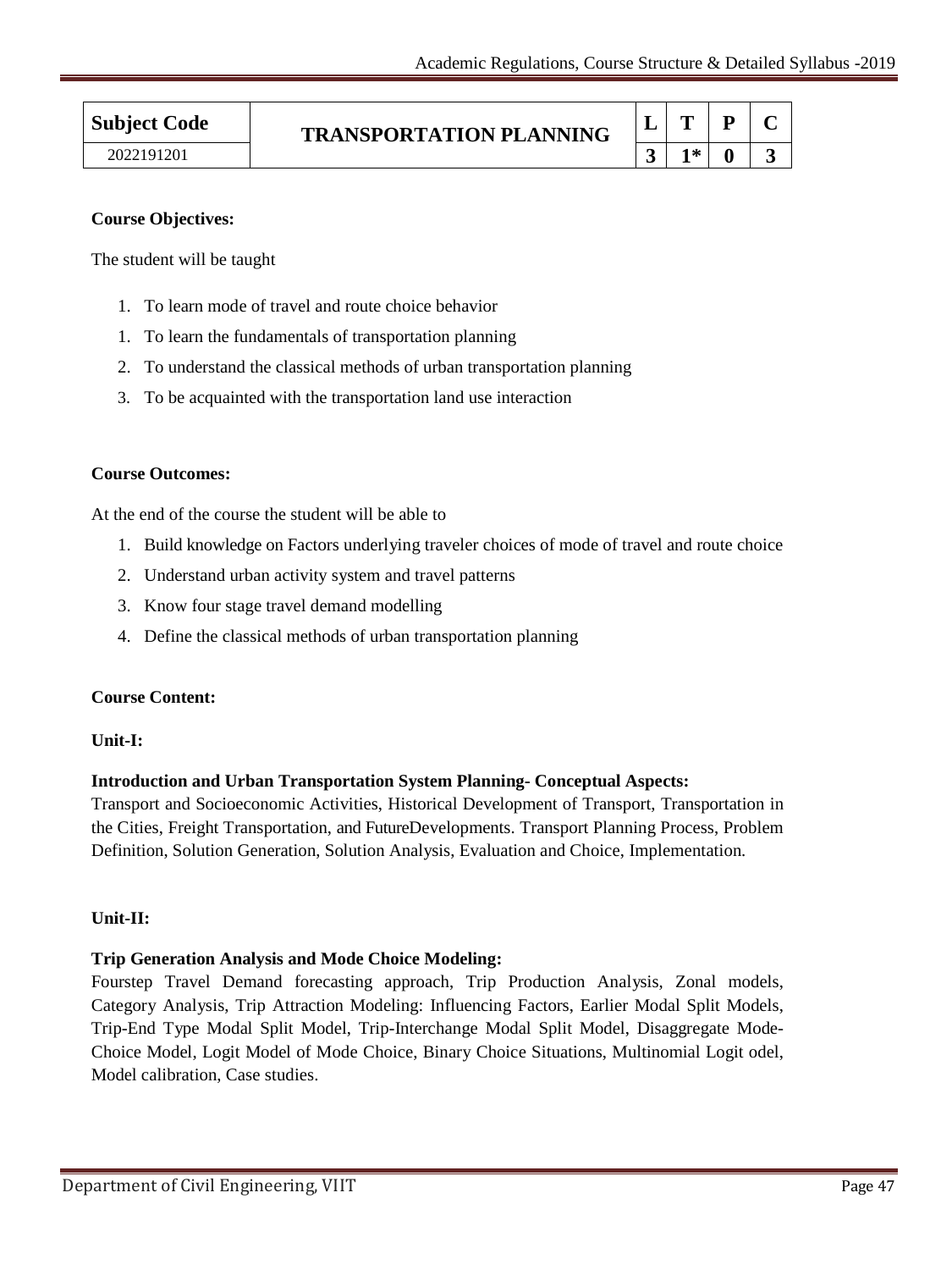# **Unit-III:**

# **Trip Distribution Models:**

PAMatrix,ODMatrix,Basis of Trip Distribution, Gravity Model, Calibration of Gravity Model ,Singly and Doubly Constrained Gravity Models. Growth Factor Methods of Trip Distribution, Uniform Factor Method, Average Factor Method, Fratar Growth-Factor Method, and Disadvantage of Growth Factor Method.

# **Unit-IV:**

# **Route Assignment:**

Description of transport network, Route Choice Behavior, The, Minimum Path Algorithm, Route Assignment Techniques, All-or-Nothing Assignment, Multipath Traffic Assignment, Capacity-Restrained Traffic Assignment.

# **Unit-V:**

# **Transportation Surveys**:

Definition of Study Area, Zoning,Types of Movements,Types of Surveys, Home-Interview Survey, Commercial Vehicle Survey, Intermediate Public Transport Survey, Public Transport Survey,Roadside-InterviewSurvey,Cordon-LineSurvey,Post-CardQuestionnaireSurvey, Registration-Number Survey, Tag-on-Vehicle Survey.

# **Text Books:**

- 1. AdibKanafani, Transportation Demand Analysis,First edition, McGrawHill, 1983
- 2. JohnWDickey, MetropolitanTransportationPlanning, 2<sup>nd</sup> edition, TataMc.GrawHill, 1986
- 3. JuanDeDiosDiosOrtuzar&LuisGWilumsen(1996),ModelingTransport,SecondEd.,JohnWil ey, 1996

# **Reference Books:**

- 1. NPTEL-Videolecturesfor"UrbanTransportationPlanning"byDr.V.ThamizhArasan, 2012
- 2. NPTEL-Materialfor"Transportation Engineering"byDr.Tom.V.Mathew, 2010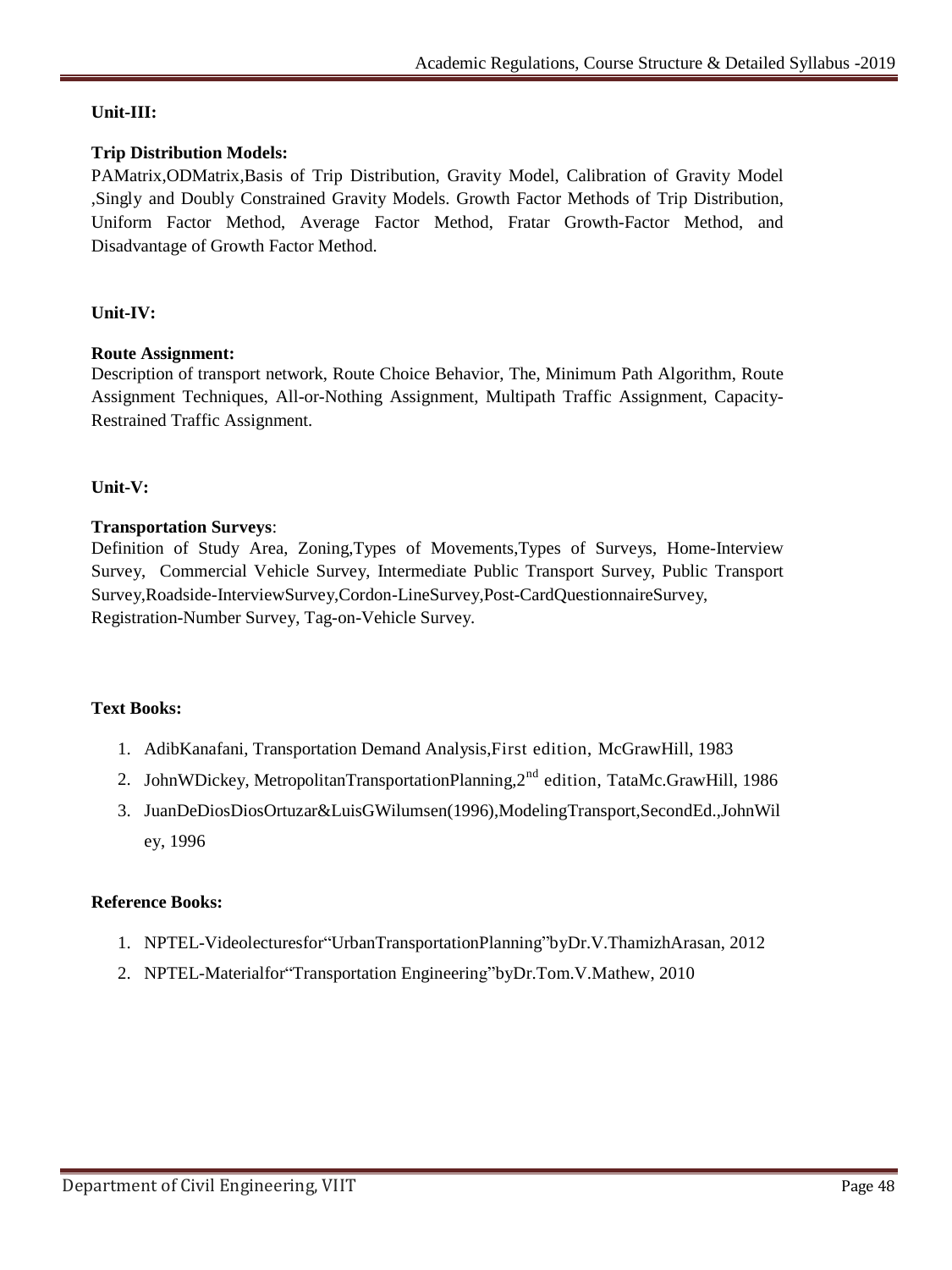| <b>Subject Code</b> | <b>TRAFFIC FLOW THEORY</b> |  | m  |   |  |
|---------------------|----------------------------|--|----|---|--|
| 2022191250          | (Elective III)             |  | 1* | 4 |  |

# **Course Objectives:**

- 1. To be introduced to traffic flow theory.
- 2. To study macroscopic and microscopic modelling.
- 3. To learn the fundamentals of ITS.

#### **Course Outcomes:**

At the end of the course the student will be able to

- 1. Analyze the traffic stream parameters.
- 2. Apply the queuing theory.
- 3. Define the significance of ITS under Indian conditions.

#### **Course Content:**

# **Unit-I:**

Traffic stream parameters - Fundamental diagram of volume-speed-density surface. Discrete and continuous probability distributions. Merging maneuvers - critical gaps and their distribution.

# **Unit-II:**

Macroscopic models - Heat flow and fluid flow analogies - Shock waves and bottleneck control approach.

# **Unit-III:**

Microscopic models - Application of queuing theory - regular, random and Erlang arrival and service time distributions - Queue discipline - Waiting time in single channel queues and extension to multiple channels.

# **Unit-IV:**

Linear and non-linear car following models - Determination of car following variables - Acceleration noise.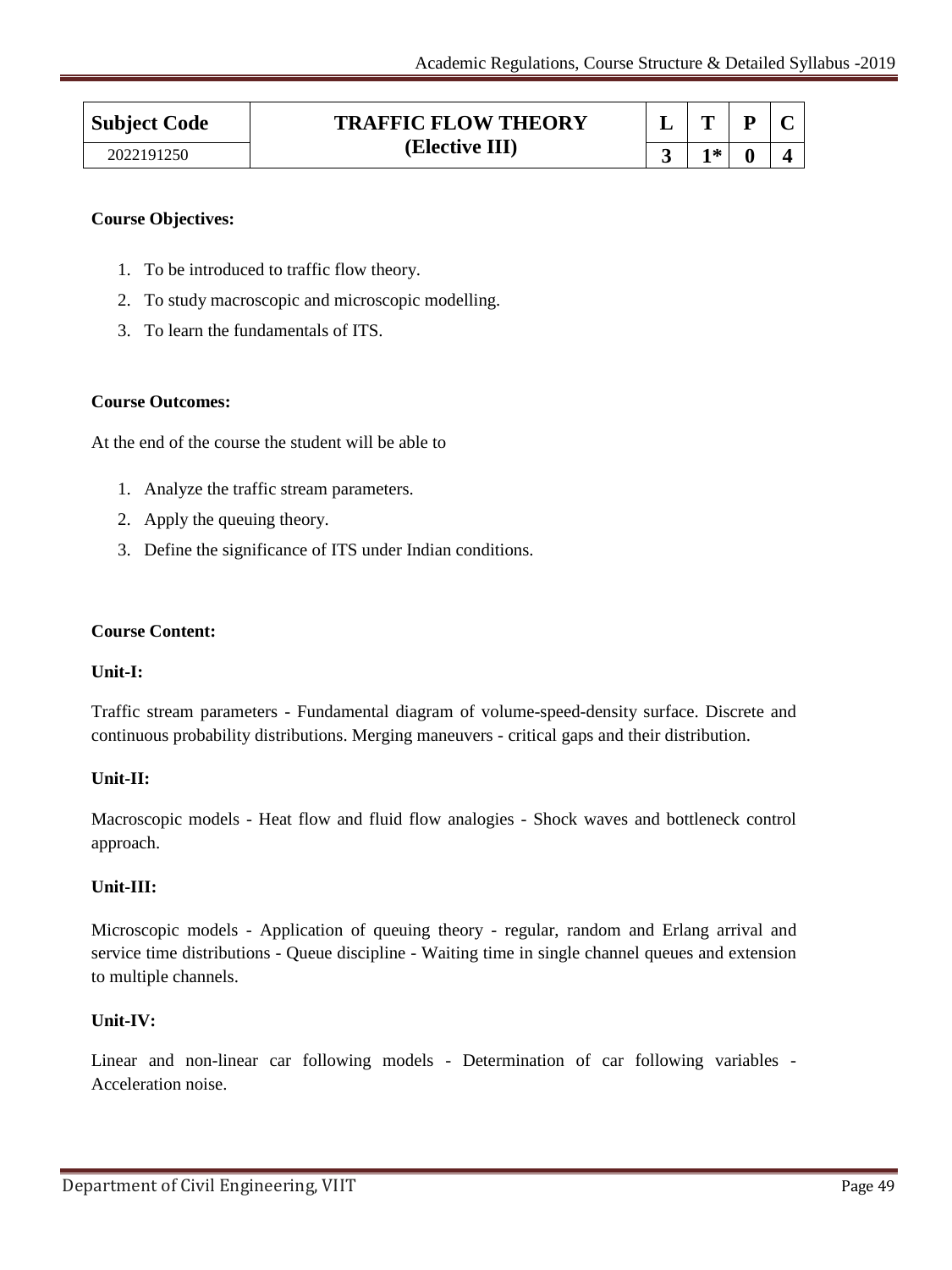# **Unit-V:**

Geographical Information System – Global Positioning System – Intelligent Transportation Systems - Area Traffic Control – Automatic Toll Collection – Smart Cards – Collision Detection System, Advanced Vehicle Control Systems (AVCS)

# **Text Books:**

- 1. Drew, D.R., Traffic Flow Theory and Control, McGraw Hill., 1978.
- 2. TRB, Traffic Flow Theory A Monograph, SR165, 1975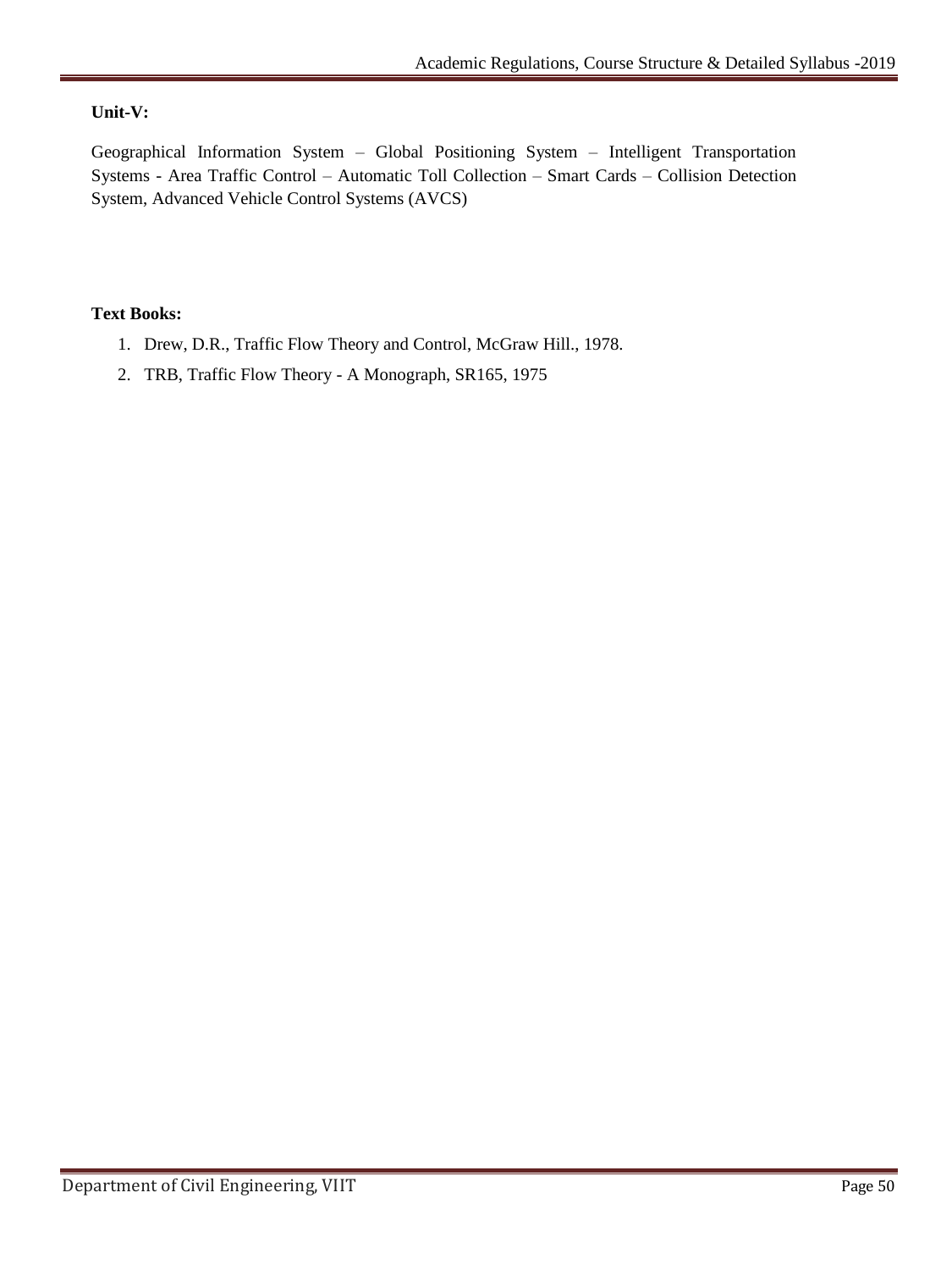| <b>Subject Code</b> | PAVEMENT CONSTRUCTION | m  | D |  |
|---------------------|-----------------------|----|---|--|
| 2022191251          |                       | 1* |   |  |

# **Course Objectives:**

The student will be taught

- 1. To understand concept of advanced methods of construction of rigid pavemets.
- 2. To learn the concept of flexible pavement layers construction
- 3. To evaluate pavement condition by using suitable measures
- 4. To learn the design factors, mix design, construction control and quality control checks of stabilized pavement layers.
- 5. To identify hazardous locations and improve safety.
- 6. To understand the concept and of pavement management system.

#### **Course Outcomes:**

- 1. Carryout the construction of flexible pavements
- 2. Understand the construction of interlocking block pavements, quality control test, and construction of various types of joints.
- 3. Understand mix design, construction control and quality control checks of stabilised pavement layers.
- 4. Understand the structural and function failures and evaluation of pavements.
- 5. Develop pavement management systems.

#### **Course Content:**

#### **Unit-I:**

#### **Pavement Construction**:

Preparation and Construction of Sub grade Soil, Sub base Courses, Base Courses, Bituminous Surface Courses, and Cement Concrete Surface Courses; MORTH specifications, Quality control.

#### **Unit-II:**

# **Pavement Inventories and Evaluation**:

Factors affecting Pavement Deterioration; Functional Condition Evaluation Techniques: Roughness Measurements, Identification of Uniform Sections, Serviceability Concepts: Visual & Ride Rating Techniques, Introduction to Psychometric and Psychophysical Scaling Techniques: Hutchinson"s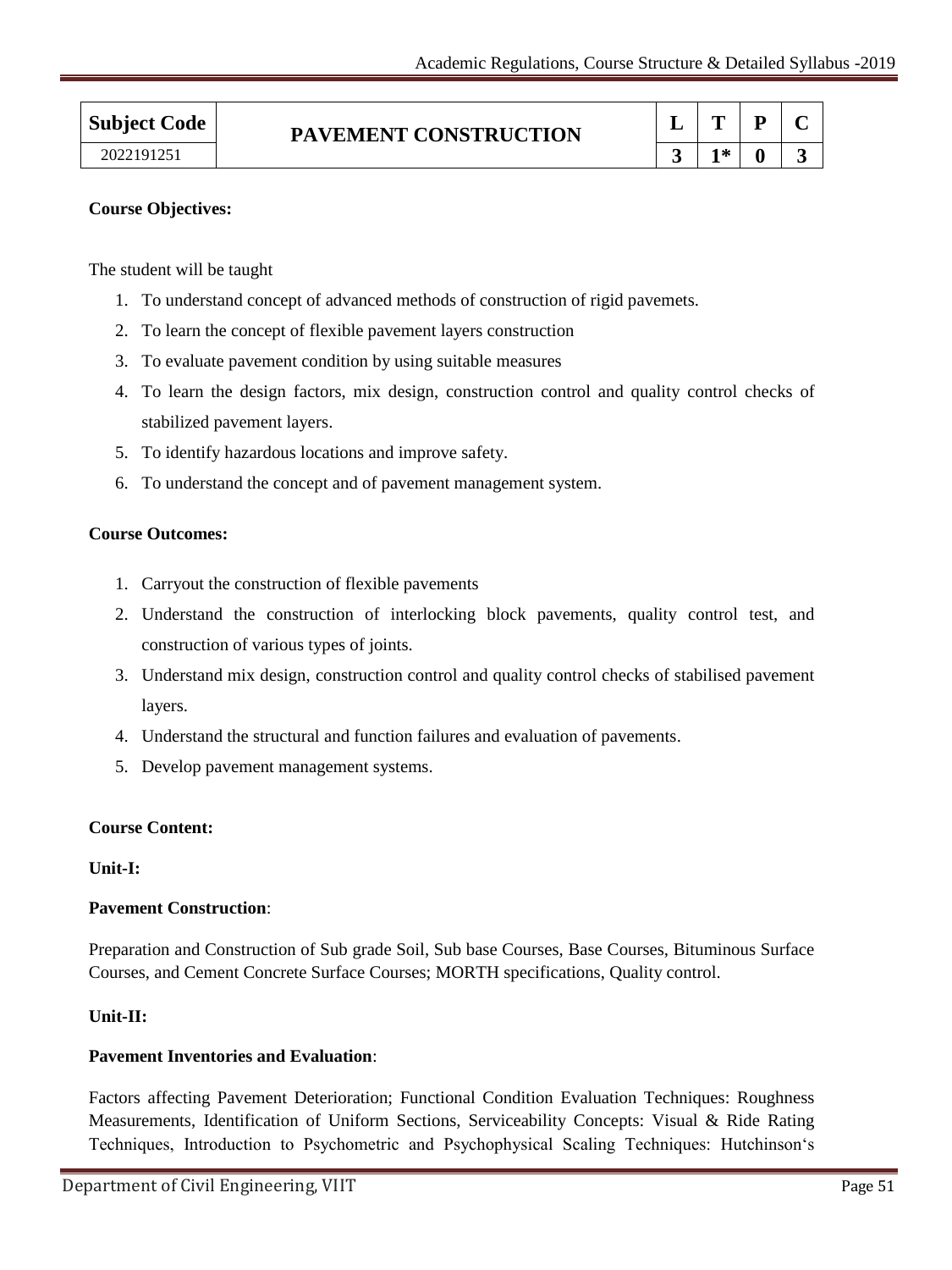Tracking Task Device Structural Condition Evaluation Techniques: NDT Procedures, Rebound Deflection, Deflection Bowl Measurement and Analysis, Destructive Testing: Remaining Life Concept, Asphaltic Institute"s Equivalency Factors

# **Unit-III:**

# **Evaluation of Pavement Safety**:

Importance of Skid Resistance, Factors Affecting Skid Resistance, Skid Resistance Studies, Hydroplaning Reduction with Porous Overlays & Popcorn Friction Overlays; Deterioration Modelling Concepts: Factors Influencing Structural & Functional Condition Deterioration, Examples of Initiation and Progressing Deterioration Models, Use of Deterioration Models by HDM Software

# **Unit-IV:**

# **Pavement Maintenance & Quality Control**:

Routine, Responsive Maintenance Programmes, Periodic Maintenance, Special Repairs, Rehabilitation and Reconstruction, Objectives & Components of Pavement Maintenance Management System (PMMS), Stages in Implementing PMMS, Total Quality Management (TQM): Quality Assurance/Quality Control Concepts, Sampling, Tolerances and Controls Related to Profile & Compaction, Role of ISO 9000 in TOM.

# **Unit-V:**

# **Pavement Management System (PMS**):

Phases and Components of System"s Approach, Relationship Between System Approach and PMS, Components and Activities of PMS, Inter relationships between the different components of PMS, Steps in Implementing PMS, Pavement Investment Planning Approaches: Index Ranking, Benefit Maximization & Cost Minimization Methods, Evaluating Alternative Strategies and Decision Criteria Using HDM Package.

# **Text Books:**

1. RCC Haas, W. Ronald Hudson, et ai, Modern Pavement Management, Krieger Publishing Company

- 2. ISTE Summer School Report on PMSS by Bangalore University, ISTE, New Delhi.
- 3. Mohammed Y. Shahin, Pavement Management for Airports, Roads & Parking Lots, Chapman & Hall Publishers

4. Instructor"s Guide-Asphalt Institute, Asphalt Technology and Construction Practices, Educational series

5. AF Stocks, Concrete Pavements, Elsevier Applied Science Publishers, New York

6. Harold N. Atkins, Highway Materials, Soils & Concrete 3rd Edition, Prentice Hall

MORTH, GOI, ―Specifications for Roads & Bridge Works‖, New Delhi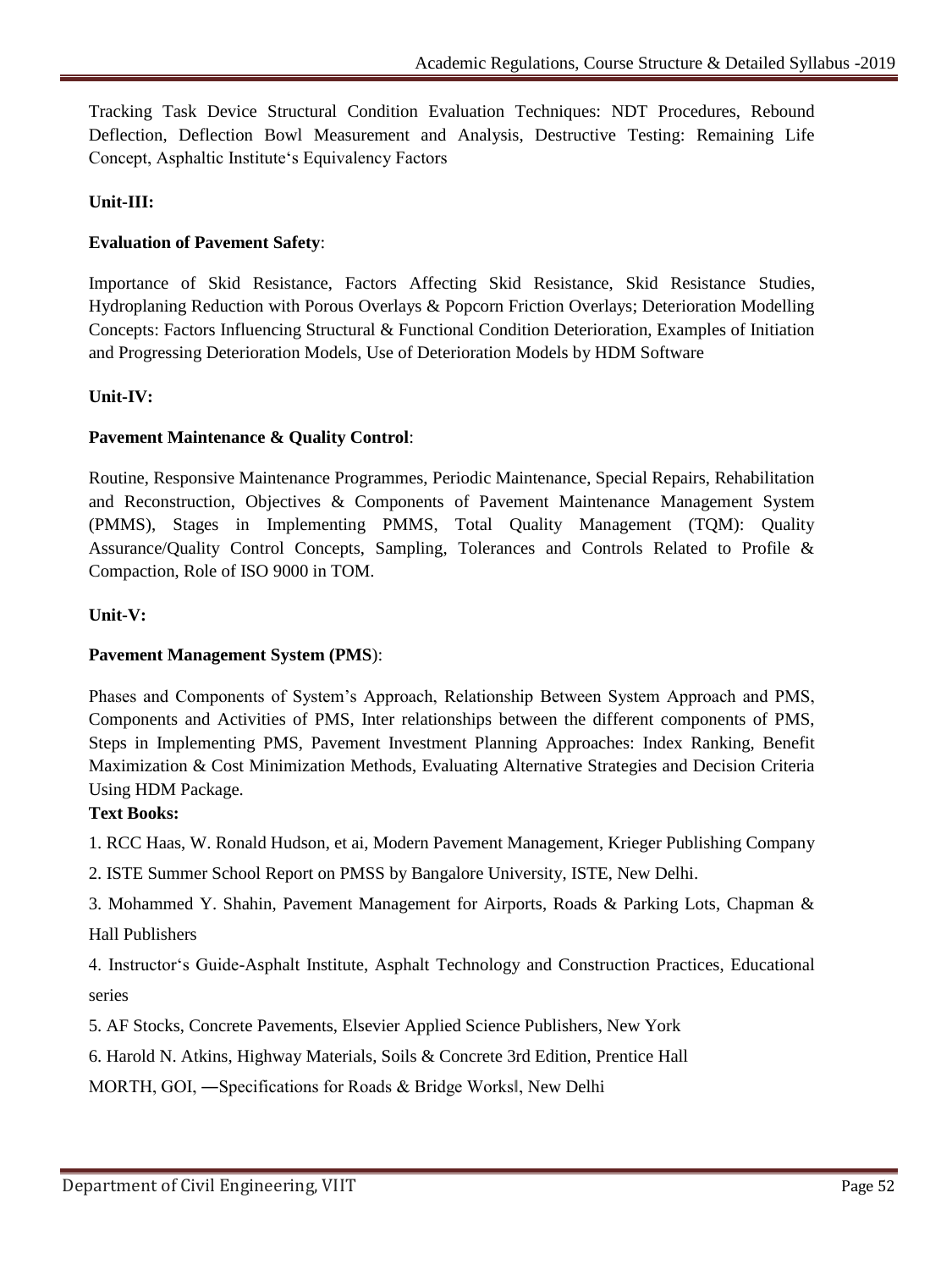# **Subject Code AVIATION INFRASTRUCTURE AND PLANNING(Elective III)** 2022191252 **3 1\* 0 3**

|   | υ |  |
|---|---|--|
| * |   |  |

# **Course Objectives:**

The student will be taught

- 1. To develop a basic knowledge of the fundamental issues in Airport engineering.
- 2. To demonstrate the clear understanding of the airport components.
- 3. To build knowledge on basic principles in airport components geometric design.
- 4. To determine capacity and delays of airport
- 5. To build knowledge on critical factors consideration in airport grading and design.
- 6. To develop Knowledge on air traffic control aids

# **Course Outcomes:**

- 1. Develop a basic knowledge of the fundamental issues in Airport engineering.
- 2. Demonstrate the clear understanding of the airport components.
- 3. Build knowledge on basic principles in airport components geometric design.
- 4. Build knowledge on airport components capacity and delays.
- 5. Build knowledge on critical factors consideration in airport grading and design.
- 6. Develop Knowledge on air traffic control aids.

# **Course Content:**

# **Unit-I:**

# **Growth and Characteristics of Airport and Aircraft**:

Growth of air transport, Airport organization and associations, Classifications of airports airfield components, airport traffic zones and approach areas. Aircraft Components, size turning radius, speed, airport characteristics

# **Unit-II:**

# F**actors affecting capacit**y:

Determination of runway capacity related to delay, gate capacity, and Taxiway Capacity Airport Site Selection, Runway length and width, sight distances, longitudinal and transverse grades, runway intersections, taxiways, clearances, aprons, numbering, holding apron, noise control, Problems.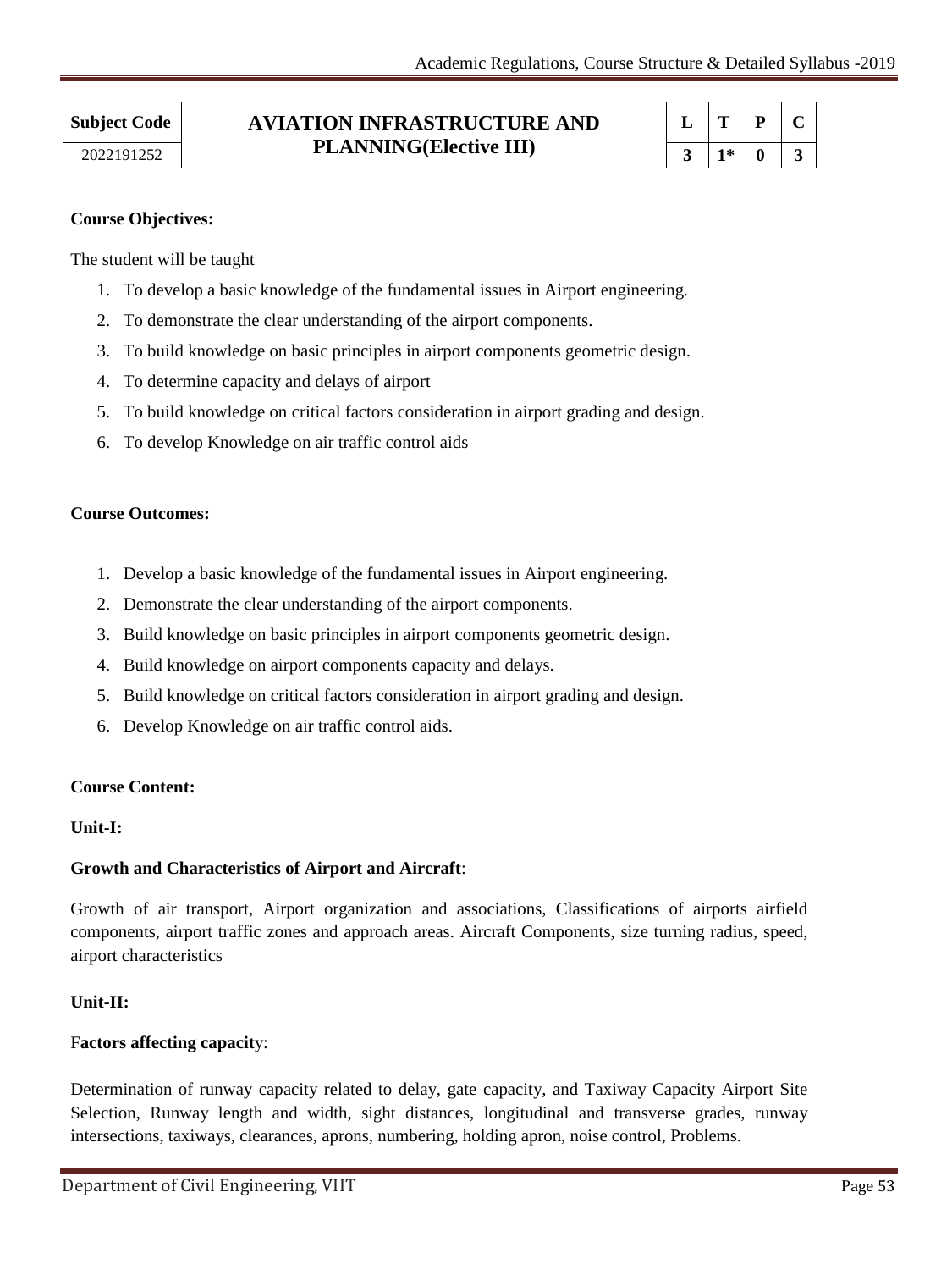# **Unit-III:**

# **Airport Grading, Planning and Design of the Terminal area**:

Operational concepts, space relationships and area requirements, vehicular traffic and parking at airports. Grading of airport area, hydrology.

# **Unit-IV:**

# **Airport Drainage, Air Traffic Control and Aids:**

Design of drainage systems, construction methods, layout of surface drainage and subsurface drainage system, Problems.

# **Unit-V:**

Runways and taxiways markings, day and night landing aids, airport lighting, ILS and other associated aids.

# **Text Books:**

- 1. Khanna, Arora and Jain. "Airport Planning and Design", SixthEd., Nem Chand and Bros., Roorkee, 2001
- 2. Rangwala, "Airport Engineering", 13<sup>th</sup>Ed., Charotar Publishers, Gujarat, 2013
- 3. Virender Kumar and Satish Chandra, "Airport Planning and Design", First Ed., Galotia Publication Press,1999
- 4. Robert Horenjeff , "Planning and Design of Airports",2nd Ed., McGraw Hill Book Co. 1975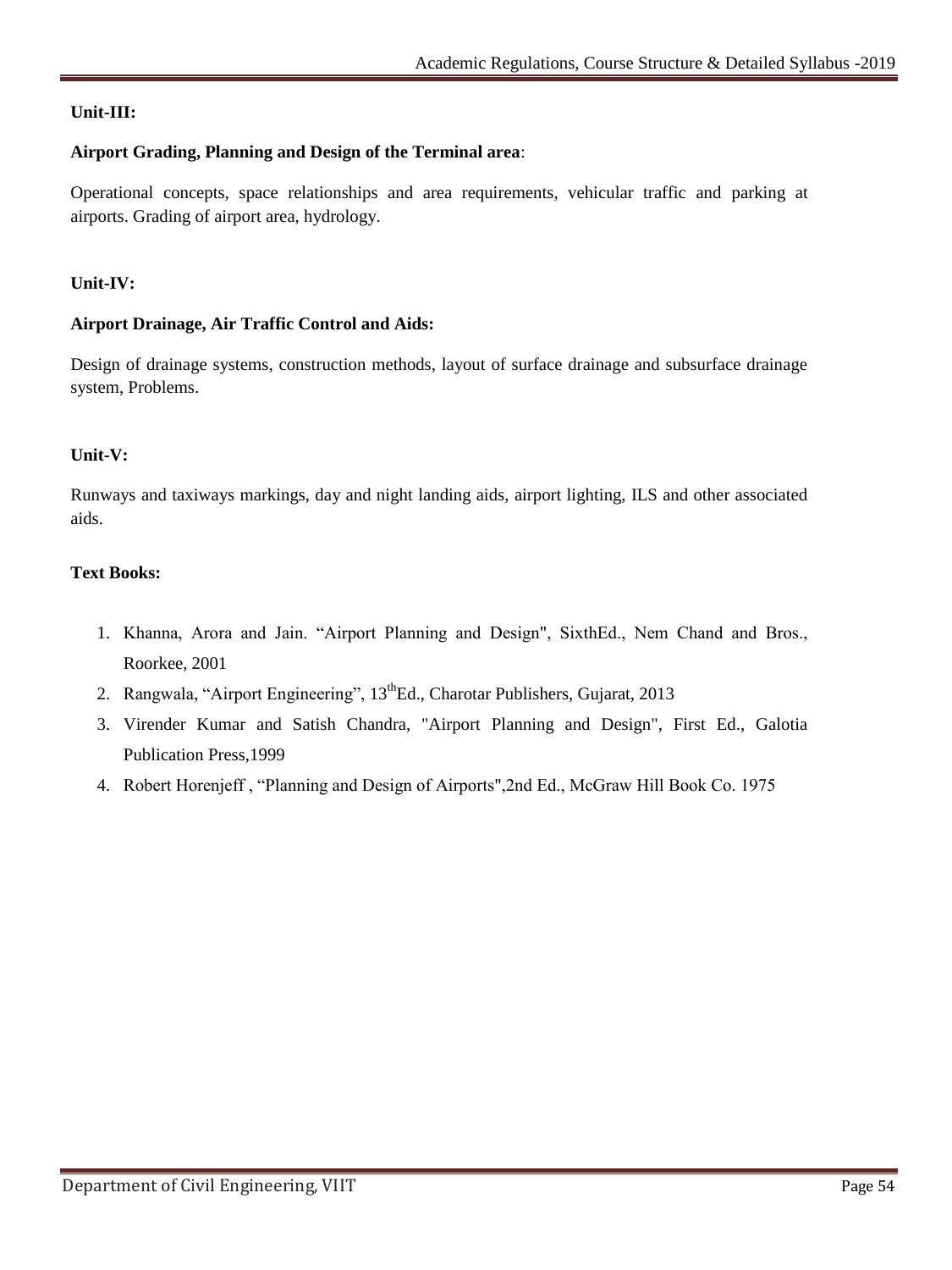| * |  |
|---|--|

# **Course Objectives:**

The student will be taught

- 1. To understand overall Port and Harbour Engineering and its impact.
- 2. To Key design harbour Characteristics and Elements like Groins, Breakwaters
- 3. To perceive with advanced topics like Deck and Fenders, Dolphins etc.
- 4. To extend knowledge on flow regime, lift force mechanism, bed load and suspended load etc.
- 5. To assess the design principles and construction of jetties.
- 6. To Build knowledge on design of offshore structures

# **Course Outcomes:**

- 1. Develop an understanding of overall Port and HarborEngineering and its impact.
- 2. Build knowledge on the Key design Characteristics for design of Elements like Groins, Breakwaters
- 3. Perceive with advanced topics like Deck and Fenders, Dolphins etc.
- 4. Extend knowledge on flow regime, lift force mechanism, bed load and suspended load etc.
- 5. Assess the design principles and construction of jetties.
- **6.** Build knowledge on design of offshore structures

# **Course Content:**

# **Unit-I:**

# **Sitting and Planning of Port Installations:**

History of port growth-Factors affecting growth of port. Classification of Harbors–Planning of port– Ship characteristics as they relate to port planning–Need and economic justification of a port Volume and type of commerce–Hinter land studies and growth. Meteorological, Hydrographic and ocean graphic at a required for port design Hinterland studies, groins, bed waters.

# **Unit-II:**

# **Sitting and Planning of Harbor Installations and Design of on-Shore Structures:**

Minimum maintenance and facilities for expansion. Size and shape of harborand turning basin–Type, location and height of Breakwaters–Location and width of entrance to harbor – Depth of harbor and navigational channel–Number, location and type of docks or berths or jetties.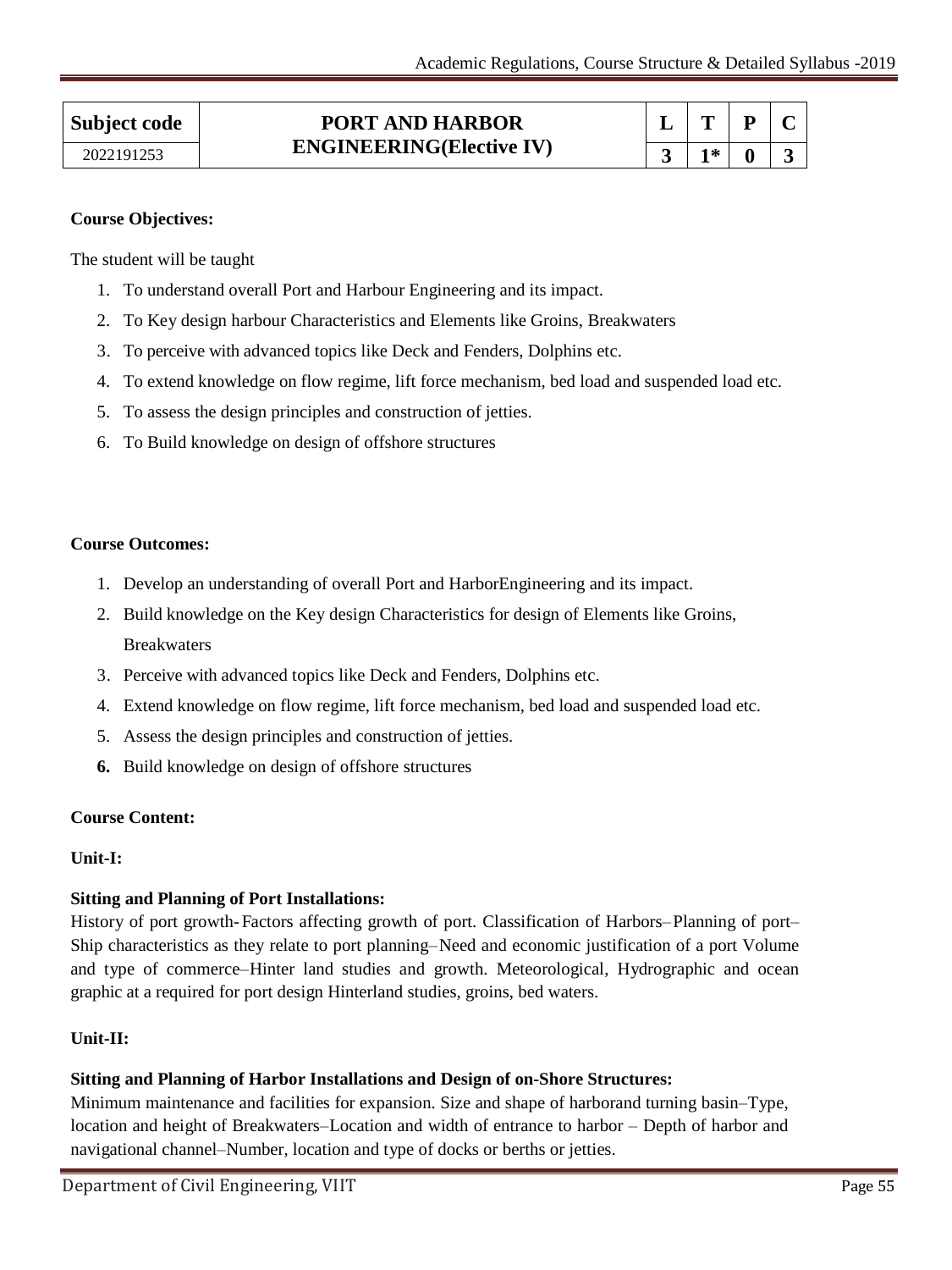# **Unit-III:**

Coastal Protection works– Seawall– Groins– Structural aspects–Sand dunes–Vegetation–Beach nourishment. Breakwaters–Types–Selection of site and type–effects on the beach–Stability of Rubble Structures. WharvesandJetties–Types–MaterialsofConstruction–DesignPrinciples– Deckforfenders.

# **Unit-IV:**

# **Sediment Transport and Dredging**

Mode of transport of sediment in open channel– Properties of sediment, critical velocity concept, critical shear stress. Regimes of flow, types of regimes, importance of regimes of flow,

Bed load :Du Boy's, Meyer Peter Muller's Equation, Einstein's Theory of bed load movement, Grade and Albertson"s Equations. Suspended load: Diffusion–dispersion model, Lane" sand Einstein"s approaches. Total load. Dispersion model, Diffusion, Critical velocity, Grade equation. **Unit-V:**

# **Design of offshore structures**

Introduction: Offshore definition, Purpose of Offshore Structures, Classification and Examples, Various types of Offshore Structures–Jacket Platforms, Semi submersibles, Tension Leg Platforms, Gravity Platforms Guyed Towers, Articulated Towers. Load Calculations: Environmental loads on offshore structures due to Wind, Wave, Current, Ice, Earth quake-Functional loads-Buoyant Forces-Installation forces, Soil structure interaction-Wave force calculation on a Jacket platform and Semi-submersible. Jacket Platforms, Semi submersibles, Tension Leg Platforms, Gravity Platforms

# **Text Books:**

- 1. Garde,R.J.andRangaRaju,K.G.,MechanicsofSedimentTransportationandAlluvialsteam problems,SecondEd.,WileyEasternLimited,46254/21,Daryaganj,NewDelhi.,1985
- 2. Graf, H.W., Hydraulics of Sediment Transport, 1<sup>st</sup> edition, McGraw Hill Book Co. New York, 1971

# **Reference Books:**

- 1. A.D.F.Quinn, DockandHarbourEngineeringVol.I–IV,1963
- 2. Minikin, Winds, Waveand Maritime Structures, 1<sup>st</sup>edition, Griffin Publishers, 1950
- 3. AlanzoDeF.Quinn,Design&Constructionof portsandMarinestructures,2<sup>nd</sup>edition,McGrawHillBookCo.NewYork, 1972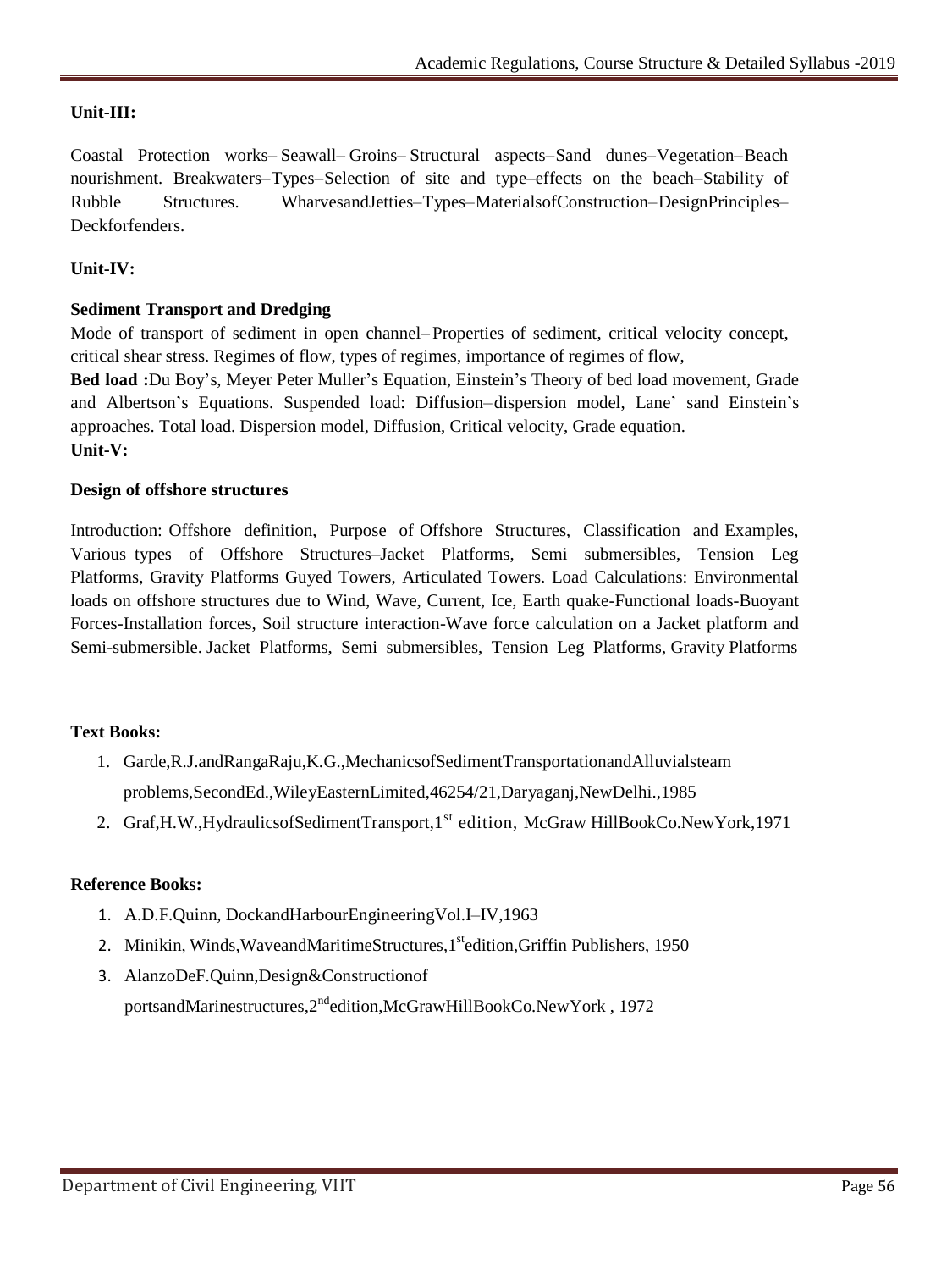# **Subject Code SUSTAINABLE URBAN AND TRANSPORT DEVELOPMENT (Elective IV)** 2022191254 **3 1\* 0 3**

|   | U |  |
|---|---|--|
| * |   |  |

# **Course Objectives:**

The student will be taught

Helps in understanding the basic concept of Sustainable Urban and Transport Development and its influence on region, city and built environment .

# **Course Outcomes:**

Students would have learnt the importance of sustainable urban and transport planning and its benefits to the human community.

# **Course Content:**

**Unit-I:**

# **Sustainable Urban and Transport Principles:**

Urban Environmental Sustainability, Urban Development, Urban Sustainable Development, Methods and Tools for Sustainable Appraisal, Sustainable Transportation – Principles, indicators and its implications

# **Unit-II:**

# **Urban Planning and Environment 7:**

Environment and Resources, Sustainability Assessment, Future Scenarios, Form of Urban Region, Managing the change, Integrated Planning, Sustainable Development

# **Unit-III:**

# **The Urban Built-In Environment 9**

Urban Form, Land Use, Compact Development, Principles of street design- complete streets, Transport Integrated Urban land use Planning, , Guidelines for Environmentally sound Transportation

# **Unit-IV:**

# **Sustainable Transportation Modes Planning 11:**

Pedestrian – Planning Principles, Tools, Designs, Methods to measure success, Cycles- Planning Principles, Cycle Track Network, Crossings and intersections and junctions, Transit Planning, Road Side Infrastructure Planning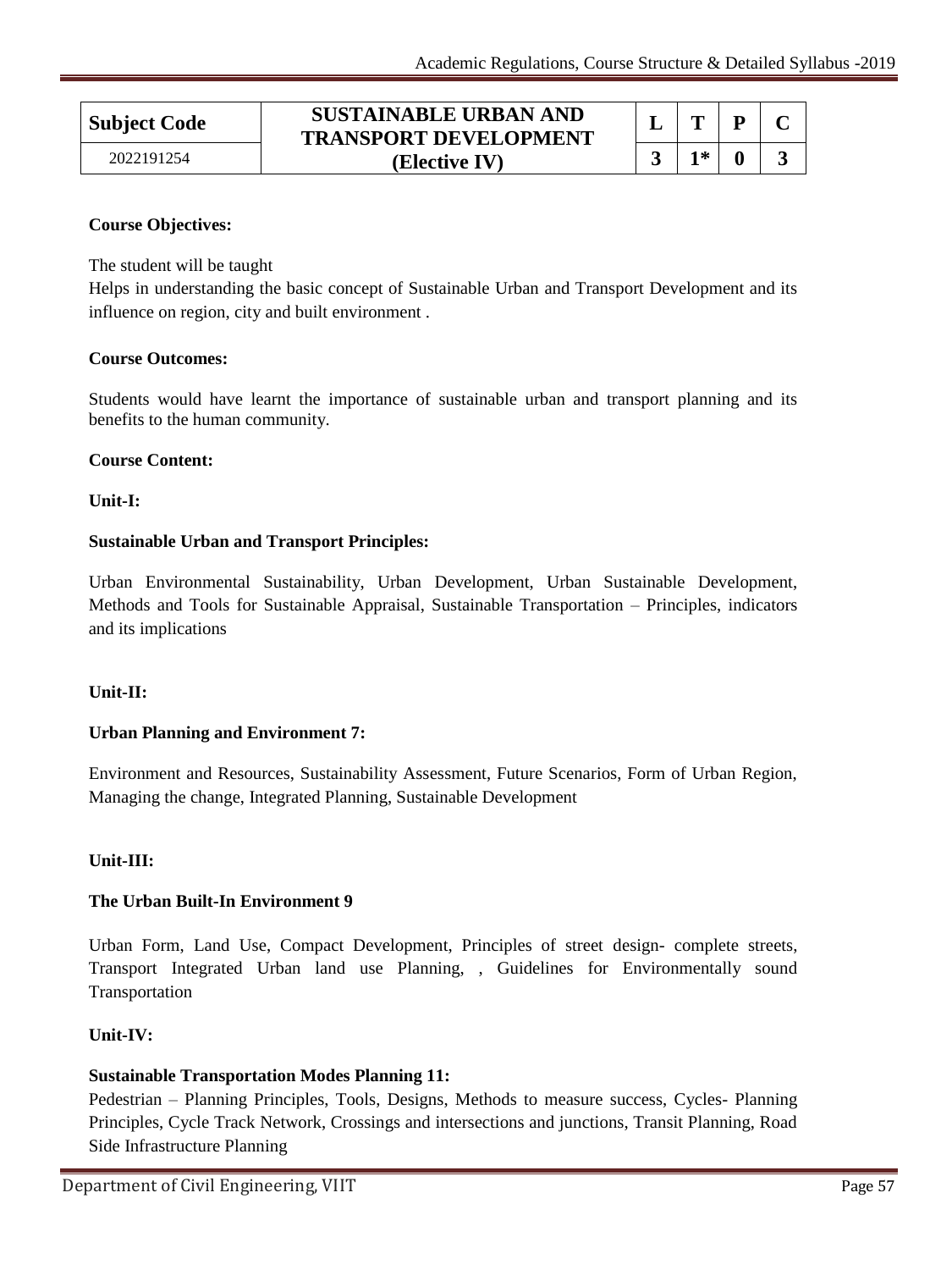# **Unit-V:**

# **Travel And Transport 10 :**

Transport and Environment – Equity Principle, Accessibility, Mobility – Roads, Traffic, Public Transport, Business and Goods Traffic, Relationship to land use , Financing and Pricing – Economic Benefits of Sustainable Transportation

# **Textbook (s)**

- 1. Joe Ravetz, City Region 2020 "Integrated Planning for a Sustainable Environment, 2000.
- 2. George Godwin; "Traffic, "Transportation and Urban Planning"; Pitmen Press,Great Britain, 1981.
- 3. Sustainable Transportation and TDM Planning the balances, Economic, Social and Ecological objectives; Victoria Transport Policy Institute, 2007.
- 4. UNCHS, Habitat, Cities in a Globalizing world, Global report on Human Settlement, 2001.
- 5. Tumlin Jeffrey, "Sustainable Transportation Planning- Tools for Creating Vibrant", Healthy and Resilient Communities, John Wiley & Sons, 2012.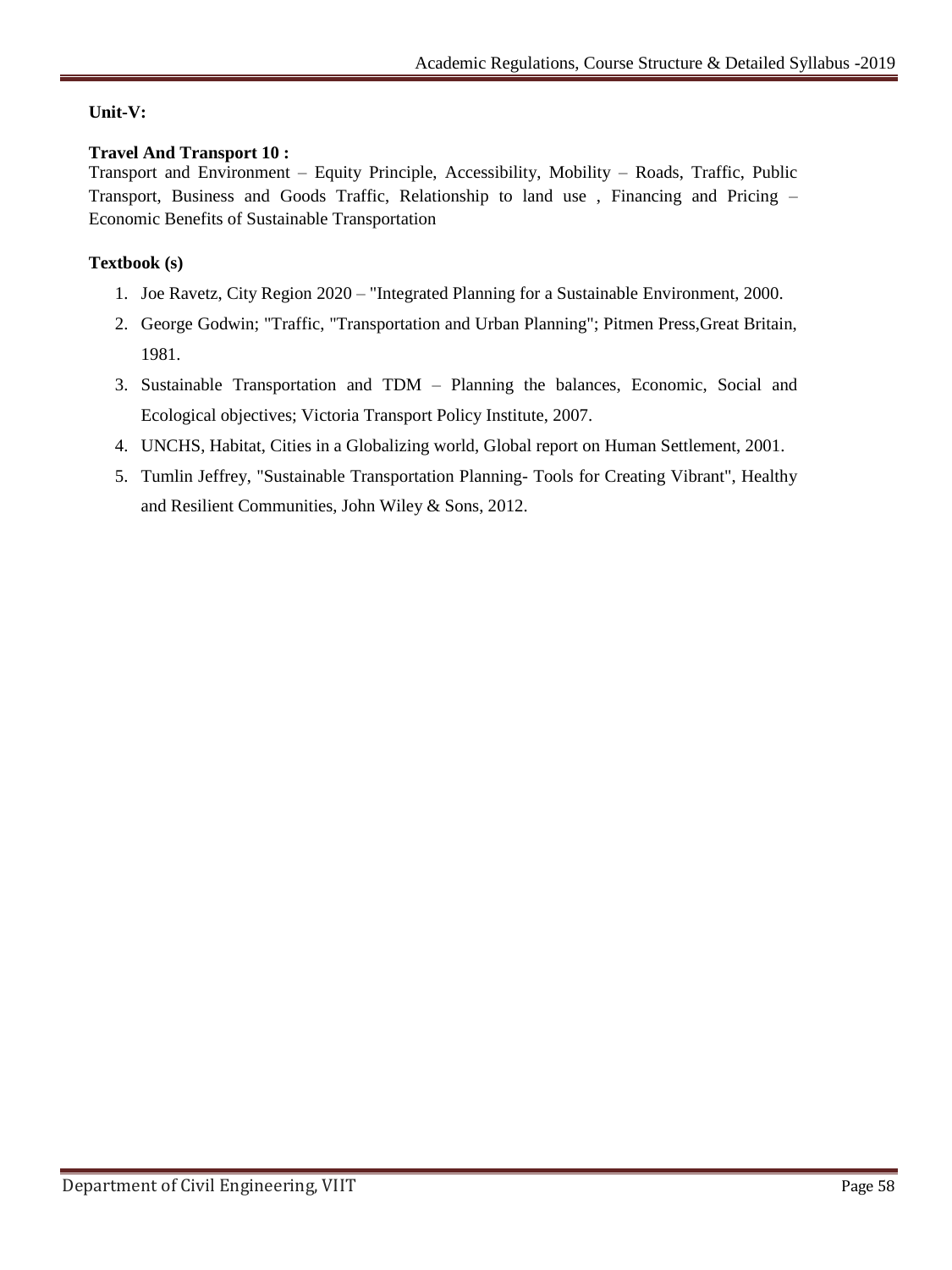| 1* |  |
|----|--|

# **Course Objectives:**

The student will be taught

- 1. To impart knowledge on different concepts of environmental impact assessment.
- 2. To learn EIA Methodologies and criterion for selection of EIA methods
- 3. To avoid, minimize or balance the adverse significant bio-physical, social and other relevant effects of developmental projects.
- 4. To know the procedures for environmental Clarence"s and audit.

# **Course Outcomes:**

At the end of the course the student will be able to

- 1. Able to prepare EIA reports.
- 2. Identify risks and impacts of the projects.
- 3. Selection of an appropriate EIA methodology.
- 4. Evaluation the EIA report.
- 5. Estimate the cost benefit ratio of the project.

# **Course Content:**

# **Unit-I:**

Introduction: Environment and its interaction with human activities – Environmental imbalances  $\neg$ Attributes, Impacts, Indicators and Measurements - Concept of Environmental Impact Assessment (EIA),Environmental Impact Statement, Objectives of EIA, Advantages and Limitations.

# **Unit-II:**

Environmental Indicators - Indicators for climate - Indicators for terrestrial subsystems - Indicators for aquatic subsystems - Selection of indicators - Socio-economic indicators - Basic information - Indicators for economy - Social indicators - Indicators for health and nutrition - Cultural indicators - Selection of indicators.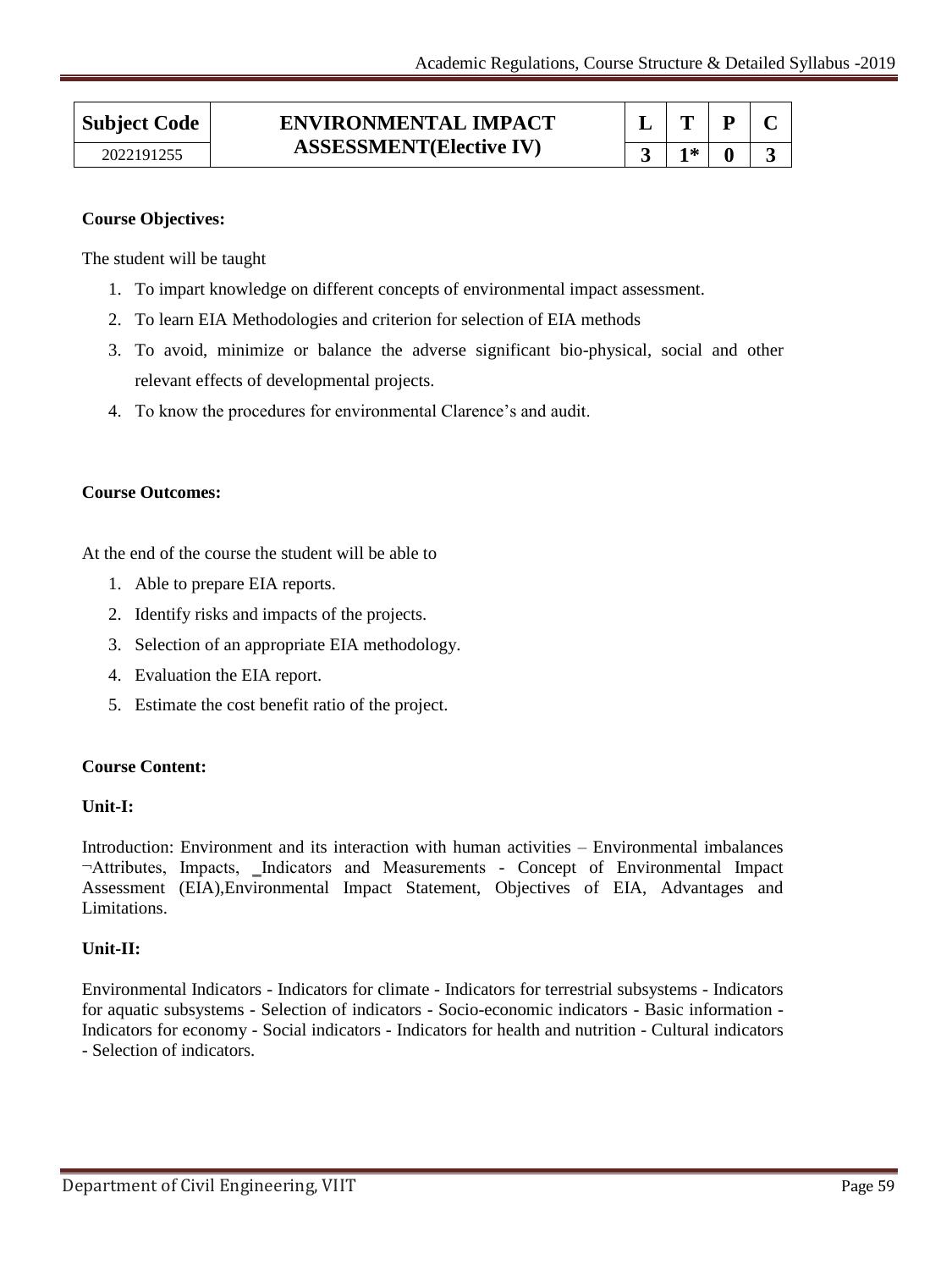# **Unit-III:**

Environmental issues in water resource development - Land use - Soil erosion C1nd their short and long term effects - Disturbance and long term impacts - Changes in quantity and quality of flow ¬Sedimentation – Environmental impact assessment of water resource development structures – Gase studies, Water Quality Impact Assessment - Attributes, Water Quality, Impact Assessment of Water. Resources Projects, Data Requirements of Water Quality Impact Assessment for Dams, Impacts of Dams on Environment, Case Studies.

# **Unit-IV:**

Environmental Issues in Industrial Development: On-site and Off-site impacts during various stages of industrial development, Long term climatic changes, Greenhouse effect, Industrial effluents and their impact on natural cycle, Environmental impact of Highways, Mining and Energy development

# **Unit-V:**

Methodologies for Carrying Environmental Impact Assessment: Overview of Methodologies Ad hoc, Checklist, Matrix, Network, Overlays, Benefit Cost Analysis, Choosing A Methodology, Review Criteria.

# **Text Books:**

- 1. Jain, R.K., Urban, L.V., Stracy, G.S., (1991), ―Environmental Impact Analysis‖, Van Nostrand Reinhold Co., New York
- 2. Rau, J.G. and Wooten, D.C., (1996), ―Environmental Impact Assessment‖, McGraw Hill Pub. Co.,New York
- 3. UNESCO, (1987), ―Methodological Guidelines for the Integrated Environmental Evaluation of Water Resources Development‖, UNESCO/UNEP, Paris
- 4. Canter, L.W., (1997), ―Environmental Impact Assessment‖, McGraw Hill Pub. Co., New York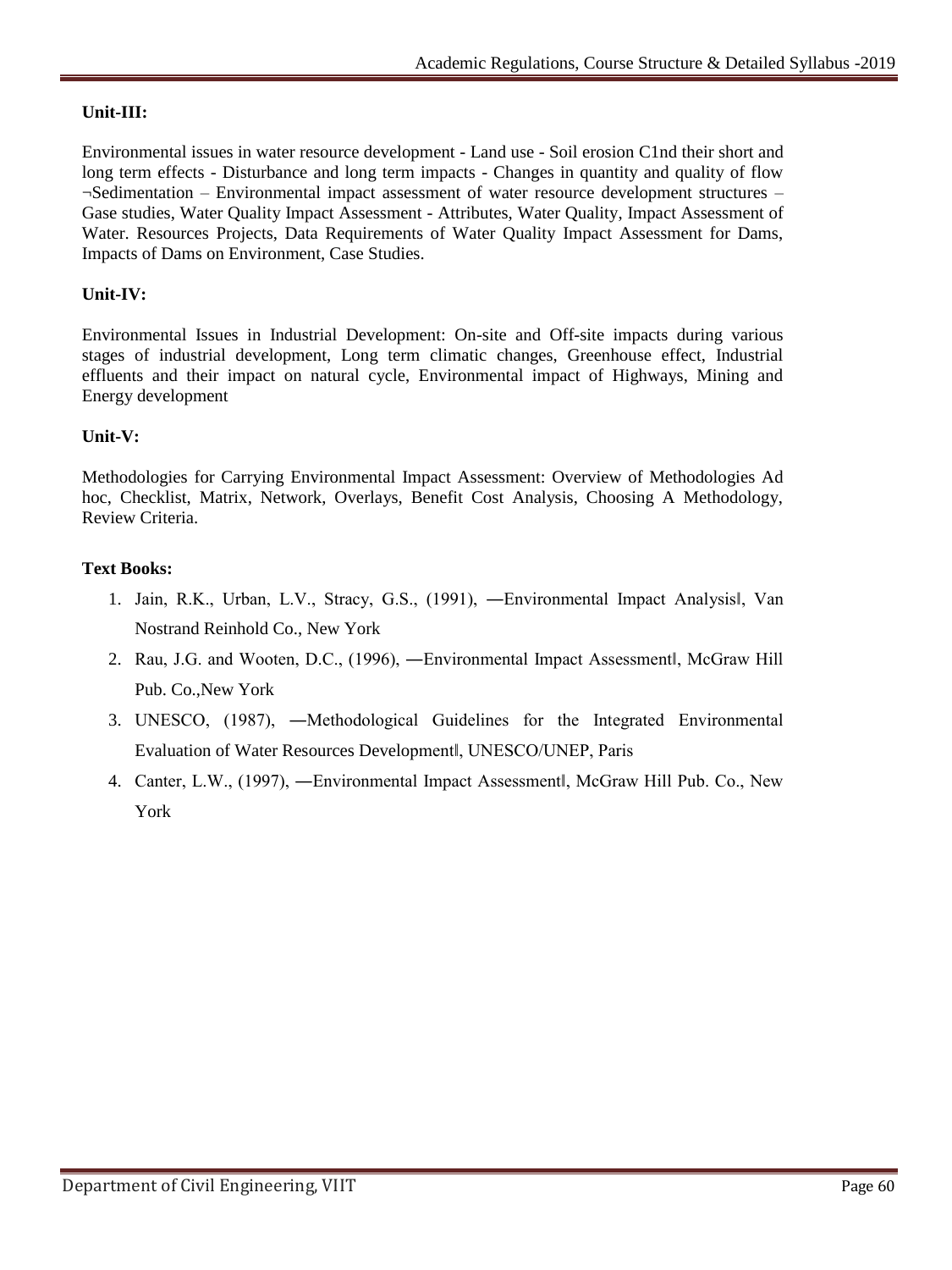#### **Subject Code TRAFFIC ENGINEERING LABORATORY**  2022191210 **1.450KAIOKI 1.45 1.45 1.450KAIOKI 1.5 1.5 1.5 1.5 1.5 1.5 1.5 1.5 1.5 1.5 1.5 1.5 1.5 1.5 1.5 1.5 1.5 1.5 1.5 1.5 1.5 1.5 1.5 1.5 1.5 1.5 1.5 1.5**

|   |   | Р | $\blacksquare$ |
|---|---|---|----------------|
| o | Ð | 3 | D              |

# **Course Outcomes:**

The students will be able to

- 1. Build knowledge on quality behavior of road aggregates.
- 2. Develop Knowledge on types of bitumen and their quality behavior.
- 3. Develop knowledge of quality behavior of sub-grade soils.
- 4. Utilize aggregate and bitumen properties in pavement design.
- 5. Examine the unevenness of existing pavements.

Develop Knowledge on mix design of Flexible pavements

# **List of Experiments:**

- 1. Volume Studies Straight Roads and at Intersections
- 2. Speed Studies Spot Speed Studies by Stop Watch, Enosocpe and Radar Speed Meter
- 3. Journey Time and Delay Studies Floating Car Method
- 4. Parking Surveys and Parking Turnover Studies
- 5. Study of Gaps and Lags Critical Gaps and Lags at Intersections
- 6. Gap Acceptance Study of Uncontrolled Intersection
- 7. Delay Measurement at Signalised and Unsignalised Intersections
- 8. Traffic Diversion Analysis using diversion curves.
- 9. Videography Survey.
- 10. Road safety Audit.
- 11. Mini Project based on above studies.

# **List of Mini-Projects**

- 1. Conduct Volume studies on all Major District Roads of a town/city.
- 2. Conduct Speed studies on all Major District Roads of a town/city.
- 3. Conduct Speed and Delay studies on all Major District Roads of a town/city.
- 4. Conduct Parking studies at all the busy locations of a town/city.
- 5. Study the critical gaps and lags at all intersections of a town/city.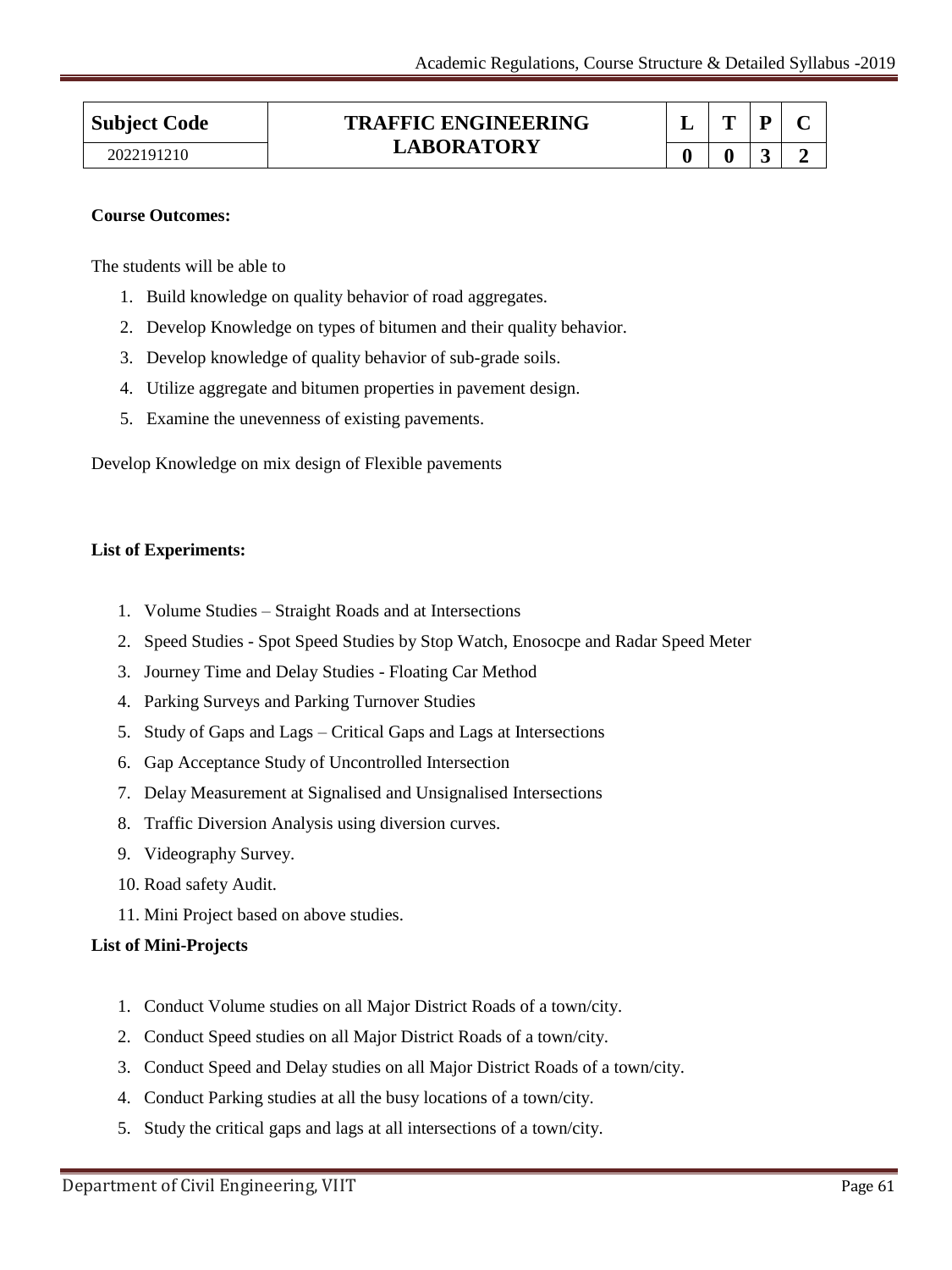6. Prepare thematic maps of the existing alignments of all Major District Roads of a town/city.

# **List of Equipment:**

- 1. Video Cameras
- 2. Photron Tripod Stands
- 3. JUNO Handheld GPS Window Mobile
- 4. Handheld GPS Mapping System Trimble GeoXT- 2008 series
- 5. V-Box with 4 camera Data Acquisition system
- 6. Bushnell Speedster III Radar Gun w/ Speeds from 10 to 200MPH
- 7. Stop Watches

# **Text Books:**

- 1. L.R.Kadiyali, Highway Engineering,Fifth edition, Khanna Publishers, 2011
- 2. S.K.Khanna&C.E.Justo,Highway Engineering, Nem Chand& Bros.,Publisher, 2012
- 3. ArcMap10.2 Software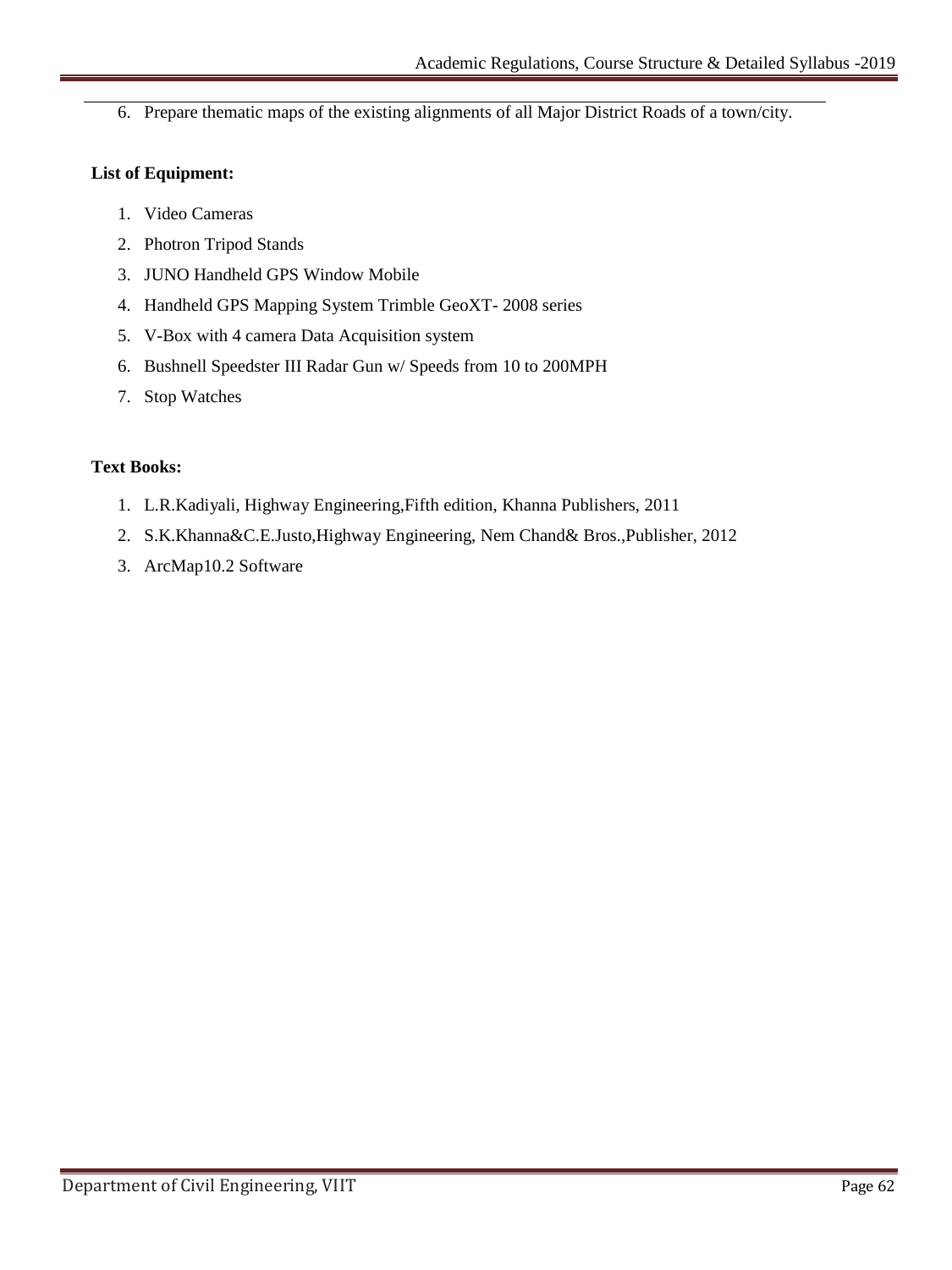| <b>Subject Code</b> | <b>TRANSPORTATION SIMULATION</b> |  |                          |  |
|---------------------|----------------------------------|--|--------------------------|--|
| 2022191211          | $\mathbf{A} \mathbf{R}$          |  | $\overline{\phantom{a}}$ |  |

#### **Course Outcomes:**

The students will be able to

- 1. Build knowledge on quality behavior of road aggregates
- 2. Develop Knowledge on types of bitumen and their quality behavior
- 3. Develop knowledge of quality behavior of sub-grade soils
- 4. Utilize aggregate and bitumen properties in pavement design
- 5. Examine the unevenness of existing pavements
- 6. Develop Knowledge on mix design of Flexible pavements

# **List of Experiments:**

- 1. Intersection designs
- 2. Signal Design.
- 3. Origin and Destination Studies
- 4. Computer Software: Principles of.
- 5. Traffic Simulation studies using VISSIM.
- 6. Traffic modeling studies using VISUM.
- 7. Accident Studies

# **List of Mini-Projects**

- 1. Conduct Volume studies on all Major District Roads of a town/city.
- 2. Conduct Speed studies on all Major District Roads of a town/city.
- 3. Conduct Speed and Delay studies on all Major District Roads of a town/city.
- 4. Conduct Parking studies at all the busy locations of a town/city.
- 5. Study the critical gaps and lags at all intersections of a town/city.
- 6. Prepare thematic maps of the existing alignments of all Major District Roads of a town/city.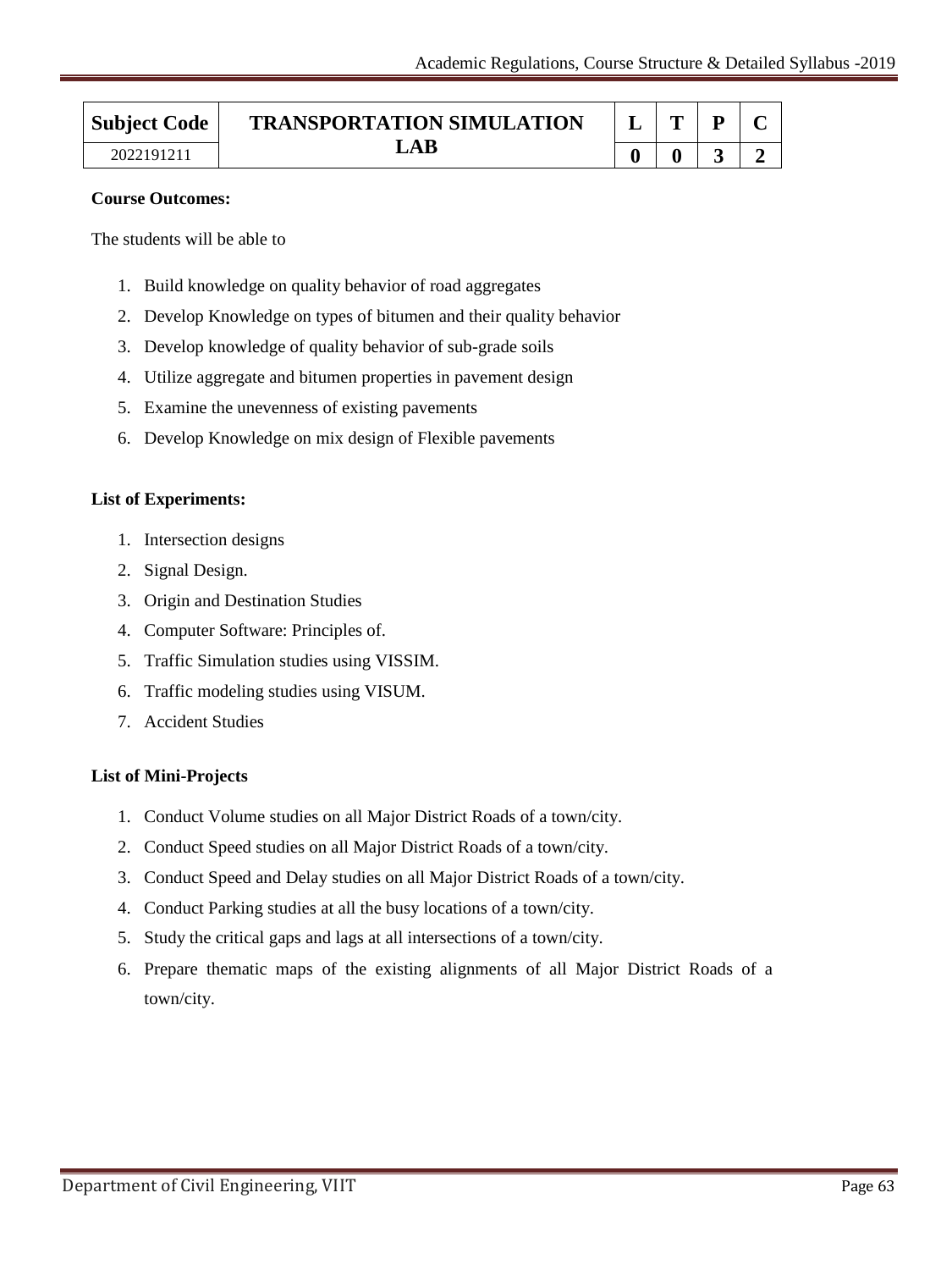# **List of Equipment:**

- 1. Video Cameras
- 2. Photron Tripod Stands
- 3. JUNO Handheld GPS Window Mobile
- 4. Handheld GPS Mapping System Trimble GeoXT- 2008 series
- 5. V-Box with 4 camera Data Acquisition system
- 6. Bushness Speedster III Radar Gun w/ Speeds from 10 to 200MPH
- **7.** Stop Watches

# **Text Books :**

- 4. L.R.Kadiyali, HighwayEngineering,Fifth edition, KhannaPublishers, 2011
- 5. S.K.Khanna&C.E.Justo,HighwayEngineering, NemChand& Bros.,Publisher, 2012
- 6. ArcMap10.2 Software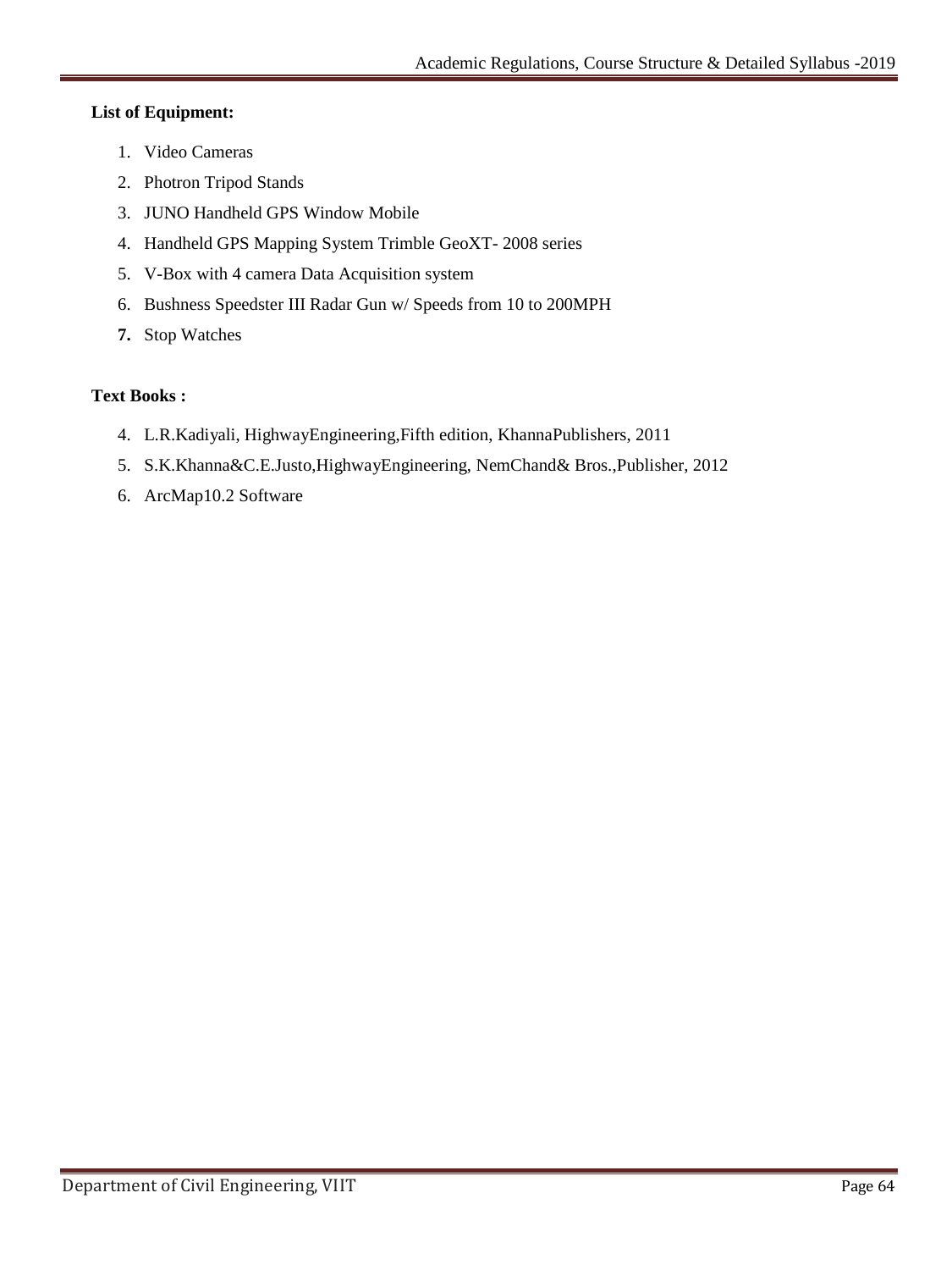| Subject code |                              | ш. | m | $\sim$<br>∼ |
|--------------|------------------------------|----|---|-------------|
| 2000191230   | <b>CONSTITUTION OF INDIA</b> | ~  |   |             |

**Course Overview:** This course introduces students to the Constitution of India. It begins by providing an overview of the history of the making of Indian Constitution. It then discusses the preamble and the basic structures of the Constitution. The fundamental rights, duties and the directive principles of state policy will be discussed thoroughly, followed by a discussion of the legislature, the executive and the judiciary. Some of the important sections of the Constitution that have influenced the history of India since independence will also be taken up for study. These include emergency powers and special provisions.

# **Course Objectives:**

- 1. To Enable the student to understand the importance of constitution
- 2. To understand the structure of executive, legislature and judiciary
- 3. To understand philosophy of fundamental rights and duties
- 4. To understand the autonomous nature of constitutional bodies like Supreme Court and high court controller and auditor general of India and election commission of India.
- 5. To understand the central and state relation financial and administrative

|                 | Course outcome                                     | <b>Bloom's cognitive</b><br>level | PO               |
|-----------------|----------------------------------------------------|-----------------------------------|------------------|
| CO <sub>1</sub> | Have general knowledge and legal literacy and      | Understanding                     | $PO-6$<br>$PO-8$ |
|                 | thereby to take up competitive examinations.       |                                   | $PO-9$           |
|                 |                                                    | Understanding                     |                  |
|                 | Understand state and central policies, fundamental |                                   | $PO-6$           |
| CO <sub>2</sub> | duties.                                            |                                   | $PO-8$           |
|                 |                                                    |                                   | $PO-9$           |
|                 |                                                    |                                   |                  |
|                 |                                                    | Understanding                     | $PO-6$           |
| CO <sub>3</sub> | Understand Electoral Process, special provisions.  |                                   | $PO-8$           |
|                 |                                                    |                                   | $PO-9$           |
|                 | Understand powers and functions of Municipalities, | Understanding                     | $PO-6$           |
| CO <sub>4</sub> | Panchayats and Cooperative Societies               |                                   | $PO-8$           |
|                 |                                                    |                                   | $PO-9$           |

# **Unit-I: No. of lecture hours: 6**

Introduction to Indian Constitution: Constitution" meaning of the term, Indian Constitution - constitutional history, Features - Citizenship, Preamble, Fundamental Rights and Duties

**Outcome:** After completion of this unit student will

- Understand the concept of Indian constitution
- Apply the knowledge on directive principle of state policy
- Analyze the History, features of Indian constitution
- Evaluate Preamble Fundamental Rights and Duties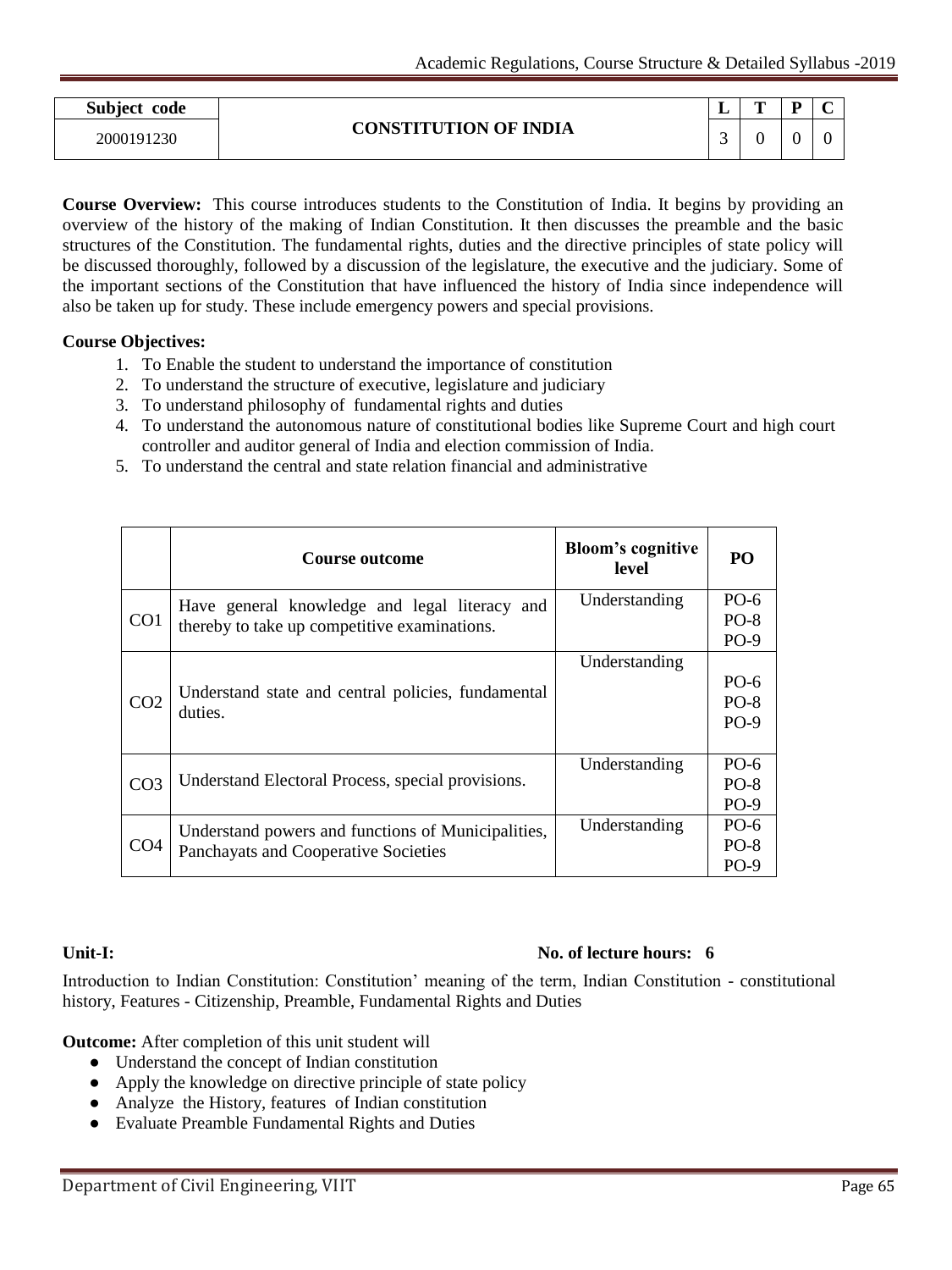# **UNIT II:** No. of lecture hours: 6

Union Government and its Administration Structure of the Indian Union. President: Role, power and position, PM and Council of ministers, LokSabha, RajyaSabha, The Supreme Court and High Court: Powers and Functions

**Outcome:** After completion of this unit student will

- Understand the structure of Indian government
- Differentiate between the state and central government
- Explain the role of President and Prime Minister
- Know the Structure of supreme court and High court

**Activity**: role play of model parliament

# **Unit-III:** No. of lecture hours: 6

State Government and its Administration Governor - Role and Position - CM and Council of ministers, State Secretariat: Organization, Structure and Functions

**Outcome:** After completion of this unit student will

- Understand the structure of state government
- Analyze the role Governor and Chief Minister
- Explain the role of state Secretariat
- Differentiate between structure and functions of state secrateriate

**Activity:** Quiz role play of model assembly.

# **Unit-IV:** No. of lecture hours: 6

A.Local Administration - District"s Administration Head - Role and Importance, Municipalities - Mayor and role - CEO of Municipal Corporation PachayatiRaj: Functions ZilaPanchayat, CEO ZilaPanchayat

**Outcome:** After completion of this unit student will

- Understand the local Administration
- Compare and contrast district administration role and importance
- Analyze the role of Myer and elected representatives of Municipalities
- Evaluate Zillapanchayat block level organisation

**Activity:** Debate on pros and cons of local governance

# **Unit-V: No. of lecture hours: 6**

Election Commission: Election Commission- Role of Chief Election Commissioner and Election Commissionerate State Election Commission:,

**Outcome:** After completion of this unit student will

- Know the role of Election Commission apply knowledge
- Contrast and compare the role of Chief Election commissioner and Commissiononerate
- Analyze role of state election commission
- Evaluate various commissions of viz SC/ST/OBC and women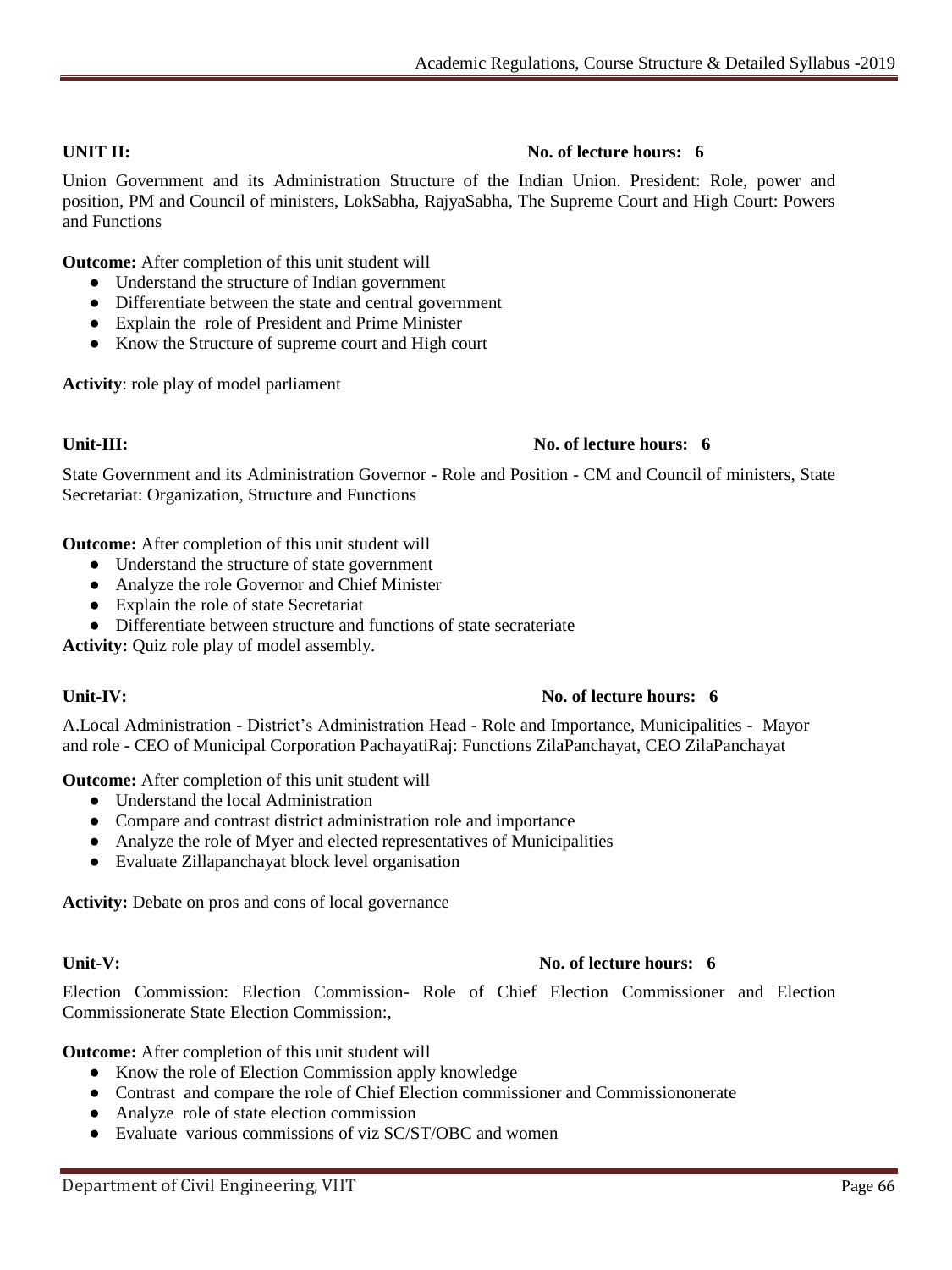**Activity:** Debate on election system in India

# **Text Books:**

1. Civics, Telugu Academy

# **References:**

- 1. Durga Das Basu, Introduction to the Constitution of India, Prentice Hall of India Pvt. Ltd.. New Delhi
- 2. SubashKashyap, Indian Constitution, National Book Trust
- 3. J.A. Siwach, Dynamics of Indian Government & Politics
- 4. D.C. Gupta, Indian Government and Politics
- 5. H.M.Sreevai, Constitutional Law of India, 4th edition in 3 volumes (Universal Law Publication)
- 6. J.C. Johari, Indian Government andPolitics Hans
- 7. J. Raj IndianGovernment and Politics
- 8. M.V. Pylee, Indian Constitution Durga Das Basu, Human Rights in Constitutional Law, Prentice Hall of India Pvt. Ltd.. New Delhi
- 9. Noorani, A.G., (South Asia Human Rights Documentation Centre), Challenges to Civil Right), Challenges to Civil Rights Guarantees in India, Oxford University Press 2012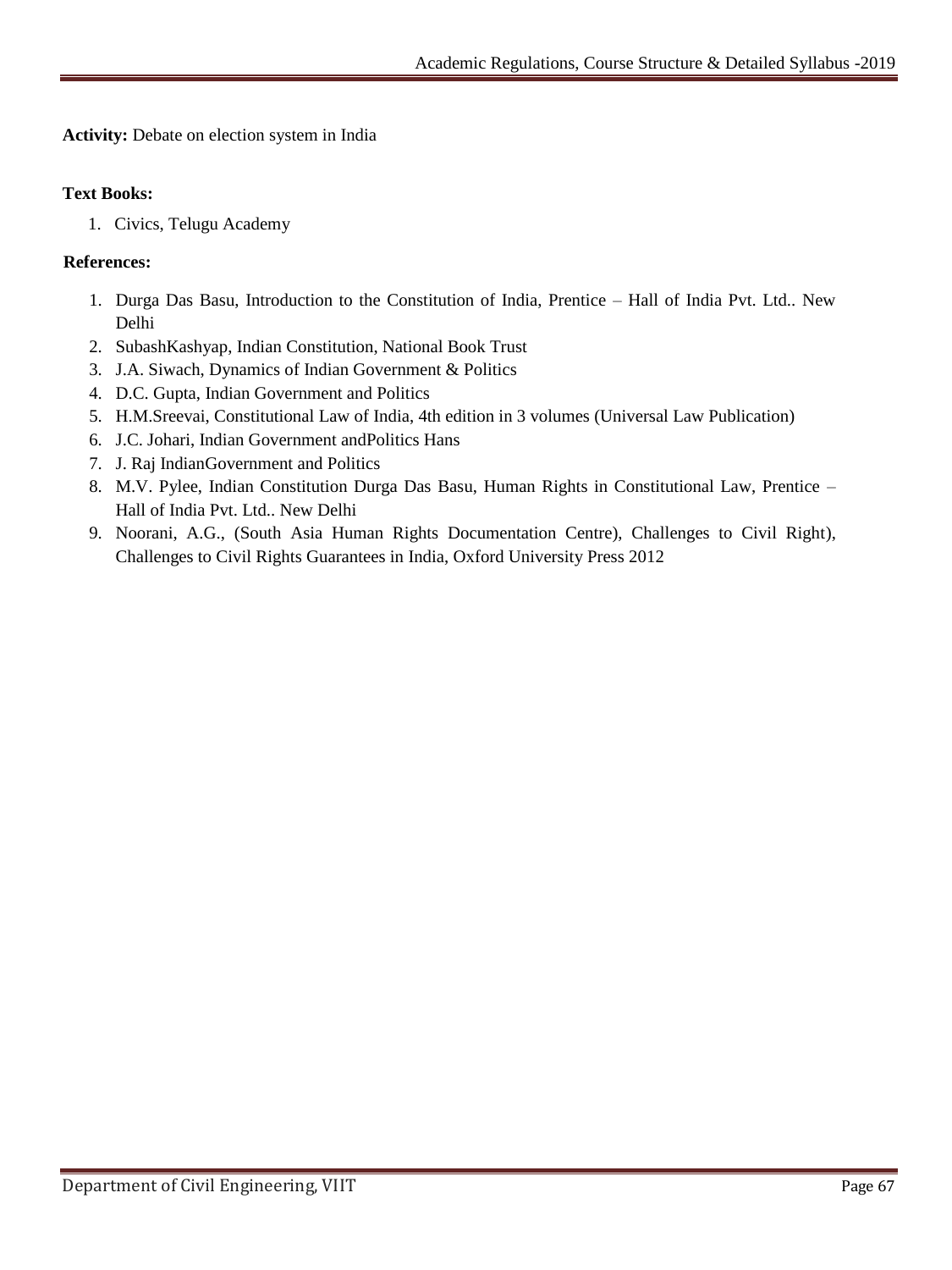| Subject code | <b>MINI PROJECT WITH SEMINAR</b> | - | m | D. | $\sim$ |
|--------------|----------------------------------|---|---|----|--------|
| 2022191270   |                                  |   |   |    |        |

For Mini Project with Seminar, a student under the supervision of a faculty member, shall collect the literature on a topic and critically review the literature and submit it to the department in a report form and shall make an oral presentation before the Project Review Committee (PRC) consisting of Head of the Department, supervisor/mentor and two other senior faculty members of the department. For Mini Project with Seminar, there **will be only internal evaluation** of 100 marks. A candidate has to secure a minimum of 50% of marks to be declared successful.

Mini project report is evaluated for 100 marks.

- a) Assessment by the supervisor /guide for 30 marks
- b) Assessment by PRC for 40 marks (20 marks x 2 reviews)
- c) Seminar presentations for 30 marks (department level committee assessment)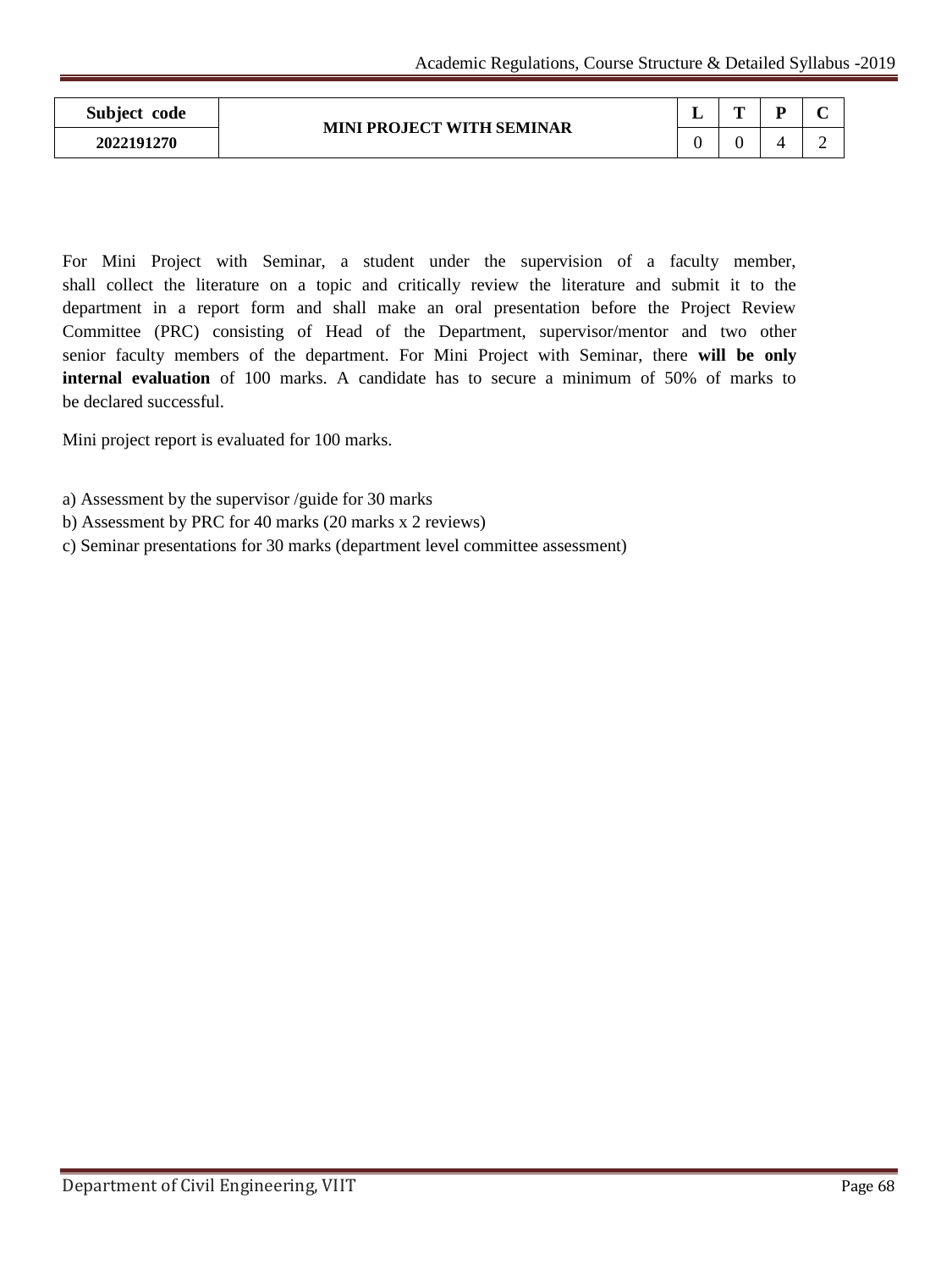# **M. TECH. - TRANSPORTATION ENGINEERING**

# **(CIVIL ENGINEERING) II Year – I Semester**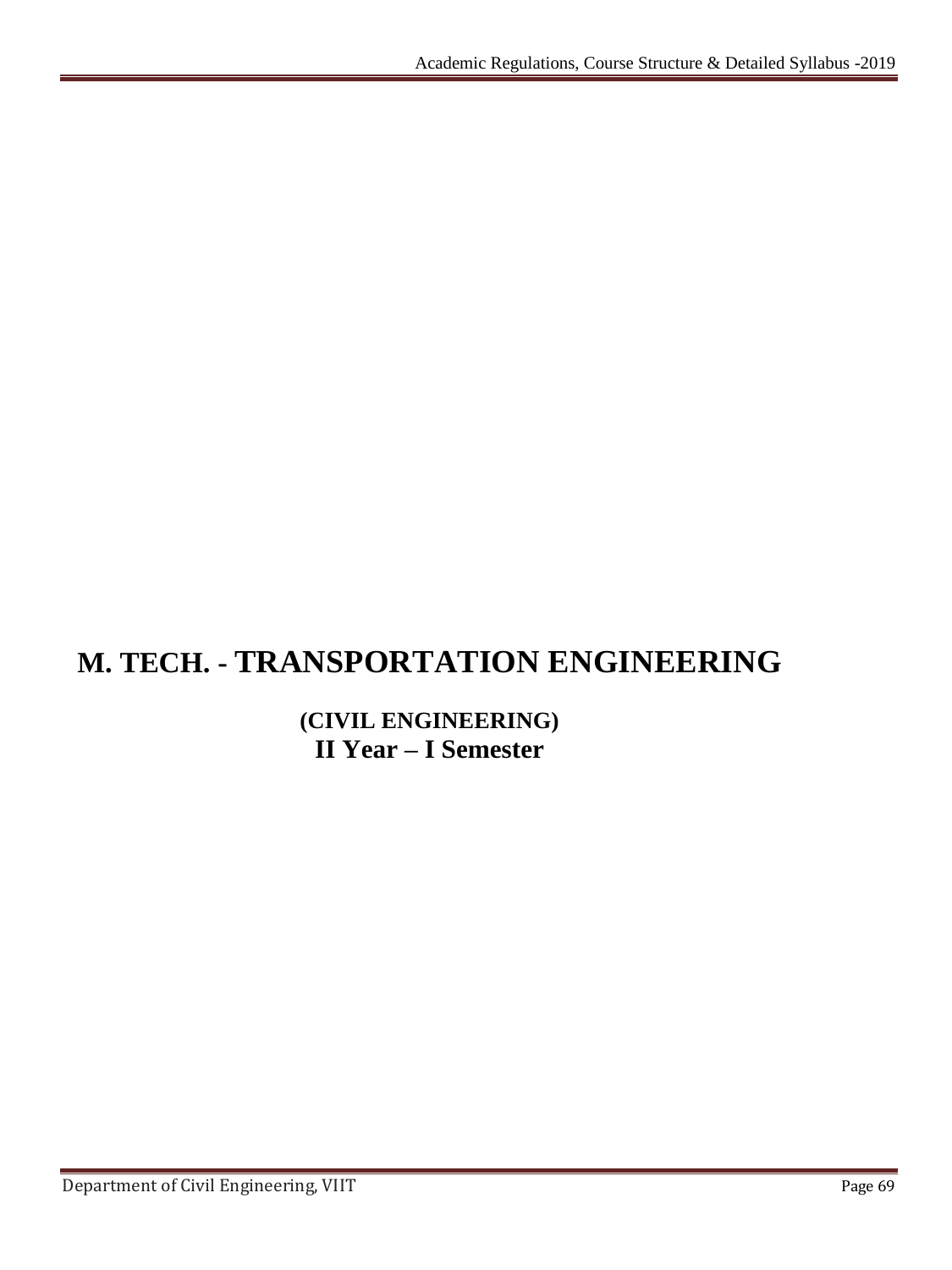# **II Year – I Semester**

| <b>Course Code</b> | <b>Highway Safety Engineering</b> | ≖ | m  | - | $\sqrt{ }$ |
|--------------------|-----------------------------------|---|----|---|------------|
| 202219215          |                                   |   | ∣≭ |   |            |

# **Course Objectives:**

The student will be taught

- 1. Explain the causes of accidents, statistical measures of accident data analysis and computer application  $\Box$  in data analysis.  $\Box$
- 2. Explain different parameters responsible for providing road safety in the construction of newroads.
- 3. Explain road reconstruction principle and improvement of road considering the differentcomponents of road and intersections.
- 4. Explain road safety audit principle and procedure, various traffic management techniques andtheir effectiveness

#### **COURSE CONTENT**

**Unit-I:**

#### **Introduction to safety:**

Road accidents, Trends, causes, Collision diagrams; Highway safety; Human factors and road user limitations; Speed and its effect on road safety; Vehicle factors; Highway safety in India. Multi-causal dynamic systems approach to safety; Crash Vs Accident; Road safety improvement strategies; Elements of a road safety plan, Safety data Needs; Safe vehicle design

#### **Unit-II:**

#### **Statistical Interpretation and Analysis of Crash Data:**

Before-after methods in crash analysis, Recording of crash data; Accident Investigation and Analysis; Statistical testing and the role of chance; Black Spot Identification and Investigations, Case Studies

# **Unit-III:**

#### **Road Safety Audits:**

Key elements of a road safety audit, Road Safety Audits & Investigations, Work zone safety audit; Crash investigation and analysis, Methods for identifying hazardous road locations, Case Studies

#### **Unit-IV:**

#### **Crash Reconstruction:**

Describe the basic information that can be obtained from the roadway surface, Understand basic physics related to crash reconstruction, speed for various skid, friction, drag, and acceleration scenarios, variables involved in jump and flip crashes, variables involved in pedestrian crashes, Case Studies.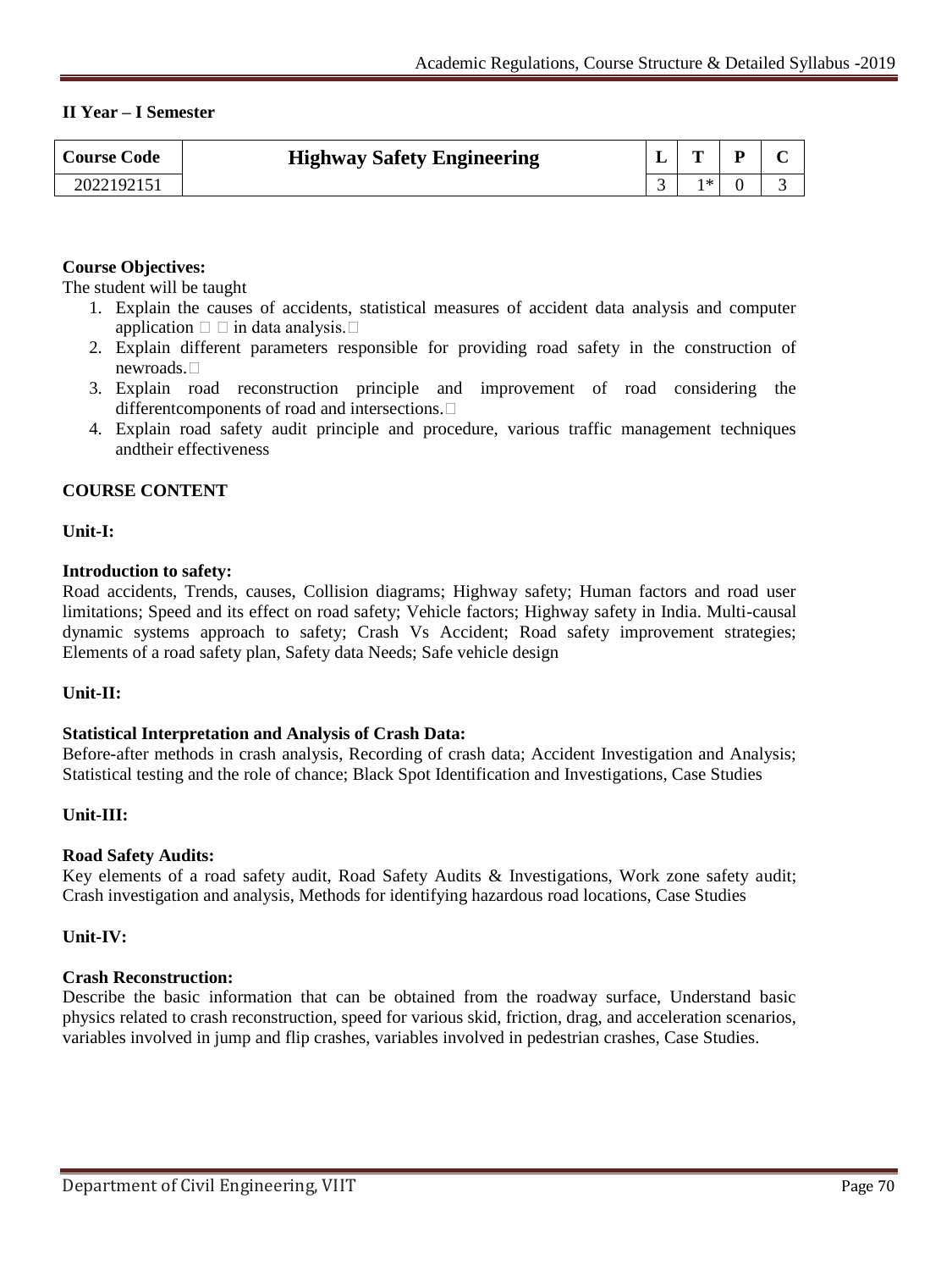# **Unit-V:**

# **Mitigation Measures:**

Accident prevention by better planning, Accident prevention by better design of roads, Crash Countermeasures, Highway operation and accident control measures, Highway Safety Measures during construction, Highway geometry and safety; Safety in urban areas; Public transport and safety; Road safety policy making, Stakeholders involvement; Road safety law.

# **Textbook (s)**

# **References:**

- 1. AthelstanPopkess, Traffic Control and Road Accident Prevention, Chapman and Hall, 1997 (Digitized2008)
- 2. Ezra Hauer, Observational Before-After Studies in Road Safety, Pergamon Press, 1997 (reprinted 2002).
- 3. GeetamTiwari and Dinesh Mohan, Transport Planning and Traffic Safety: Making Cities, Roads, and Vehicles Safer, CRC Press, 2016.
- 4. Institute of Transportation Engineers (ITE), The Traffic Safety Toolbox: A Primer on Traffic Safety, ITE, 1999.
- 5. J. Stannard Baker, Traffic Collision Investigation, Northwestern University Center for Public Safety, 2002.
- 6. Ken W. Ogden, Safer Roads: A Guide to Road Safety Engineering. Avebury Technical,1996.
- 7. Lynn B. Fricke, Traffic Crash Reconstruction, Second Edition, Northwestern University Center for Public Safety, 2010.
- 8. Rune Elvik and TrulsVaa, The Handbook of Road Safety Measures, Elsevier, 2004.
- 9. 11.IRC:SP:55-2014 Guidelines of Traffic Management in work zones
- 10. 12. IRC:SP:88-2019 Manual on Road safety audit

**Course Outcomes:**At the end of the course the student will be able to

- 1. Understand causes of accidents, statistical measures of accident data analysis and computer application  $\Box$  in data analysis.  $\Box$
- 2. Apply road safety technique in the construction of newroads.  $\Box$
- 3. Explain road reconstruction principle and improvement of road considering the differentcomponents of road and intersections.
- 4. Explain road safety audit principle and procedure, various traffic management techniques andtheir effectiveness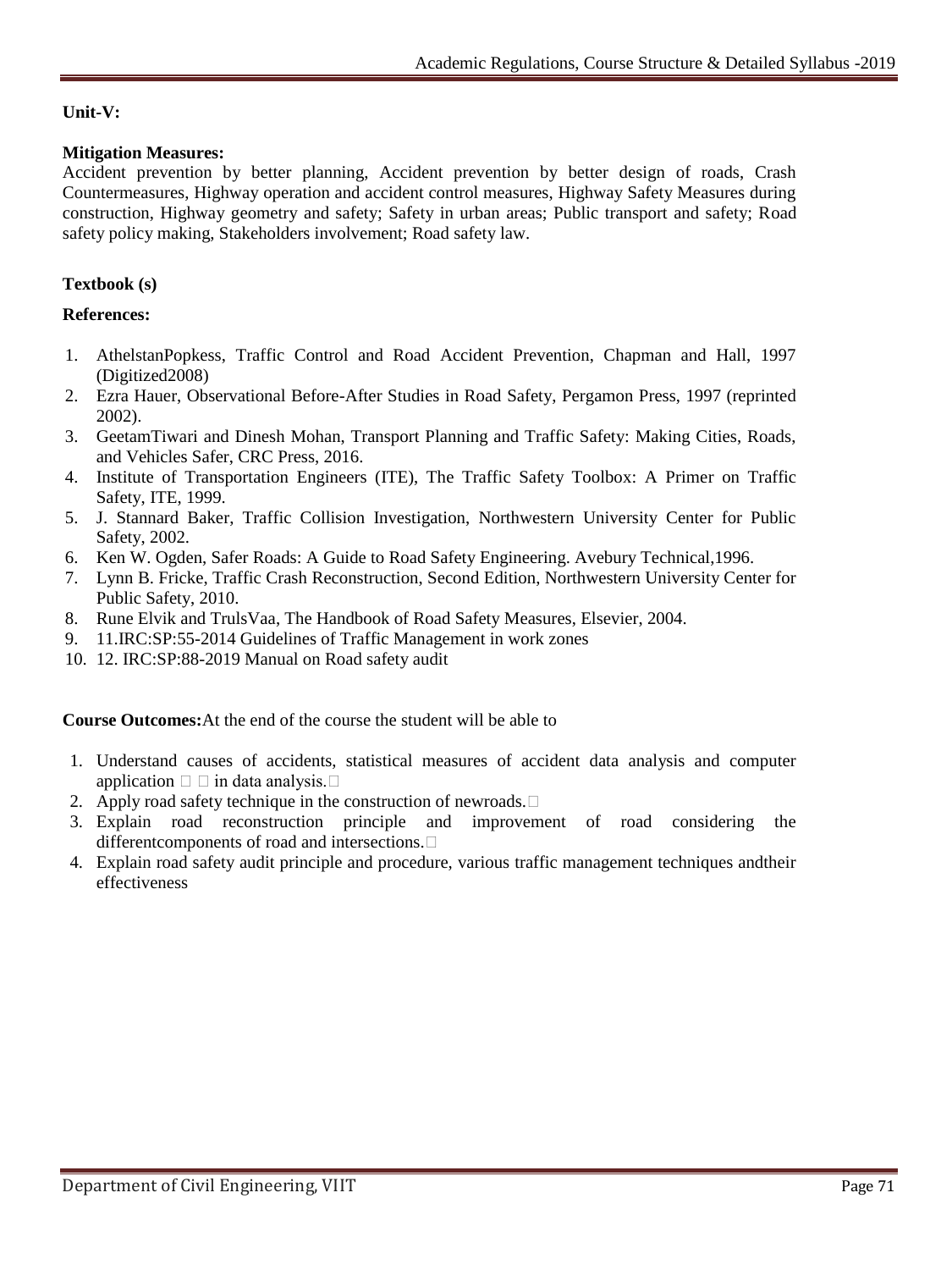# **II Year – I Semester**

| <b>Course Code</b> | <b>COMPUTATIONAL TECHNIQUES IN</b><br><b>TRANSPORTATION ENGINEERING</b> |     |  |
|--------------------|-------------------------------------------------------------------------|-----|--|
| 2022192152         |                                                                         | ∣∗k |  |

# **Course Objectives:**

The student will be taught

- 1. To be introduced the systems approach.
- 2. To learn the fundamentals of simulation and the GPSS language.
- 3. To be introduced to advanced computational techniques such as GA and ANN

# **COURSE CONTENT**

# **Unit-I:**

Introduction to systems approach - Typical transportation systems - Mathematical models. Fundamentals of simulation - Monte Carlo method - Continuous and discrete models - Simulation languages.

# **Unit-II:**

Probability concepts - Random numbers - Pseudo random generators - Arrival patterns - Service time distributions – Manual simulation of simple queuing system

# **Unit-III:**

GPSS Fundamentals - Creating and moving transactions - Queues and facilities - Event scheduling – Standard numerical attributes – Parameters and savevalues - Functions - Priority - Preemption - Collection of statistics - Report preparation. Applications of GPSS - Simple queuing problems - Inventory problems - Simulation level crossings - Traffic signals. Analysis of simulation results - Model validation - Replication of random conditions - Time series analysis

# **Unit-IV:**

Genetic Algorithm - Terminology in GA – Strings, Structure, Parameter string - Data Structures – Operators - Algorithm – Application in Transportation. Fuzzy Logic

# **Unit-V:**

Artificial Neural Networks - Basics of ANN – Topology - Learning Processes - Supervised and unsupervised learning. Least mean square algorithm, Back propagation algorithm - Applications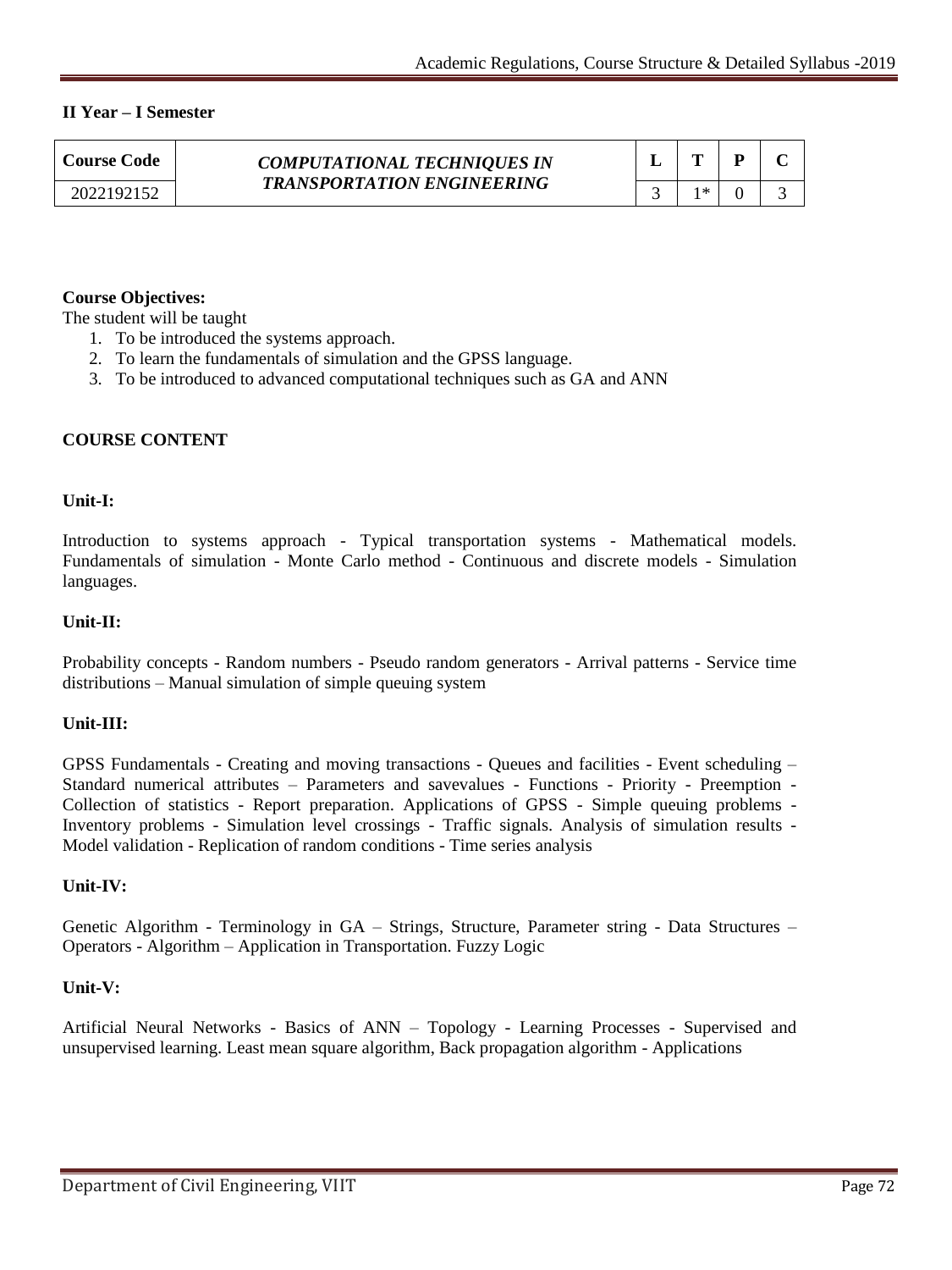## **Textbook (s)**

- 1. J. S. Arora, Introduction to Optimum Design, McGraw Hill International Ed., NY, 1989
- 2. K. Deb, Optimization for Engineering Design: Algorithms and Examples,  $2^{nd}$  Ed., PHI, 1995
- 3. S. S. Rao, Engineering Optimization: Theory and Practice, New Age International (P) Ltd., 2001
- 4. J.M. Zurada, .Introduction to artificial neural systems., Jaico Publishers, 2006

#### **Reference (s)**

- 1. D. E. Goldberg, Genetic Algorithms in Search and Optimization, Pearson publication, 1990
- 2. J. R. Koza, Genetic Programming, MIT Press, 1993
- 3. K. Deb, Multi-Objective Optimization Using Evolutionary Algorithms, Wiley, 200
- 4. David E. Goldberg, Genetic Algorithms in Search, Optimisation and Machine Learning, Addison-Wesley, 1989

**Course Outcomes:**At the end of the course the student will be able to

- 1. A working knowledge of simulation and GPSS programming
- 2. A good understanding of GA applications
- 3. The ability to apply ANN